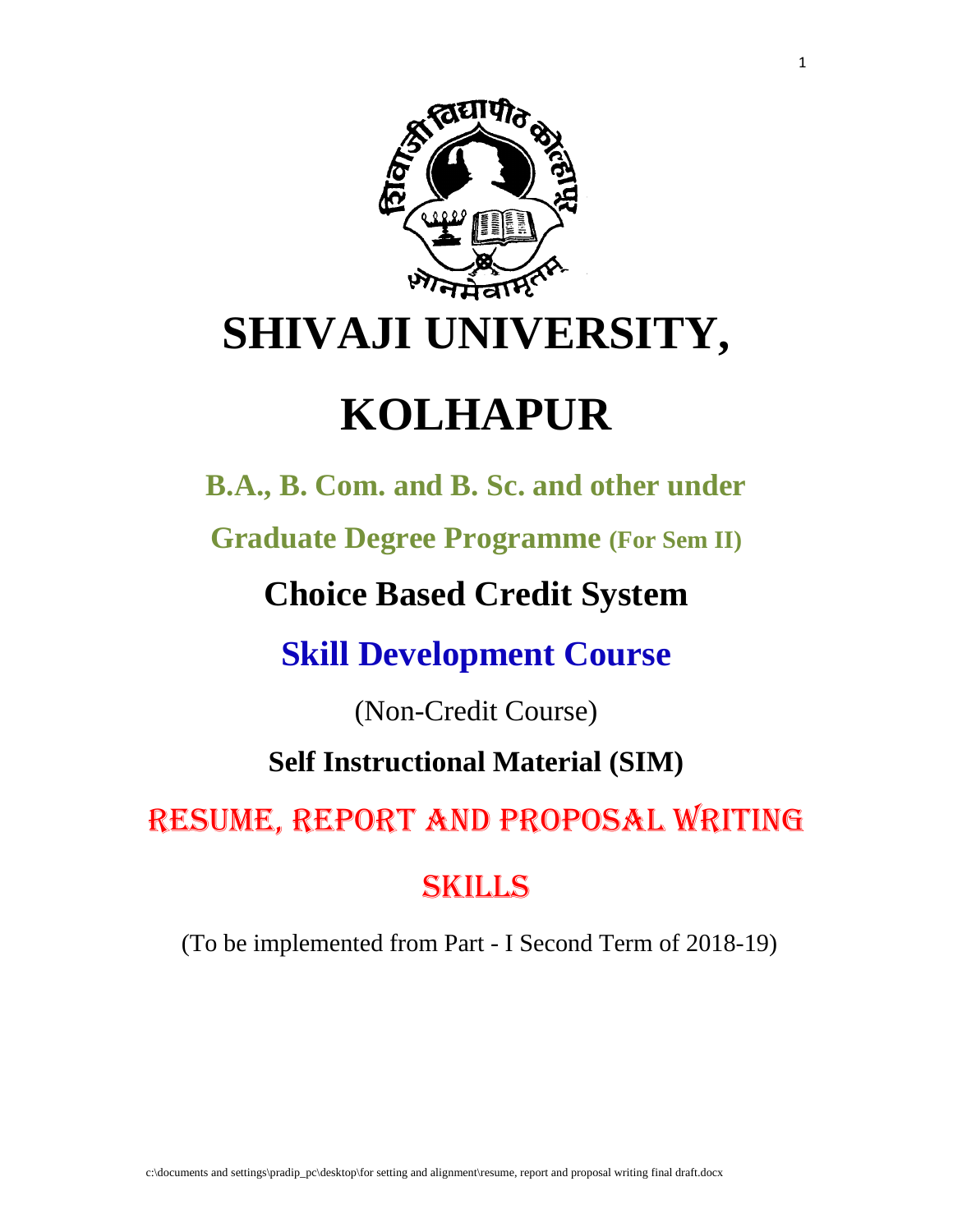#### **Index:**

1.0: Objectives

1.1: Course Outcomes

#### 1.2: Text

#### **1.2.1: Unit I Résumé Writing**

- Objectives
- Outcomes

| 1.2.1.1  | Concept of Résumé Writing                      |
|----------|------------------------------------------------|
|          | <b>Check Your Progress</b>                     |
| 1.2.1.2  | Resume, Curriculum Vitae, Bio-data: Difference |
|          | <b>Check Your Progress</b>                     |
| 1.2.1.3. | Elements of Résumé                             |
|          | <b>Check Your Progress</b>                     |
| 1.2.1.4  | Types and Formats of Résumé                    |
|          | <b>Check Your Progress</b>                     |
| 1.2.1.5  | Examples                                       |
| 1.2.1.6  | Answers to Check Your Progress                 |
|          |                                                |

#### **1.2.2: Unit II Writing Reports and Proposals**

| <b>Section I</b>  | <b>Writing Reports</b>           |
|-------------------|----------------------------------|
| <b>Objectives</b> |                                  |
| 1.2.2.1           | Concept of Report Writing        |
| 1.2.2.2           | <b>Elements of Report</b>        |
| 1.2.2.3           | Types of Reports                 |
| 1.2.2.4           | Dos and Don'ts of Report Writing |
| 1.2.2.5           | Formats for Report               |
|                   |                                  |

| <b>Section II</b> | <b>Proposal Writing</b>            |
|-------------------|------------------------------------|
| 1.2.3.1           | Concept of Proposal Writing        |
|                   | <b>Check Your Progress</b>         |
| 1.2.3.2           | <b>Characteristics of Proposal</b> |
|                   | <b>Check Your Progress</b>         |
| 1.2.3.3           | <b>Types of Proposals</b>          |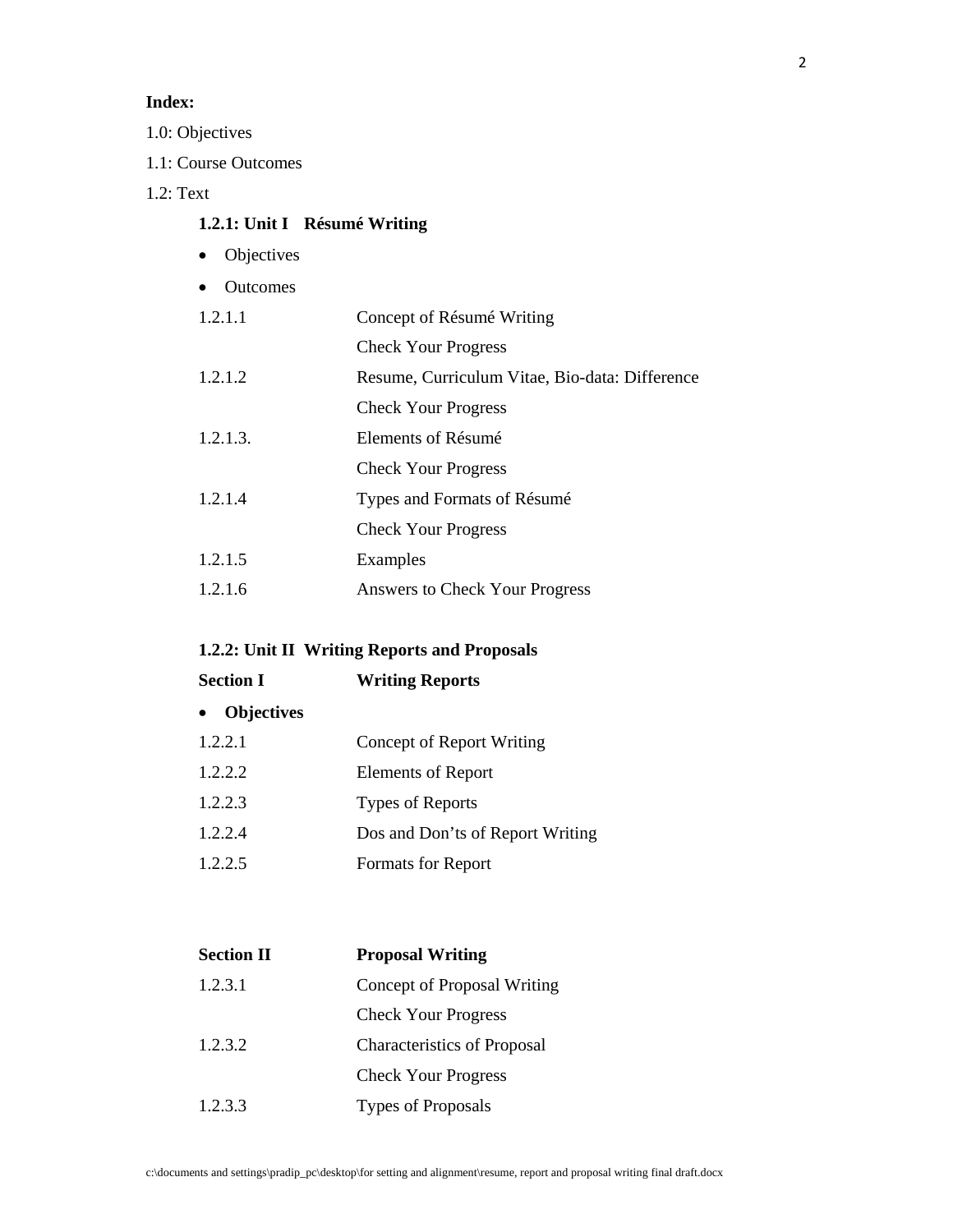|         | <b>Check Your Progress</b>          |
|---------|-------------------------------------|
| 1.2.3.4 | <b>Elements of Proposal Writing</b> |
|         | <b>Check Your Progress</b>          |
| 1.2.3.5 | Purpose of a Research Proposal      |
|         | <b>Check Your Progress</b>          |

#### **1.0 : Objectives of the Course**

- To acquaint students with the concepts of Résumé, Report and Proposal writing.
- To familiarize the students with the types and elements of Résumé, Report and Proposal writing.
- To orient the student with the formats of Resume, Report and Proposal writing.

#### **1.1: Course Outcomes**

After completion of the course will able to:

- Explain the concept of Résumé, Report and Proposal writing.
- Describe the types and elements of Résumé, Report and Proposal writing.
- Draft suitable and effective Résumé, Report and Proposal writing.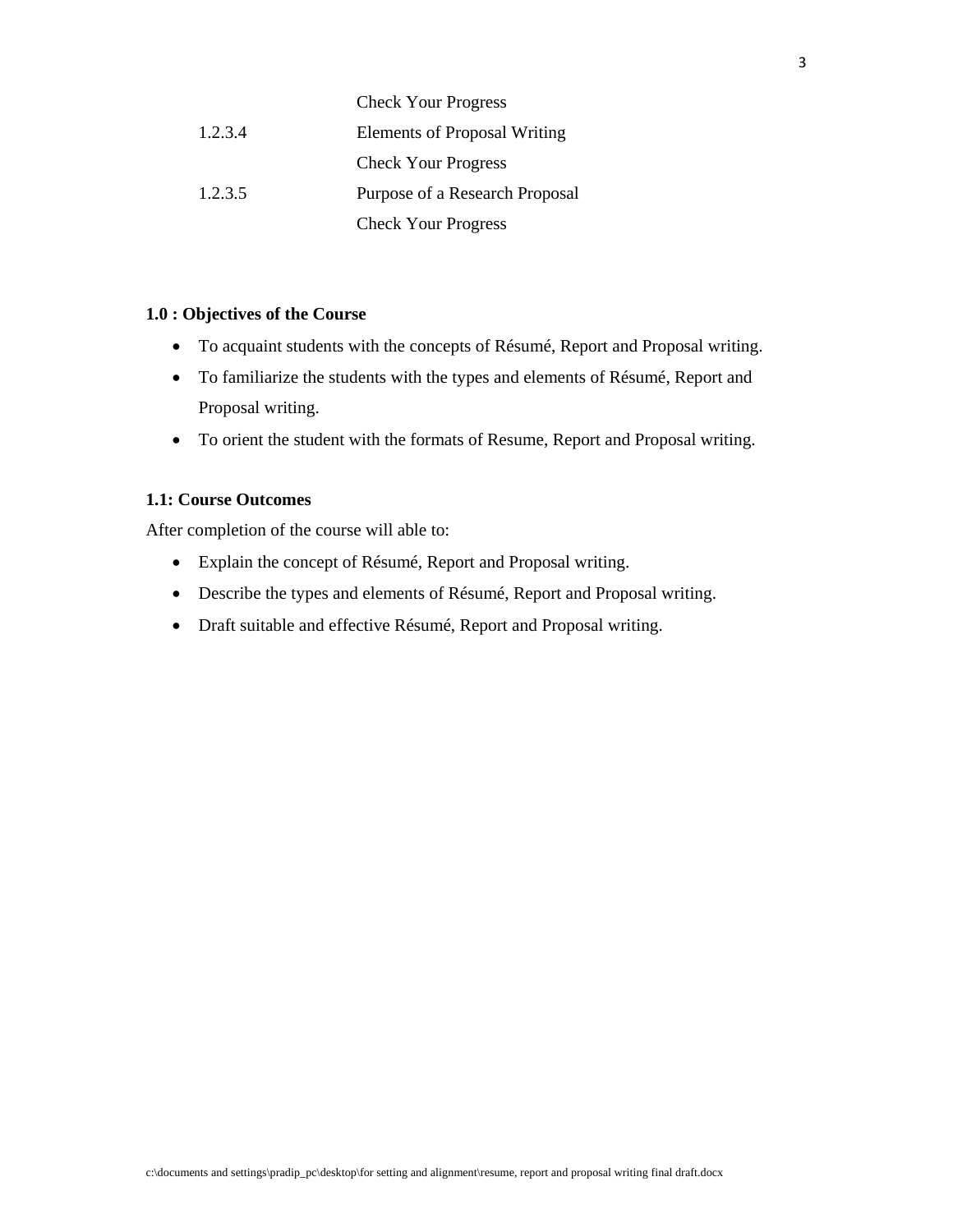#### **Unit I. Résumé Writing**

#### **Objectives**

- To understand the difference between Résumé, CV and Biodata.
- To acquaint the students with the format of a Résumé

#### **Outcomes**

After completion of the unit you will able to:

• Know how to present your credentials precisely and effectively in your résumé.

#### **Introduction:**

In today's competitive world job-hunting has become a truly adventurous task. To get a desired job, you have to participate in the rat race of qualified, highly-qualified and experienced or fresh candidates. To succeed in this race, writing a résumé and presenting your candidature is a crucial challenge.

#### **1.2.1.1 Concept of R**é**sum**é **Writing:**

What is résumé and why do we need one when we are looking for a job opportunity? Most professional positions require applicants to submit a résumé and cover letter as a part of the application process. Résumé is the first document a hiring manager or a manager, Human Resource Department goes through when appointing candidates to the positions advertised.

All through a few years the concept of résumé has been evolved from mere a letter to a professional document. In the present digital age, résumé has become more professional in presentation and content.A résumé is one or two pages formal document that comprises information of an applicant's education, work experience, credentials, skills and accomplishments. It is designed to provide a precise summary of an applicant's qualifications for a particular job and not detail information of his academic and other activities.

It is a fact that within no time after posting an advertisement, hundreds of applications are received. Statistics show that recruiters spend merely 15-20 seconds on a résumé. Hence it is essential that an applicant's résumé grasps their attention in that span. Job recruiters scrutinise and select an applicant whose résumé stands out in the competition and shows that he/shecan fulfill the requirements of a job/position effectively. A good résumé gives the potential employer enough quality information to believe that the applicant is worth interviewing.Hence it is the 'first impression' that needs skill, time, and efforts from the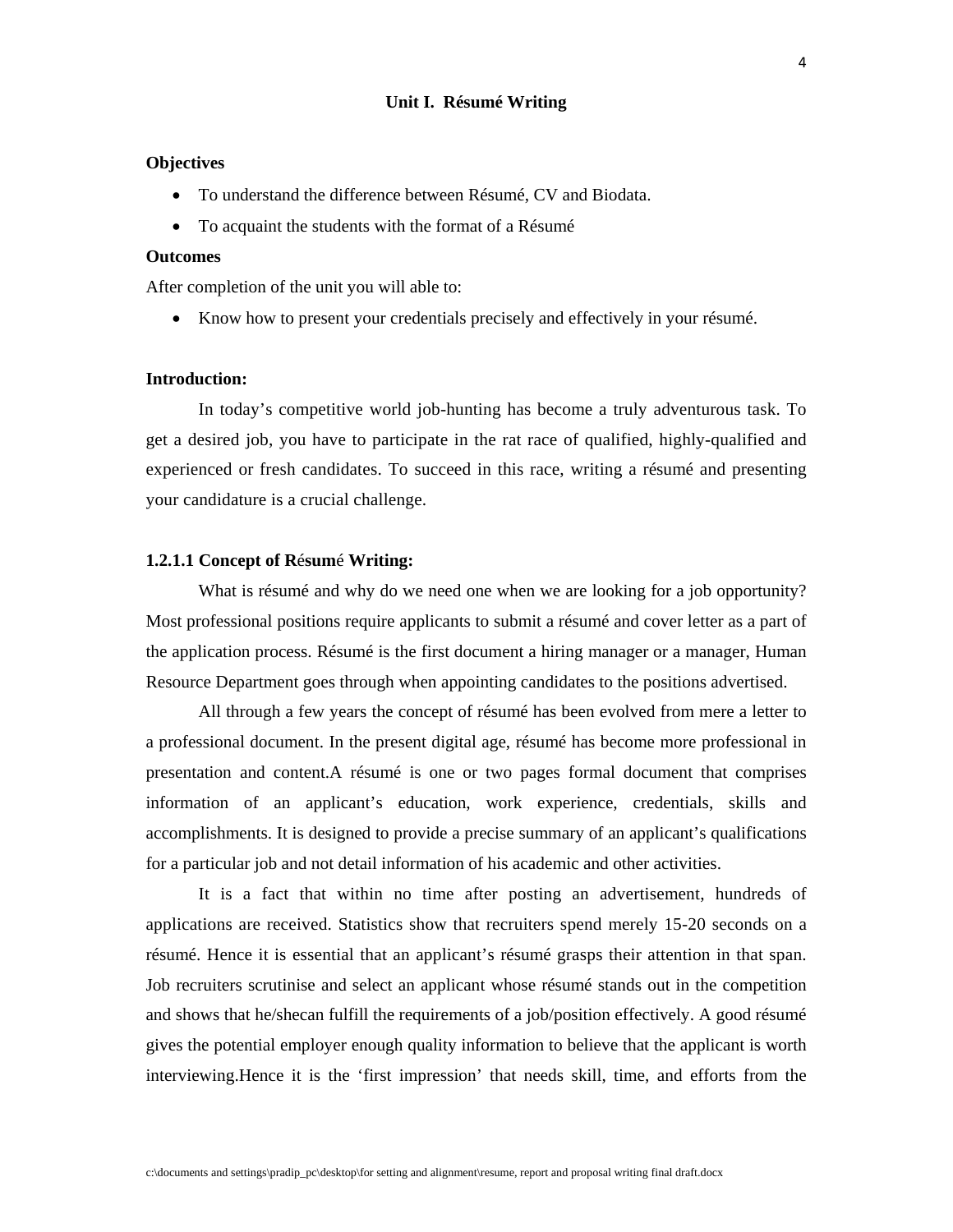aspiring candidates to keep it updated, specific, impressive, well crafted and suitable for a particular position.

#### **Points to Remember:**

#### A résumé...

- is a one or two pages formal document
- comprises information of an applicant's education, work experience, credentials, skills and accomplishments.
- a precise summary of an applicant's qualifications for a particular job.
- must stand out in the competition.
- needs skill, time, and efforts to keep it updated, specific, impressive, well crafted and suitable for a particular position.

#### **I: Check Your Progress**

Choose the correct alternative and rewrite the sentence.

- 1. In the digital age, résumé has become more ----- in presentation.
- a) complex b) conventional c) non-professional d) professional
- 2. Résumé is designed to provide ----- of an applicant.
- a) personal information b) detailed biography c) professional history d) precise summary of
- an applicant's skills and achievements.
- 3. According to statistics, recruiters spend merely ----- on a résumé.
- a) 15-20 seconds b) 1 minute c) 1-2 seconds d) 1 hour
- 4. Recruiters select an applicant whose résumé -----
- a) is similar to the resume of other candidates.
- b) stands out in the competition.
- c) shows sincerity of the applicant.
- d) is written in detail.
- 5. A candidate must keep his résumé -----.
- a) clean b) updated c) safe d) static

#### **1.2.1.2: Resume, Curriculum vitae, Bio-data: Difference**

Though Résumé, CV and Biodata are considered tobe same, they are different in length, purpose and layout. There are differences in various aspects that make them three different things in feature and definitions.

1. The term résumé (/ rezjume / ) is a French word meaning "summary". A CV (Curriculum Vitae) /k r kj l mvi:ta / is a Latin phrase which literary means "a Course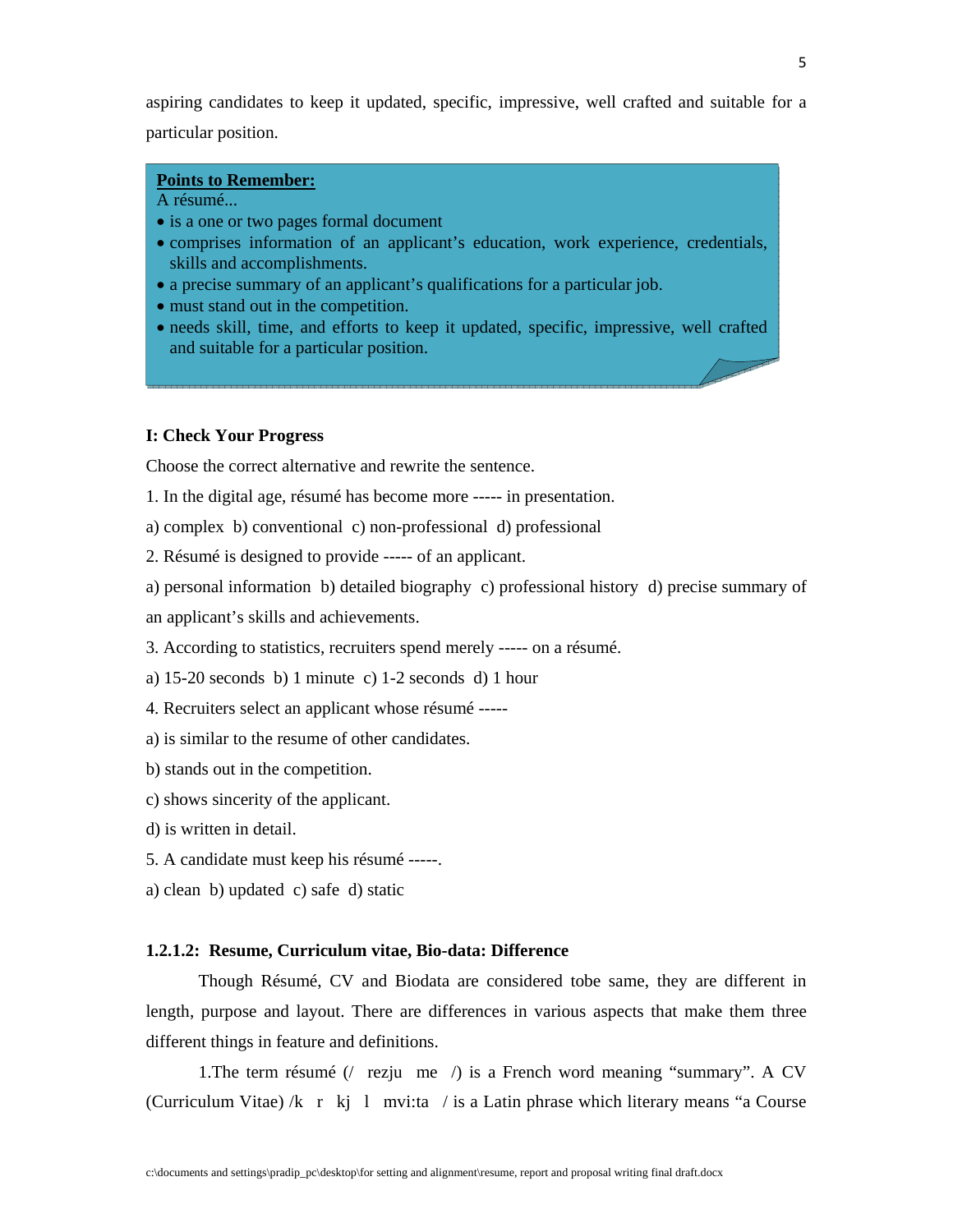of Life". Biodata /ba det/ is an English word meaning "about life and events." It is a short form for Biographical Data as well as an archaic version of a résumé and CV.

2. A résumé is a one or two page concise document. A CV is an in-depth three to four or more pages long document. It always accompanied by a cover letter which covers the gist of the CV. Whereas, Biodatacan range from about one or three pages depending on the quantity of information required by the company.

3. Résumé provides a precise summary of educational background, relevant skills, job experience and contact details. It gives a targeted list of skills and achievements since it is understood that a prospective employer has little time to go through it.

CV is a professional biography. It provides candidate's in detail information; namely academic background, work experience, accomplishments like research experience, publications, awards, honours, scholarships, grants skills, certifications, volunteering experience, international exposure, professional affiliations, association membership, etc.

Biodata is document of personal information and focuses on personal particulars like date of birth, age, sex, caste, religion, nationality, residence, marital status, education, work experience, other activities, etc. Though it provides ample information about one's skills, specialization and talent, it does not emphasis them like that of a résumé.

To sum up, résumé focuses on skills and talents that an applicant has for a specific position. A CV highlights the general talent of the applicant rather that specific skills for a specific position; while Biodata focuses on personal details of an individual.

4. A résumé need not to be written chronologically as it does not cover an applicant's whole career. It is generally written in reverse chronological order and emphasizes the skills required for a particular job.

A CV is organised chronologically and gives an overview of an individual's whole career history.

A Biodata is written in chronological order. Many a times a company has its own format of Biodata. Generally its format is simple.

5. Résumé is changeable. An applicant can freshly tailor his/her résumé according to the requirements of a specific post in order to fit its needs and requirements. It is in the applicant's interest to change it from one job to another. For example, if an applicant thinks that his/her past career experience won't make any difference to an HR, she can erase it from her résumé.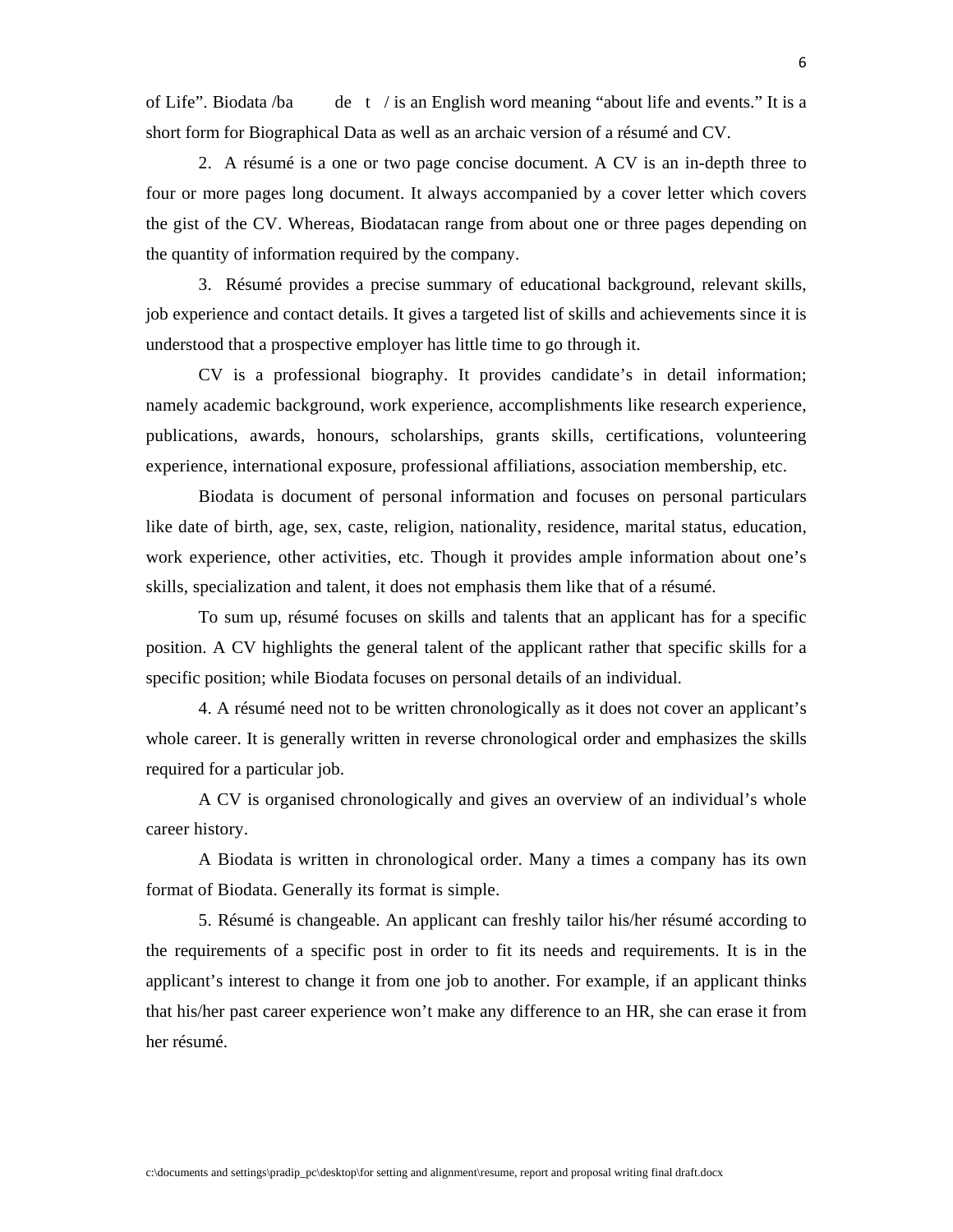CV is a standard document and does not change for different positions. Only a cover letter changes according to different positions. Biodata too is a standard document and does not change.

That is, format of a résumé changes according to the demand of the job. However, the format of a CV and Biodata does not get affected by the job an individual is applying for.

6. Résumé is ideally suited when experienced or inexperienced people apply for specific positions where certain specific skills are more important than other accomplishments.

A CV is a preferred option for fresh graduates or people looking for a career change. It can be used by people applying for academic, research, government, medical, scientific positions. Overseas jobs ask for a CV instead of résumé.

Today Biodata is restricted in use to only certain places. It is suitable to the jobs which need to know an individual's personal information. Due to its nature, it is restricted to government works and government institutions.

7. Usage around the World: The application document is called by different names in different countries. In US and Canada résumé is the preferred name for the document. However Americans and Canadians use the term CV when applying for a job abroad. In United Kingdom, Ireland and New Zealand, a CV is used in all contexts. Whereas a CV prevails in mainland Europe. In Germany, CV is commonly known as Lebenslauf  $(1$ i:b nsl uf $/$ ). In India, Australia and South Africa, the term résumé and CV are used interchangeably.

Biodata is generally used in India and in some Asian countries to apply for government jobs or for research grants where one has to submit descriptive document. It is not common in international market. Many countries do not prefer Biodata as a document essential to select their employees because first, it does not emphasis skills of an individual required for a particular job; secondly, laws in many countries do not allow disclosing personal details of an individual in the job application under right to privacy act.

Though the format and content of all the three documents are different;Résumé, CV and Biodata are written in third person and hence are formal and objective in tone. Moreover all the three documents are considered to be reliable.

#### **Points to Remember:**

#### **Résumé is...**

- Résumé is a French word meaning "summary".
- Résumé is a one or two page concise document that provides a precise summary of educational background, relevant skills, job experience and contact details.
- Résumé focuses on skills and talents that an applicant has for a specific position.
- Résumé is changeable.
- Résumé, CV and Biodata are written in third person; hence are formal and objective in tone.T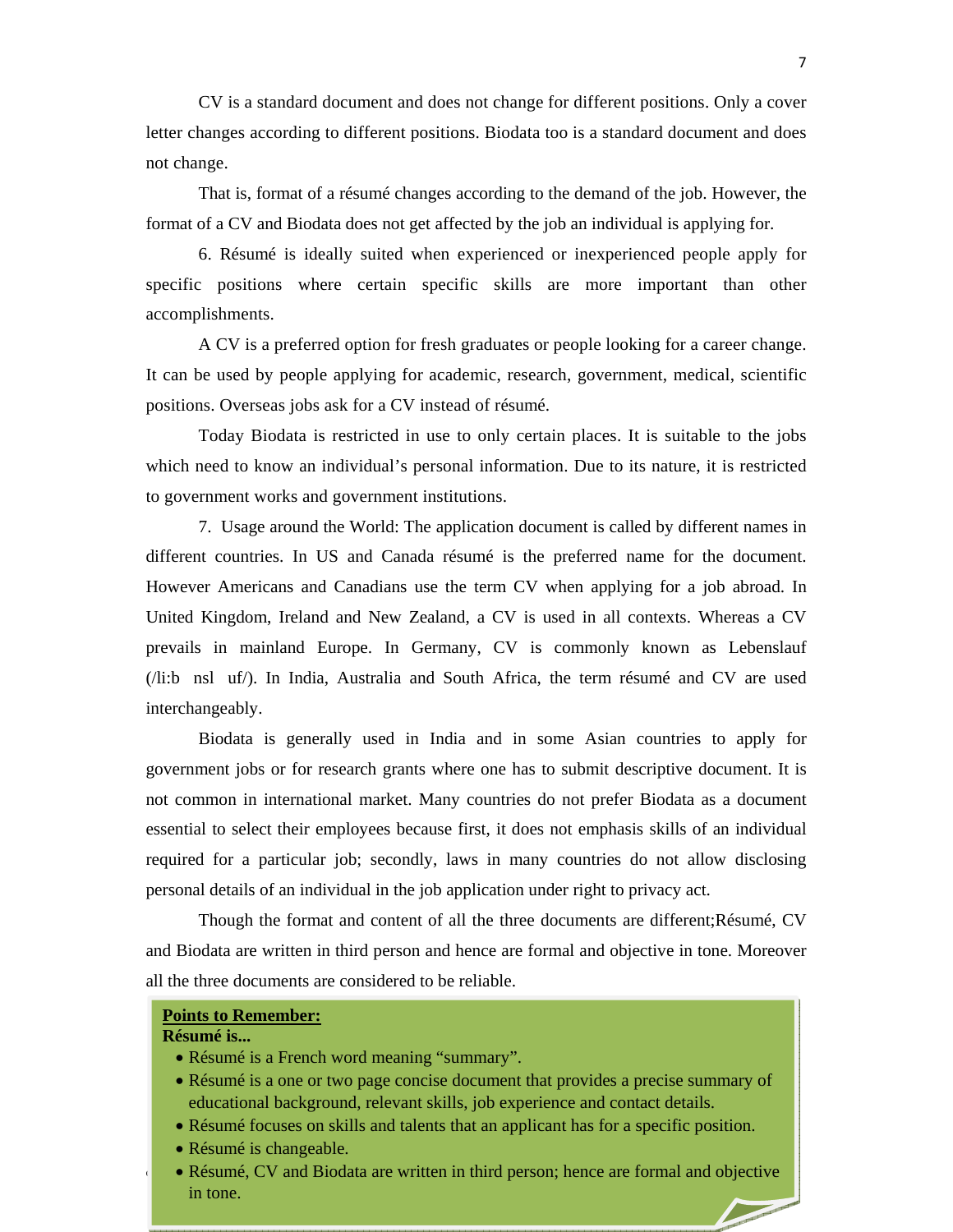#### **II: Check Your Progress:**

Choose the correct alternative and rewrite the sentence

- 1. CV is a ----- biography.
- a) professional b) academic c) non-academic d) non-professional
- 2. ----- focuses on personal details.
- a) Resume b) CV c) Biodata d) Both CV and Biodata
- 3. -----'s focus is on the targeted skills of an applicant.
- a) Biodata b) Resume c) CV d) Cover letter
- 4. Resume is a preferred name in ----- and -----.
- a) US and Canada b) UK and US c) Ireland and New Zealand d) Germany and India
- 5. Biodata is not preferred in many countries because -----
- a) it is long in length.
- b) it is too short.
- c) the companies follow Right to Information Act.
- d) Right to Privacy is strictly followed in these countries.

#### **1.2.1.3: Elements of Résumé**

In the process of getting a job, crafting a resume that highlights how well qualified you are for the position is a skill. The best résumé is the one that not only highlights your skills and experience but also indicates that you are a good worker, are qualified for the position and can bring desirable skills to the job. Résumés certainly change depending on whether a candidate is a fresh graduate or is opting for a career change or looking for a promotion. No matter what the reason is a résumé should have following elements:

#### **1. Contact information**

Though it seems to be simple, you can lose an opportunity if you do not place your contact details right. Your contact information - your name, city and state, phone number, and email address should be prominently displayed at the top of your résumé. Your email should sound professional for e.g. gunjan-samrtha@gmail.com (instead of a casual gunjancool1@gmail.com).You can also include your personal website or blog, if applicable, to give additional information of your other activities. You can attach photograph on your résumé only if the employer demands for it.

Do not give any personal information beyond this. Also, do not date your résumé because the employer need not know when you have written your résumé. The dates you have mentioned in experience and education are enough.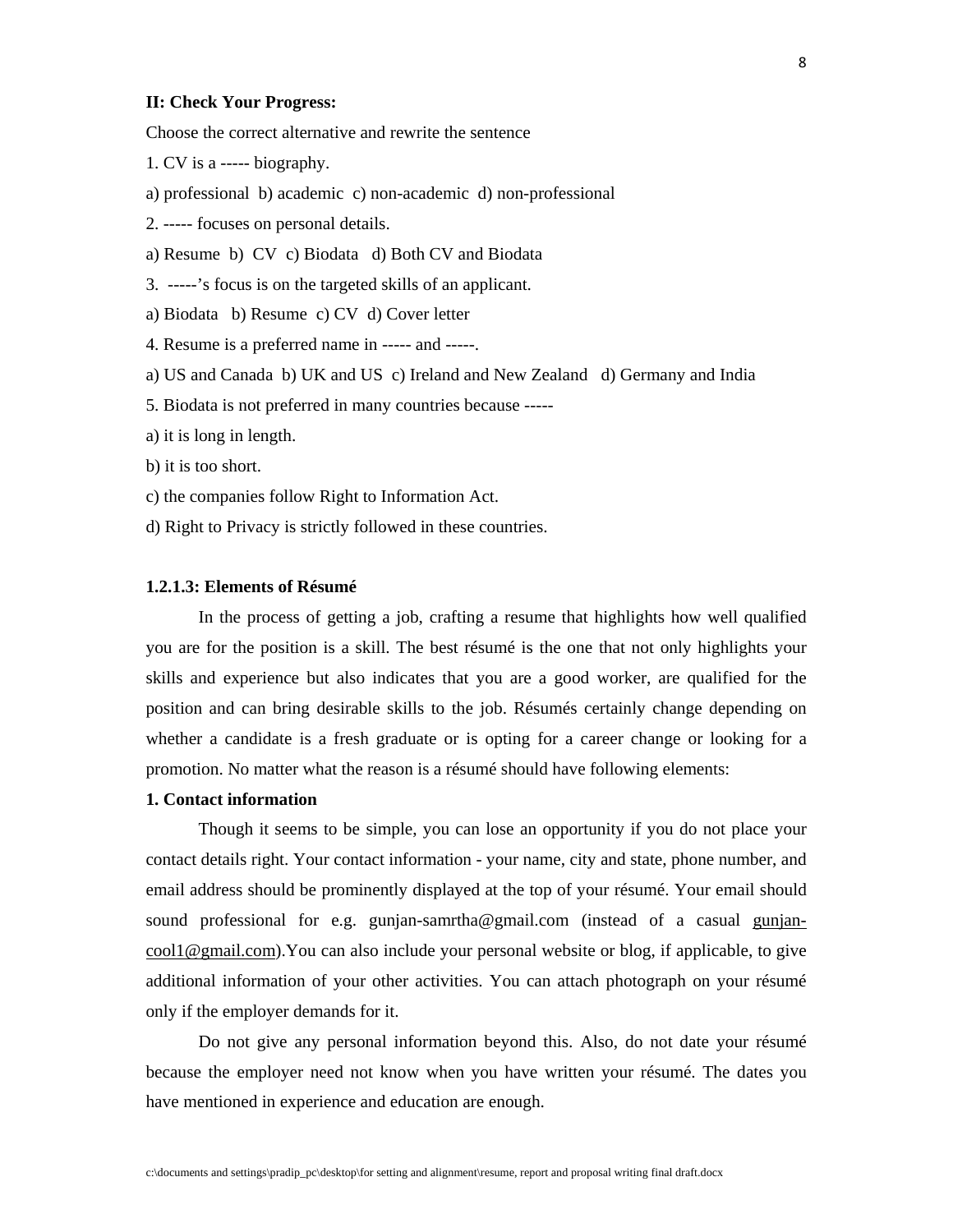#### **2. Summary**

Career summary is a gist of your work profile. Hence to make it noticeable, you should highlight the most important things in your career such as your skills and achievements. However, instead of labelling it as 'Summary', use a headline that sums up your credentials.

For e.g. : Social worker providing service in the old-age homes.

Devoted social worker with a proven ability to support clients with personal care activities. Have provided companionship and support during daily activities. Have taken key initiative in advocating needs and rights of the inmates. Recognized as an expert in counselling and managing health issues.

#### **3. Skills**

This section should be short and in bulleted columns. However the focus should be on the job that you are applying for. It makes the employers easy to skim through the expertise they are looking for. Sometimes the company uses Application Tracking System (ATS) to screen the job applications. In that case, you should use keywords suitable to the requirements mentioned in the advertisement. For example, in technical jobs, like IT positions, the candidate has to mention the hard skills that are required for the job. Along with hard skills, the company rather focuses more on the soft skills like problem solving, leadership, communication, etc. in the candidate. Instead of directly mentioning them, these skills should be reflected in the responsibilities taken in the previous job/s.

#### **4. Professional experience**

Include relevant professional experience. However, instead of giving a list of job duties at past positions, focus on the achievements earned, notable results and contributions while doing a job. For e.g. Mention position title, name of the company or organization, its address, duration and job duties along with achievements. Your achievements in the past position will suggest that the same will be tried in the present position. If you have job experience of 30 or more years, keep your employment history to the past 10-15 years. However, if you are a recent graduate and no previous job experience, focus on your college and community activities. For e.g. list any internship, volunteer work, projects you had undertaken which are relevant to the job. They too are important.

#### **5. Education**

This section should be at the bottom of your résumé. The candidate should list the institutions of higher education attended, degrees received, and the major subject. Awards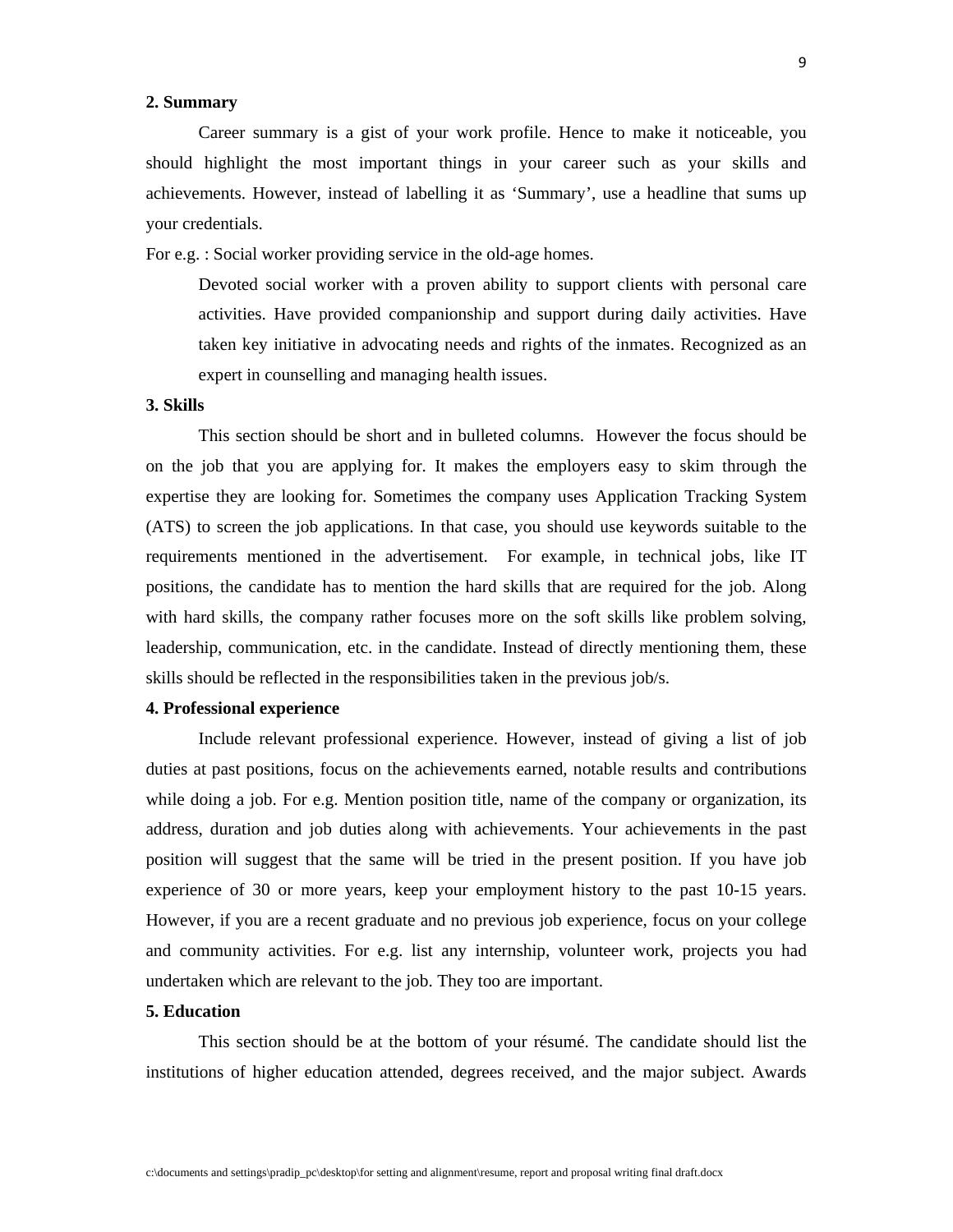won and publications give advantage to the résumé. Recent College graduates should put education section before professional experience.

#### **Other considerations:**

#### **i) Simplicity and Precision:**

A Résumé should be easy to read and precise. Make every word that you use count. Use clear font type and size, neat layout and consistent spacing. It should reflect you as a thorough professional.

#### **ii) Employment Gap:**

If there is a large gap in your employment career, explain what you were doing or what you learned during that time.

#### **iii) References:**

References is a list of names (2 or 3) of professional colleagues or acquaintances who can speak of your character and/ or skills. In fact, references have limited value on the résumé. Hence unless asked, don't include them. However, if the employer clearly asks for references, it is appropriate to include their names, organizations and contact numbers on the résumé.

#### **iv) Cover letter:**

Your cover letter is a summary of your résumé. It should match with the job description. Naturally your cover letter changes for each job you apply for.

v) Limit the use of personal pronoun such as "I". Instead begin sentences with action words.

vi)Make sure your résumé is error free.

vii) Use quality paper.

#### **Points to Remember:**

- Place your contact details right.
- Highlight the most important things in your career such as your skills (Hard  $&$  Soft) and achievements
- Include relevant professional experience
- Awards won and publications give advantage to the résumé.
- Keep your Résumé easy to read and precise.

#### **III: Check Your Progress:**

Choose the correct alternative and rewrite the sentence

1. You can attach photograph on Résumé only if ……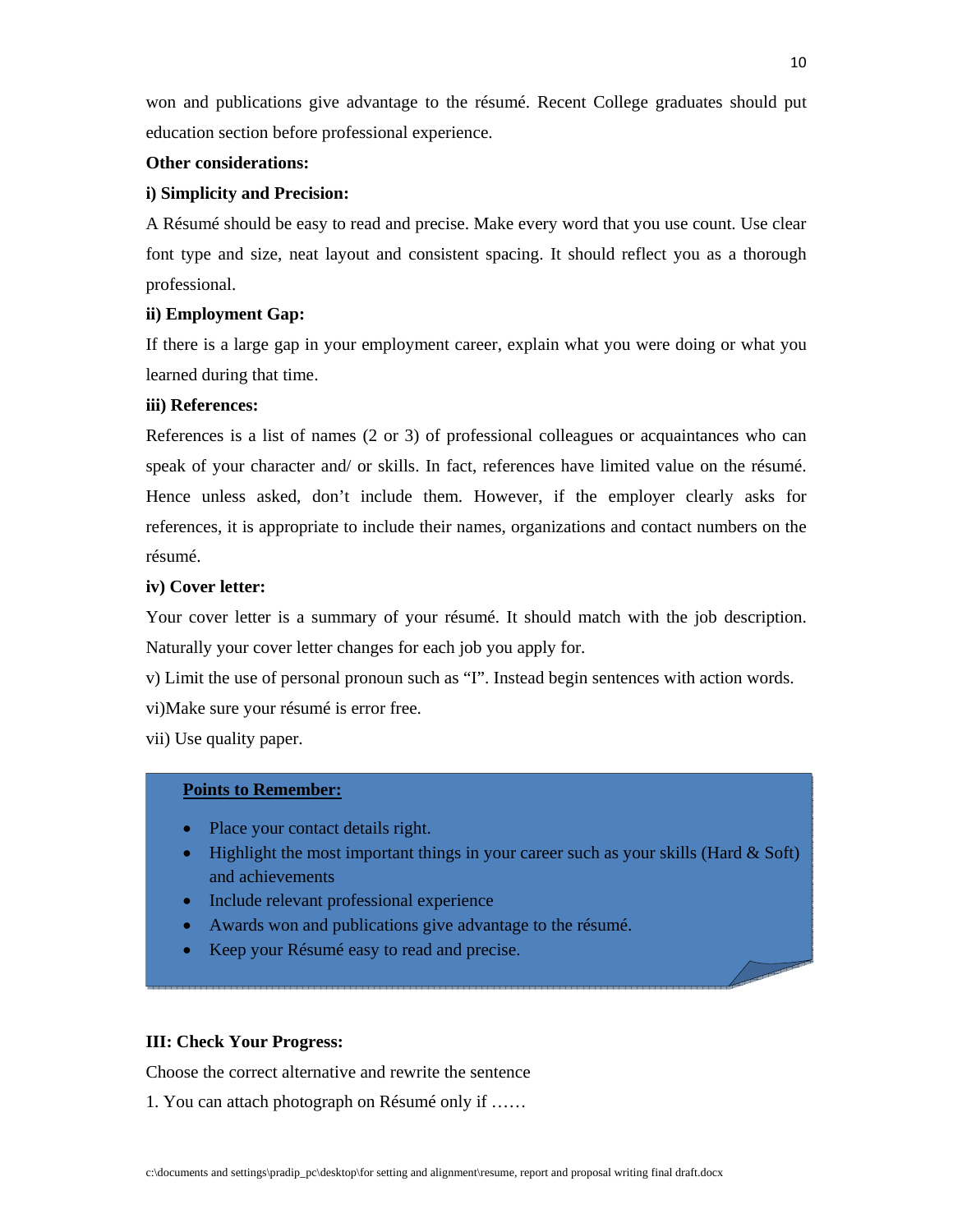a) employer demands for it.

- b) you feel like attaching it.
- c) your photograph is good.
- d) employer is good.
- 2. Some companies use ….. to screen job opportunities.
- a) Application Screening System
- b) Resume Scrutinising System
- c) Document Examination Software
- d) Application Tracking System
- 3. ….. is a soft skill.
- a) Computer Programming b) Typing Speed
- c) Software Repairing d) Problem Solving
- 4. ….. should be at the bottom of résumé.
- a) Skills b) Education c) Summary d) Experience
- 5. References is names of ……
- a) family members. b) the employers
- c) colleagues and acquaintances d) favourite persons

#### **1.2.1.4:Types and formats of Résumé**

#### **General Format**

#### **Your Name**

Street Address, City, State Pincode Phone Number , email address

- Summary / Objective
- Skills
- Professional Experience
- **Education**

Note: The Format of Resume may vary. A person can make variations as per his/her needs.

#### **There are three common résumé types and formats:**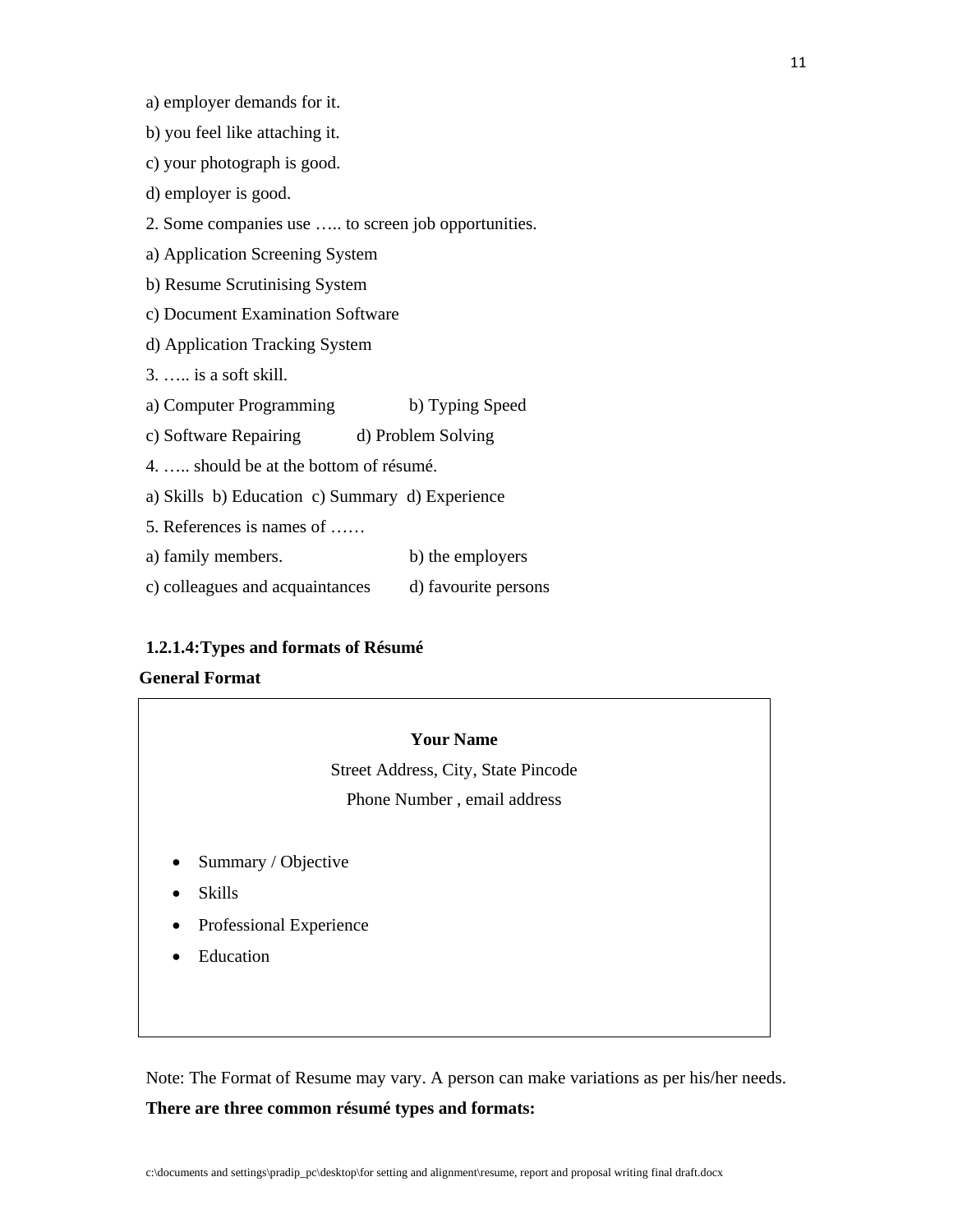- 1. Chronological Résumé
- 2. Functional / Skill-based Résumé
- 3. Combination Résumé

#### **Following table shows the features of the types:**

| Sr.<br>No.     |                 | <b>Chronological</b><br>Résumé                                                                                                                                                                                                                                                                       | <b>Functional Résumé</b>                                                                                                                                                                                               | <b>Combination Résumé</b>                                                                                                                                                                                 |
|----------------|-----------------|------------------------------------------------------------------------------------------------------------------------------------------------------------------------------------------------------------------------------------------------------------------------------------------------------|------------------------------------------------------------------------------------------------------------------------------------------------------------------------------------------------------------------------|-----------------------------------------------------------------------------------------------------------------------------------------------------------------------------------------------------------|
| 1              | Layout          | Professional                                                                                                                                                                                                                                                                                         | Creative /<br>Non-Conventional                                                                                                                                                                                         | Midpoint<br>between<br>professional<br>and<br>creative                                                                                                                                                    |
| $\overline{2}$ | Emphasis        | Focuses your<br>current or most<br>recent job which is<br>listed first and then<br>it continues in<br>reverse order to<br>give your work<br>history.                                                                                                                                                 | skills<br>$\bullet$ Focuses<br>on<br>relevant to the job<br>and achievements.<br>• Includes only job<br>titles & employers.<br>$\bullet$ Omits<br>specific<br>dates, names<br>and<br>places.                           | • It is a blending of<br>both Chronological<br>Functional<br>$\&$<br>résumé.<br>$\bullet$ Uses<br>both<br>work<br>history and skills to<br>capture employer's<br>attention                                |
| 3              | <b>Benefits</b> | $\bullet$ Clarity<br>in<br>information<br>that<br>the employer wants<br>to know about job<br>positions<br>&<br>activities<br>• Easy to write<br>• Shows steady work<br>record.<br>titles.<br>$\bullet$ Job<br>responsibilities and<br>of<br>dates<br>work<br>history<br>be<br>can<br>clearly stated. | Employer clearly<br>locates key skills<br>required for<br>the<br>new position<br><b>Allows</b><br>you<br>to<br>avoid<br>gaps<br>in<br>work history.<br>Allows<br>you<br>to<br>highlight specific<br>strengths & skills | <b>Shows</b><br>best<br>$\bullet$<br>features<br><b>both</b><br>of<br>formats<br>work<br>history, skills and<br>achievements<br>Allows<br>to<br>state<br>strong work record<br>with<br>upward<br>mobility |

#### Points to Remember:

**IV: Check Your Progress: International Progress: International Progress: International Progress: International Progress: International Progress: International Progress: International Progress: International Progress: Inte** 

- There are three types of Résumé : Chronological, Functional & Combination
- Chronological Résumé is Professional and written in a reverse order
- Functional résumé focuses on skills relevant to the job and achievements
- Combination résumé uses work history, skills and achievements.
- Functional résumé helps employer locate your key skills required for the new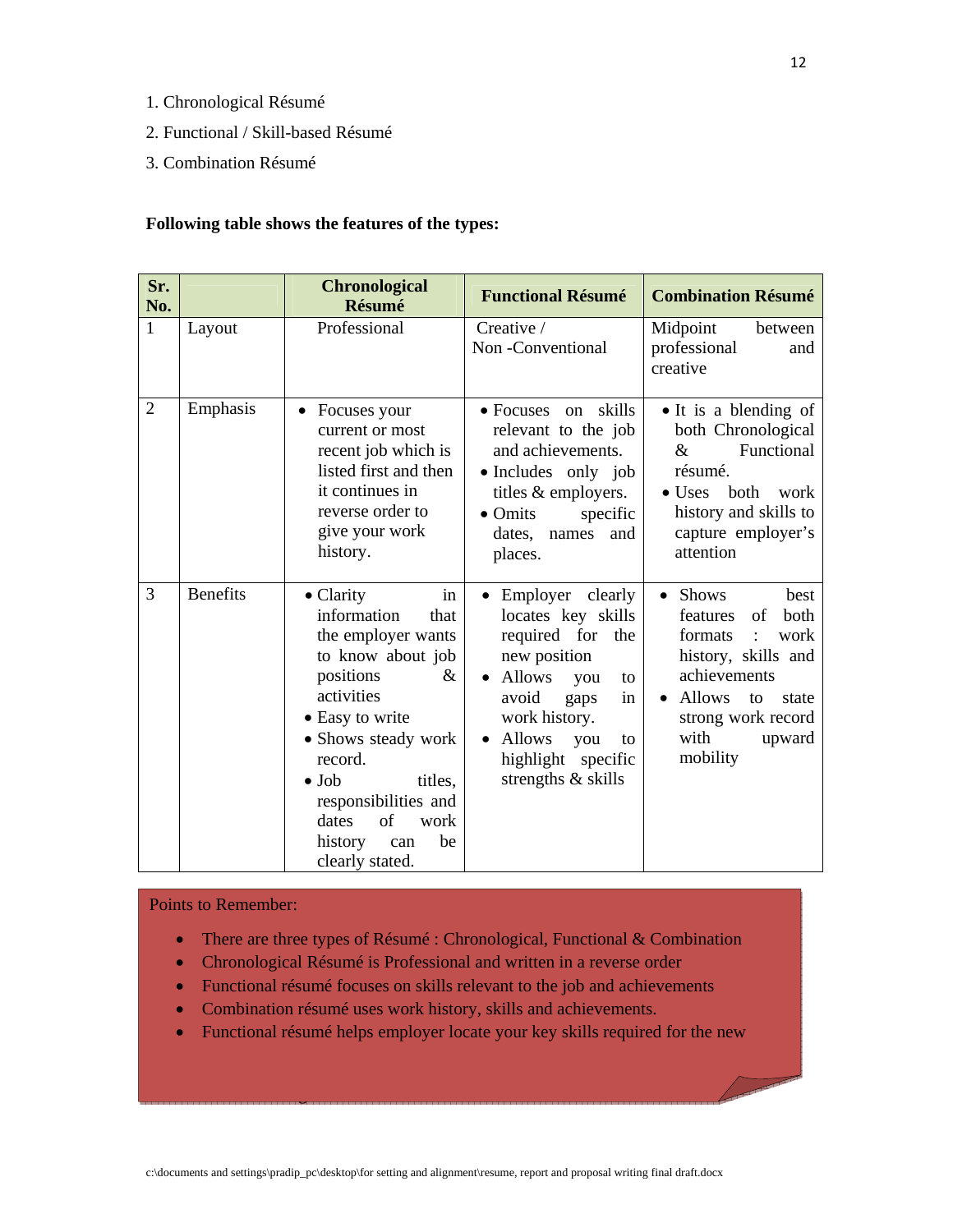Choose the correct alternative and rewrite the sentence:

- 1. Functional résumé is also known as .....
- a) Non-skill basedb) skill basedc) performance oriented d) performance based
- 2. Chronological résumé gives ...... in reverse order.
- a) work history b) information of skills c) personal history d) company's information
- 3. Layout of ..... résumé is professional.
- a) Chronological b) Functional c) Combination d) none of these
- 4. ..... résumés allow you to highlight your specific strengths and skills.
- a) All b) Combination c) Chronological d) Functional
- 5. Combination résumé is a record of ..... mobility.
- a) downward b) zero c) upward d) upward and downward

#### **1.2.1.5: Types of Résumé**

#### **Chronological Résumé**

#### **AnmolBasu**

#### **10/C, Raheja Towers, Pali Hill, Bandra (W), Mumbai 400050**

#### **9890287654anmol.basu@gmail.com**

Committed Editor in Chief strivingfor setting standards for quality and integrity in the work place. Energize reporters to aggressively pursue information to look hard for facts and thereby increase credibility of the paper.

#### **Experience**

| <b>Editor in Chief</b>                                 | <b>Times of India</b>                                 | $2010$ – Present |  |
|--------------------------------------------------------|-------------------------------------------------------|------------------|--|
| $\bullet$                                              | Manage Hiring and Human Resources                     |                  |  |
| $\bullet$                                              | Supervise newspaper's budget and financial operations |                  |  |
| $\bullet$                                              | Responsible for newspaper content decisions           |                  |  |
| <b>Managing Editor</b>                                 | <b>The Indian Express</b>                             | $2005 - 2010$    |  |
| Assigned stories to reporting<br>$\bullet$             |                                                       |                  |  |
| $\bullet$                                              | Worked with reporters on finding coverage angles      |                  |  |
| Edited reporter's stories before printing<br>$\bullet$ |                                                       |                  |  |
|                                                        |                                                       |                  |  |
| <b>Copy Editor</b>                                     | <b>The Hindustan Times</b>                            | $2000 - 2005$    |  |
| Edited reporter's stories before printing<br>$\bullet$ |                                                       |                  |  |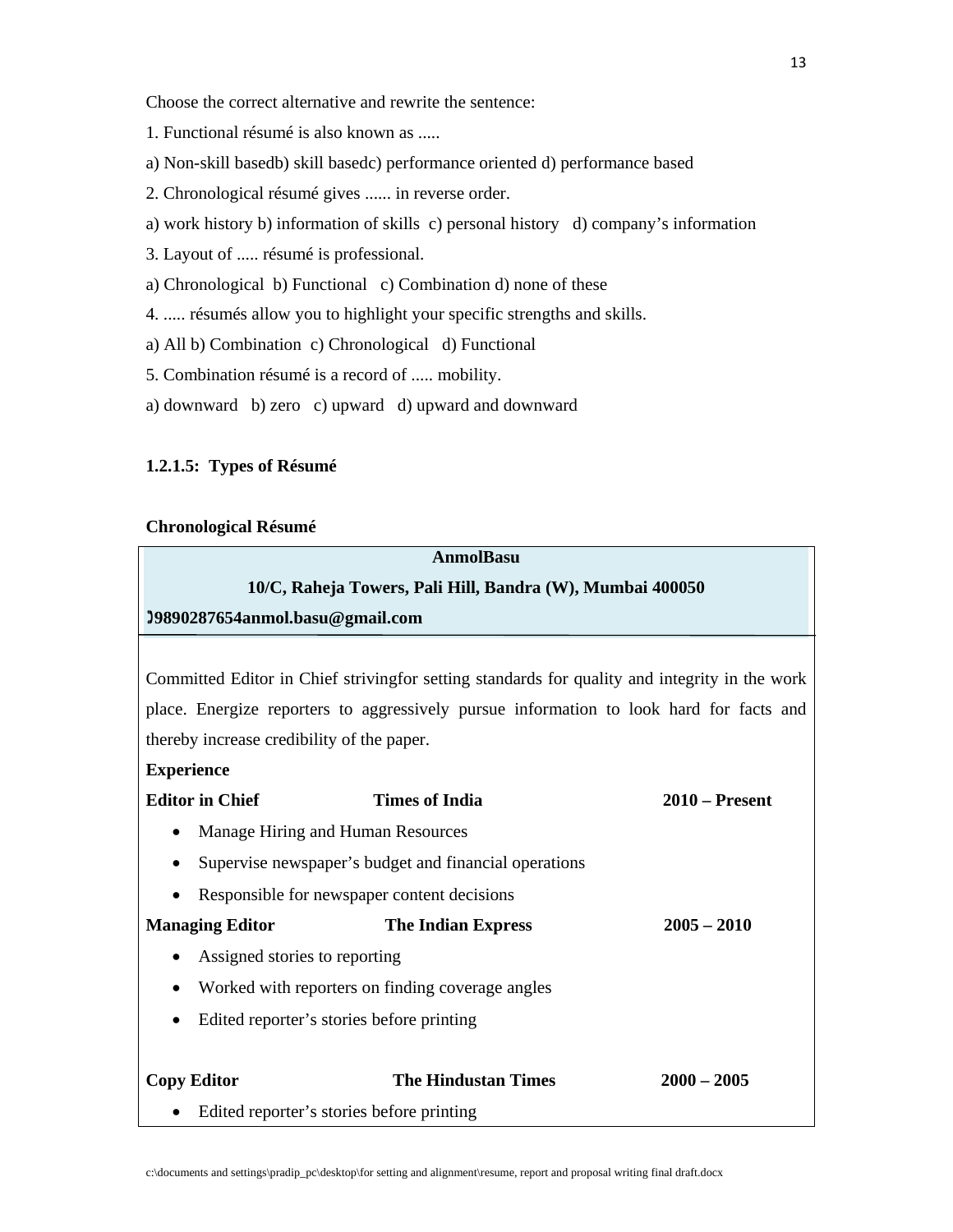- Wrote catchy headlines for reporter's stories
- Created layout for stories to give them attractive look

#### **Professional Associations:**

- Member, Editor's Guild of India
- Member, International Newspaper Marketing Association

#### **Education:**

- Master of Arts, Mass Communication Indian Institute of Mass Communication, New Delhi
- Bachelor of Arts, Journalism and Mass Communication Xavier's Institute of Communication, Mumbai
- Six months Course in Public Relations and Writing Xavier's Institute of Communication, Mumbai

#### **Functional Résumé**

#### **GunjanSamrtha**

12/B, Springdale, Anubandh Society, Sinhgad Road, Pune 30

Cell: 98909123456 gunjan-samrtha@gmail.com

#### **Associate Professor in English literature**

Motivating and academically excellent Professor in English literature driven to inspire students to pursue academic and personal excellence. Strive to create an engaging learning environment wherein students are encouraged to be life-long learners.

#### **Skills**

- Accomplished researcher in New Literatures
- Inspiring Lecturer
- Innovative thinker
- Resourceful academic adviser
- Approachable

#### **Accomplishments:**

• Authored research articles and published in prestigious national and international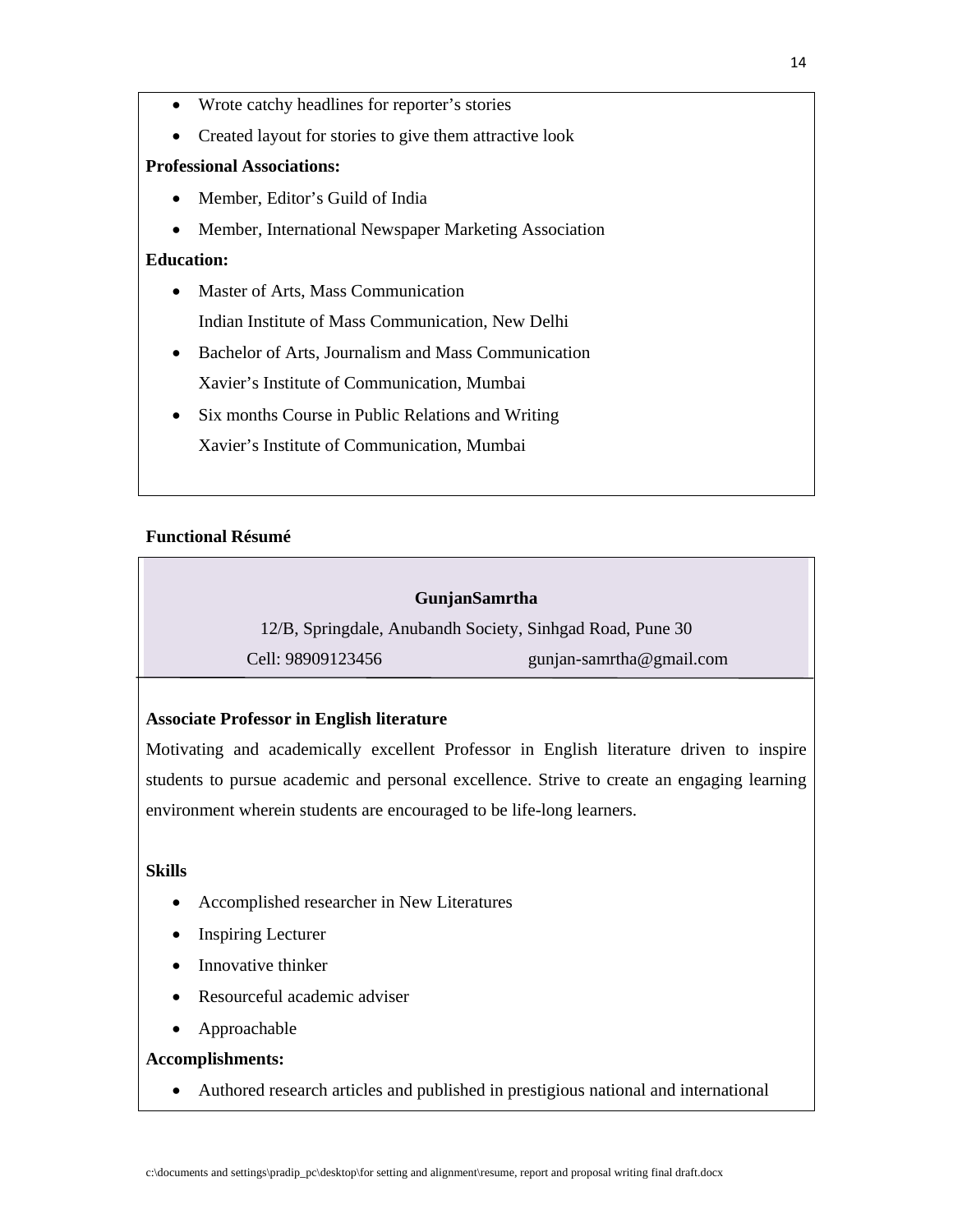journals.

- Undertaken Research Projectsfunded by the UGC and other agencies.
- Resource person for various state, national and international academic and social events.

#### **Experience:**

#### **Associate Professor in English, Shivaji University, Kolhapur** 07/2010-today

- Guide students in research
- Foster students' commitment to lifelong learning

#### **Assistant Professor in English, Mahatma Gandhi College, Karad**07/1993-2009

- Taught at graduate level programmes
- Wrote Course material viz. syllabi, Self Instruction Material
- Demonstrated commitment to curricular and extra- curricular activities through participation in various activities.

#### **Education:**

- Ph.D. : English Shivaji University, Kolhapur
- Master of Philosophy: English Shivaji University, Kolhapur
- Master of Arts: English Pune University, Pune
- Bachelor of Arts: English VenutaiChavan College, Karad

#### **Combination Résumé:**

#### **MadhurRangrajan**

- A1/1103, Swarganga, Ajmera Colony, Bangalore 560 012
- 7798246802 madhur\_rangrajan@gmail.com

#### **Objective**

To obtain full-time senior position as a Structural Engineer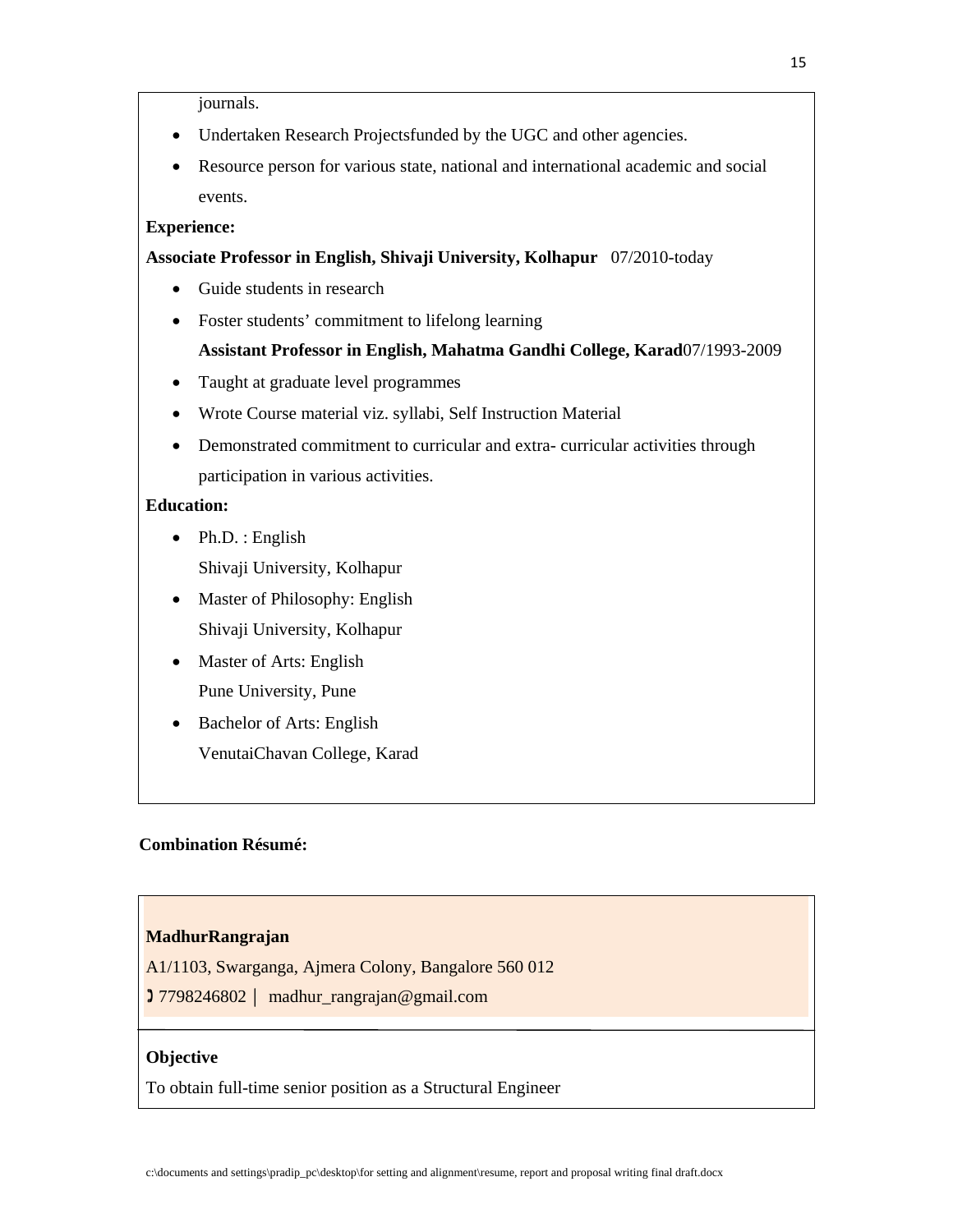#### **Relevant Experience:**

¾ Techniart, IncTower 15, CybercityMagarpatta , Pune **Structural** 

**Engineering Intern**February 2015-Present

- Conduct structural design development for commercial projects
- Perform construction administration of shop drawings
- ¾ Global Graphics Pvt. Ltd.108, NyatiMillenium, M.G Road, Bengaluru

**CAD Draftsman** November 2010 – 2015

- Designed restaurant and kitchen layouts
- Served as interior Outfit Project Manager

#### **Project Experience**

Aamby Valley Wastewater Treatment Plant Design Project

• Calculations and computer analyses to support the design

| <b>Other Work Experience</b> | KTDC, Information Technology Department |
|------------------------------|-----------------------------------------|
|------------------------------|-----------------------------------------|

#### **Student Assistant** July 2007- March 2009

- Collaborated with Creative Team to design computer generated design
- Maintained and repaired computer equipments in the office

#### **Skills:**

• AutoCAD, Microstation, C++, IS 800, VBA,, Microsoft Excel

#### **Education:**

- B.Tech. in Civil Engineering
- Diploma in Business Administration

#### **Relevant Course Work**

- Structural Analysis
- Hydraulics
- Soil Mechanics
- Thermodynamics

#### **Activities:**

- Member, Indian Society of Civil Engineers
- Coach, Football Under 19
- Member, Tata Steel Marathon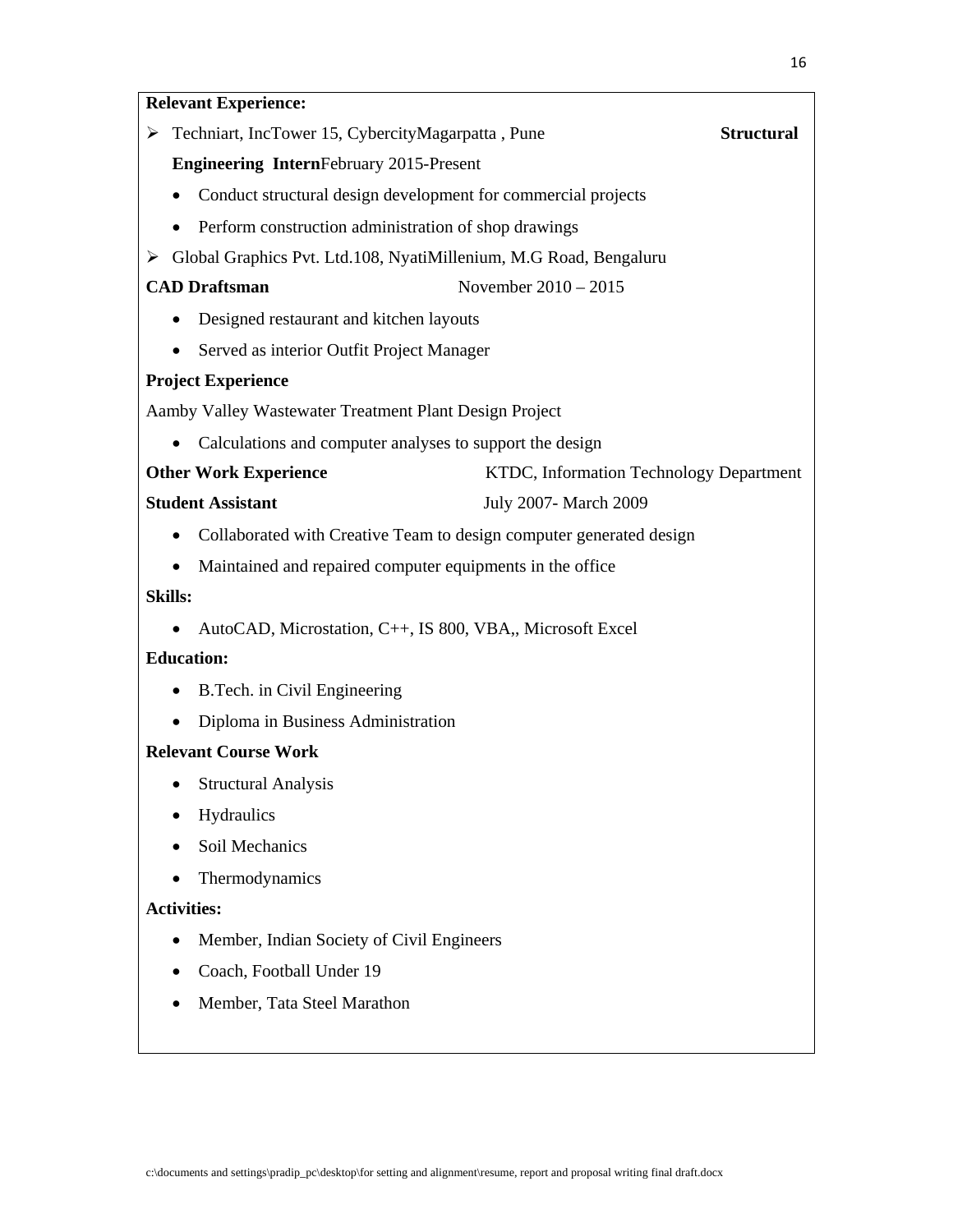#### **1.2.1: Answers to Check Your Progress:**

I

- i) d) professional
- ii) d) precise summary of an applicant's skills and achievements.
- iii) a) 15-20 seconds
- iv) b) stands out in the competition.
- v) b) updated

II.

- 1. a) professional
- 2. c) Biodata

3. b) Resume

- 4. a) US and Canada
- 5. d) Right to Privacy is strictly followed in these countries.

III

- 1. a) employer demands for it.
- 2. d) Application Tracking System
- 3. d) Problem Solving
- 4. b) Education
- 5. c) colleagues and acquaintances

IV.

- 1. b) skill based
- 2. a) work history
- 3. a) Chronological
- 4. d) Functional
- 5. c) upward

#### **Books for Additional Reading:**

Vedder, Scott. *Signs of a Great Résumé: How to Write a Resume that Speaks for Itself*. Veterans Edition. 2014. Print.

Block, Jay A. and Michael Betrus. *101 Best Resumes: Endorsed by the Professional Association of Resume Writers* . New York: Mcgraw-Hill., 1997. Print.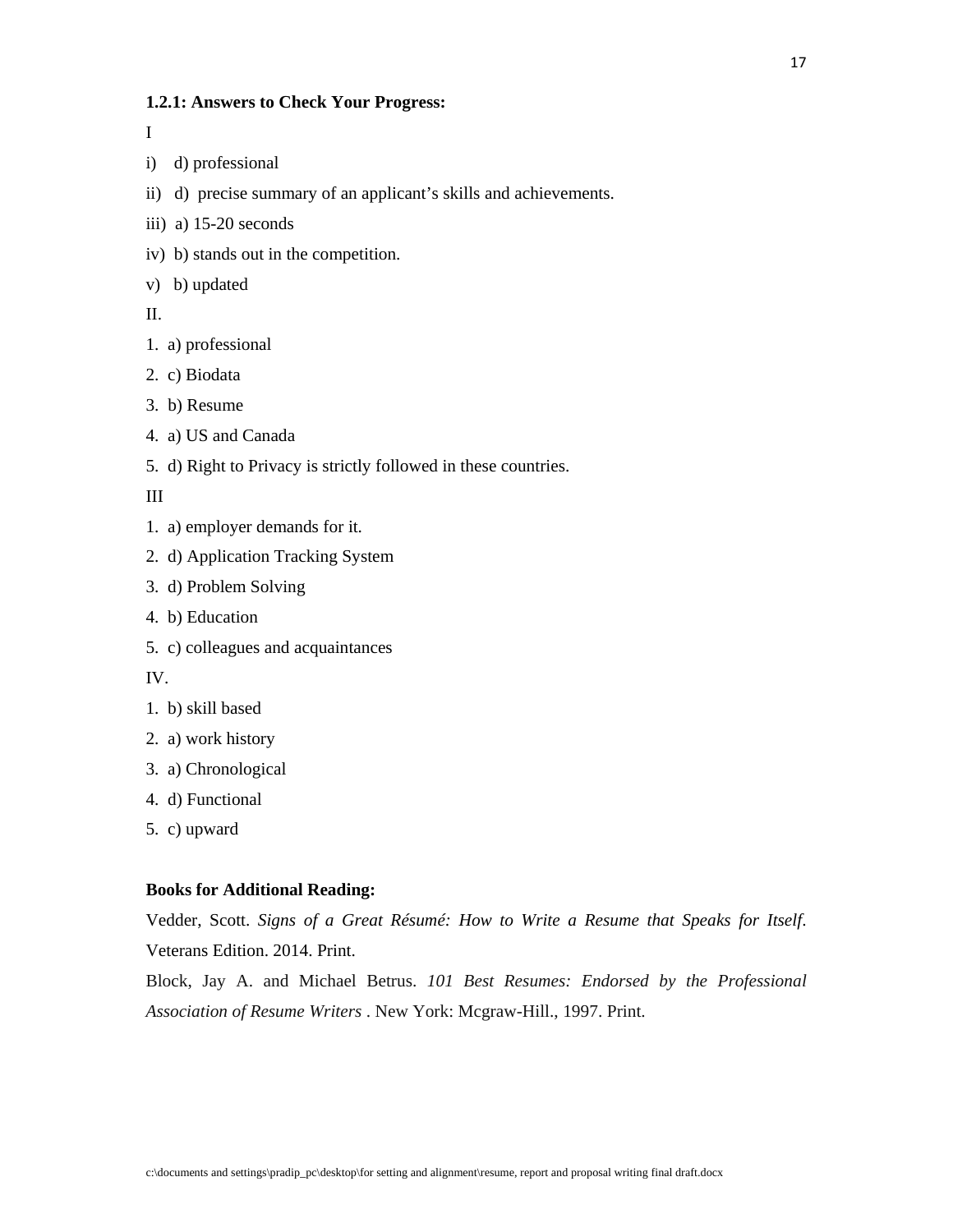#### **Unit 2**

### **Writing Reports and Proposals Section I : Report Writing Skill**

#### **Objectives of the Unit is to:**

- acquaint students with the concepts of report writing.
- familiarize students with the elements of report.
- make them learn about the types of report.
- let students know about the dos and don'ts of report writing.
- inform students about the various formats for report writing.

 Hello, friends, in the earlier section of this unit, you learned about résumé, its elements, types and formats. In the present world a person can better present himself/herself in a better way with a appropriate résumé and after securing a position in an organization he/she needs to report the necessary matters effectively. In any profession today, it can be observed, most of the time is spent in reading, writing, understanding or preparing a report. Report writing has become a common practice in a number of fields. Accordingly, it is very essential for us to get acquainted with the concept of report writing.

#### **2.1.1 Concept of Report Writing**

 Reporting is an important communication skill both in spoken and written communication. The word 'report' comes from the Latin word, 'Reportare' which means 'to carry back'. To report means to give information about something seen, observed, done, or heard. Likewise a report is a statement of something seen, observed, done, or heard. Accordingly the report writing skill involves: 1. Writing an account of something for presentation to others or for publication; 2. Giving a formal statement or official account of the results of an investigation; 3. Presenting something referred for study, action, etc. with the conclusions reached or recommendations made; and 4. Preserving formal or official facts or the record of some proceedings or an investigation.

 A report is a systematic and well-organised document which defines and analyses a definite issue or a problem. It presents information in an organized format for specific addressees and purposes. While summaries of reports may be delivered orally, complete reports are almost always in the form of written documents.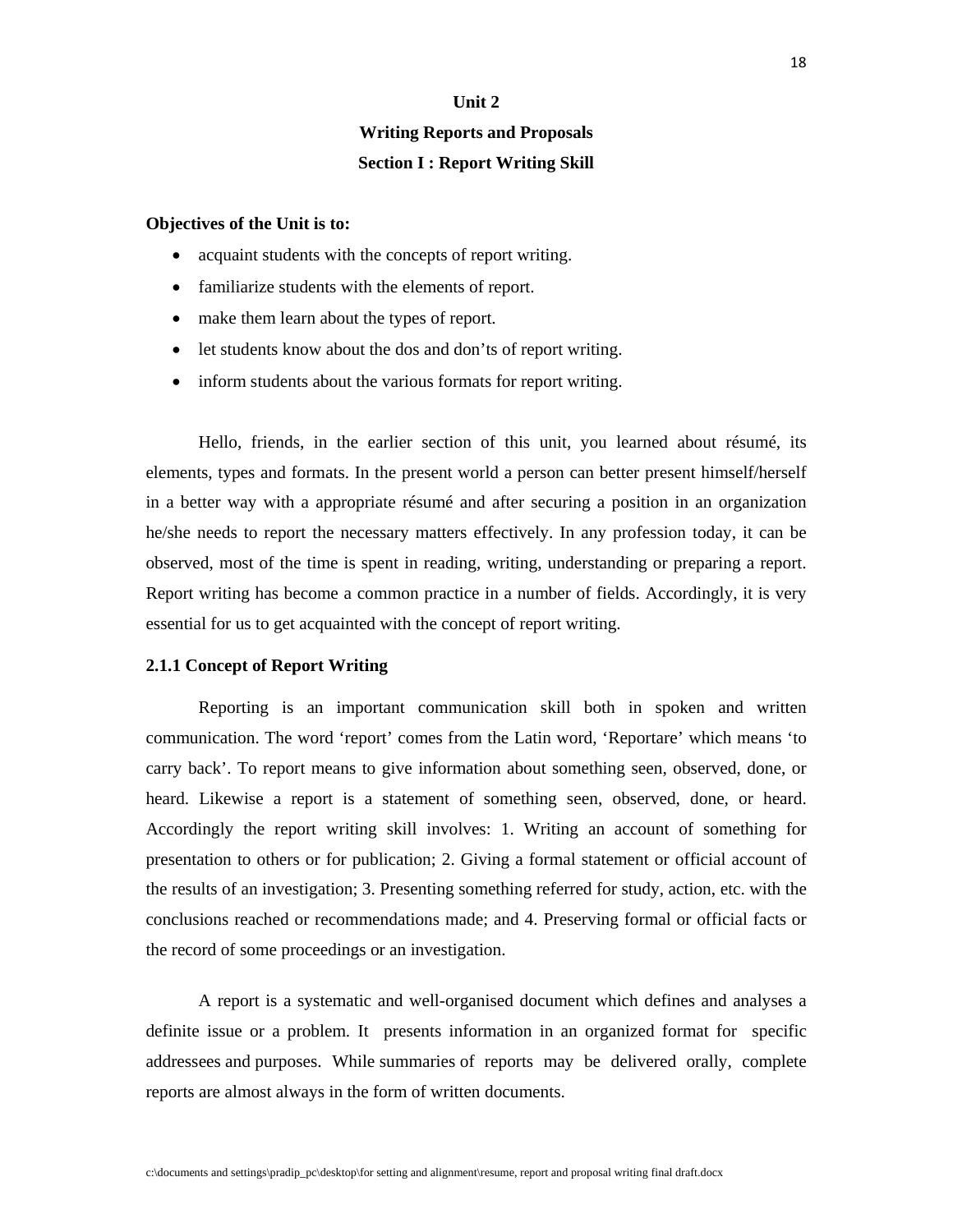Furthermore, a report is a logical presentation of facts and information. It results from the researches, analysis, and investigations presented in a written form. It is the basic tool to make decisions. The information present in the report is required to evaluate progress and plan future action. A report offers feed back to an organization to guide future course of action. A report aims to make the information clear and convenient and accessible.

Generally, a report is about a practical experiment, project or research investigation. It has clearly defined sections which are presented in a standard format. A report informs the readers what is done, why and how it is done and what is found through out an investigation. That is why a report is expected to be well written, clearly structured and expressed in a way which is suitable to the specific addressees. Results and analysis of a report should be accurate, clear and objective.

#### **I.Check Your Progress**

1) A report is ……………

- a) an essay. b) a description. c) a well-organized purposeful document. d) a narration. 2) A report is result of ……………….. a) decisions. b) planning. c) ideas used to carry out the project. d) the researches, analysis, and investigations. 3) Generally, a report is about a ………………………………….. a) future planning. b) practical experiment, project or research investigation. c) company's achievement. d) person's goal. 4) An organization plans its future course of action …………………………. a) on the basis of the feedback offered in a report. b) as per the resolution passed.
	- c) according to the chairman's decisions.
	- d) as per its abilities.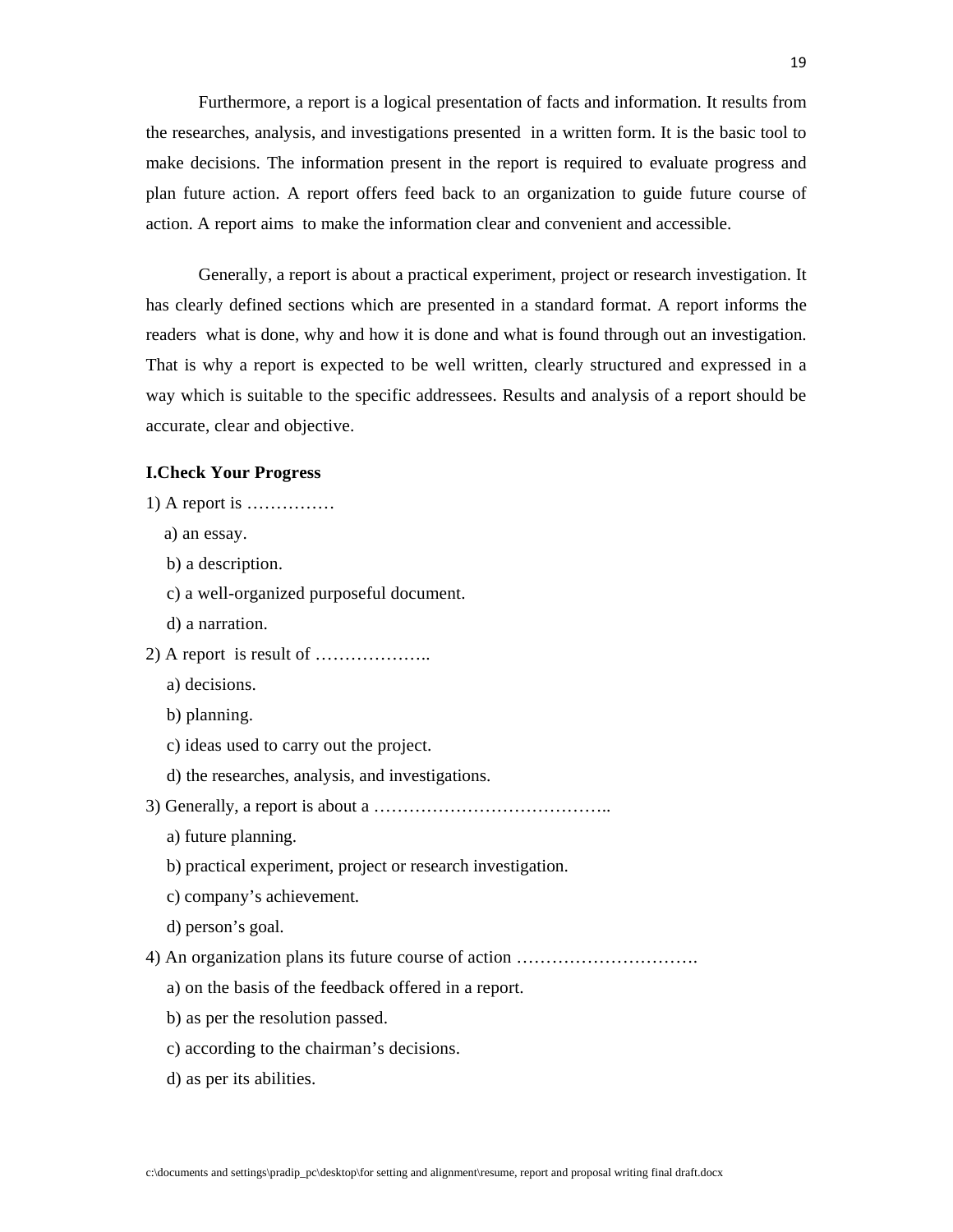a) a letter.

b) an idea.

- c) a document.
- d) a report.
- 6) The reports are used to …………………….
	- a) get joy.
	- b) pass time.
	- c) to assess progress and plan future action.
	- d) to get knowledge.

7) Reports provide …………….. to an organization to guide its future course of action.

- a) bibliography
- b) feedback
- c) authority
- d) plans

#### **2.1.2 Elements of Report Writing**

An element means a necessary or typical part of something. As reports vary as per the disciplines, their elements differ as well. Broadly speaking, a report can be either informal or formal.

#### **2.1.2.1 Elements of Informal Report**:

An informal report generally consist of the elements like: 1. Introduction, 2. Discussion, and 3. Conclusions and recommendations.

Introduction presents the general problem first, so that the readers can understand the context. Then the specific question arising from the problem that you will be dealing with is stated. Lastly, it explains the purpose of the report and its expected results. The introduction to an informal report is short. It is presented in two to three sentences.

Discussion is the longest part of such a report since this contains the major information. Here the findings are presented clearly and briefly, in an appropriate method with the help of lists, tables, charts, etc. with sufficient explanations. Generally, the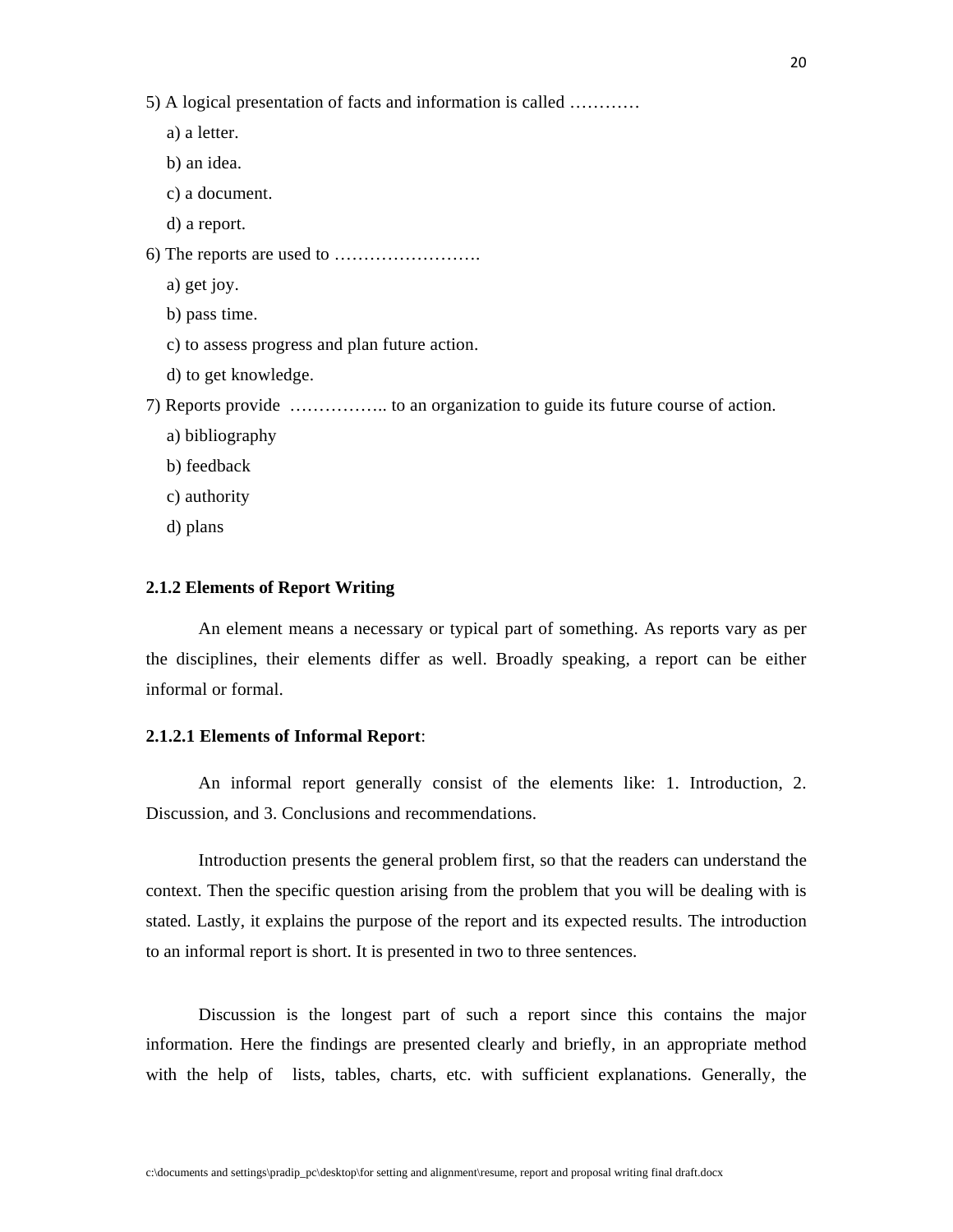information is presented in descending order of importance, in order that the most important information will be read first.

Conclusions should remind the reader what actions require to be taken. However, recommendations are optional elements of an informal report. It is up to the policy of the organization to present the recommendations in informal reports.

#### **2.1.2.2 Elements of Formal Report**:

The purpose of a formal report is collecting and interpreting data and reporting information. The formal report is complex and long, and may even be produced in bound book volumes. A formal report normally consists of elements like: Title page, Executive summary/ Abstract, Introduction, Method / methodology, Results / findings, Discussion, Conclusions, Recommendations, Appendices, and Bibliography.

 $\triangleright$  Title page contains the title of the report, name of the author, name of the company or course (if it is prepared by a student) and date. It should be precise, short, and selfexplanatory.

Type the Company Name here

#### Type the Title of the Report

Type the Author Name Type the date of submission

 $\triangleright$  Executive summary/ abstract is the self-contained summary of the whole report in a logical order. It highlights the purpose, research methods, findings, conclusions, and recommendations. An executive summary should be written in the past tense and should not be longer than 1 page. Though this section is included in the first part of the report, it should be written last after the completion of the report.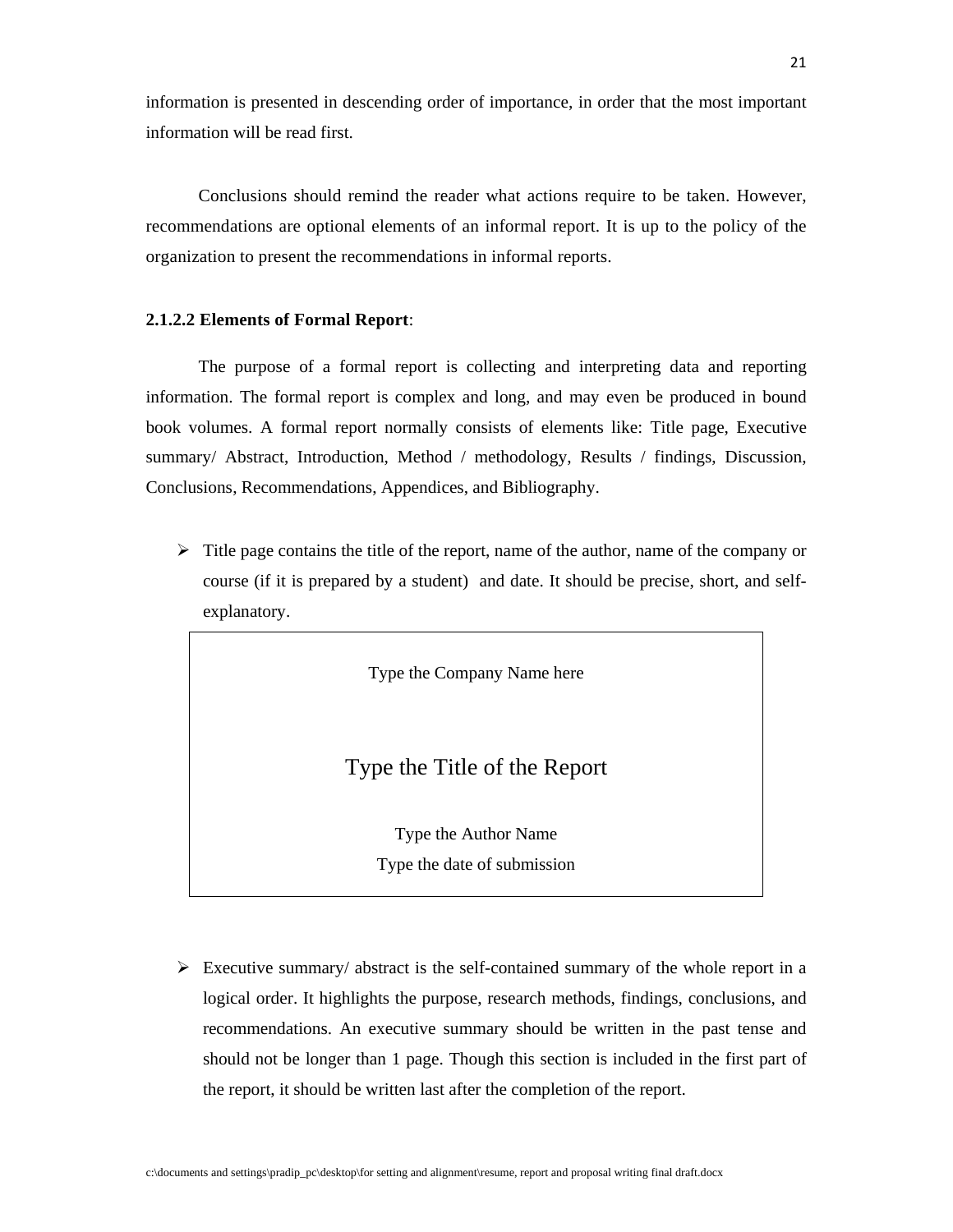- $\triangleright$  Introduction covers the main problem, its importance and goals of the research. It also includes the background and context of the report. The objectives, hypotheses, and findings of other researchers on the problem are presented in introduction.
- $\triangleright$  Method/Methodology explains the methods employed in the research. It clearly states the experimental design, sampling methods, samples, equipment and the procedure used to do the research. A method can be experimental, opinion based and observational. Experimental method is straightforward. It is very accurate. Opinion based method used questionnaires to collect the data from the samples. And observational method includes case study. It is called quasi-experimental method.
- $\triangleright$  Results/Findings presents the findings of the project or research. That is it intends to tell what is found after the completion of the research. Here the data can be presented in the form tables, graphs and diagrams.
- $\triangleright$  Discussion is the most significant part of the report. This is the longest part of the report. It contains the summary of the main results of the study and interpretation of the results in relation to the aims, hypotheses and findings of the related research. Discussion also covers consideration of the broader implications of the findings and ideas for the further research in the area.
- $\triangleright$  Conclusions presents a brief summary of findings. It summarises the main idea and focuses recommendations. It should specifically stick to the report and should refer to or include anything new.
- $\triangleright$  In recommendations future course of action is suggested. Suitable changes and solutions can also be provided here.
- $\triangleright$  Appendices include the attachments such as surveys, questionnaires, raw data, interviews which are relevant to the report.
- $\triangleright$  Bibliography/references presents the list of work by all other authors referred to by the researcher in the report. There are various styles of presenting references. They are MLA style sheet, APA style sheet, and others.

To cite a book in print in MLA following structure is used:

Writer's last name, First name. *Title of the book*. City of publication. Publisher. Year the book was published.

For instance,

Mehrotra, Arvind. *Twelve Modern Poets*. New Delhi. Oxford University Press.2004.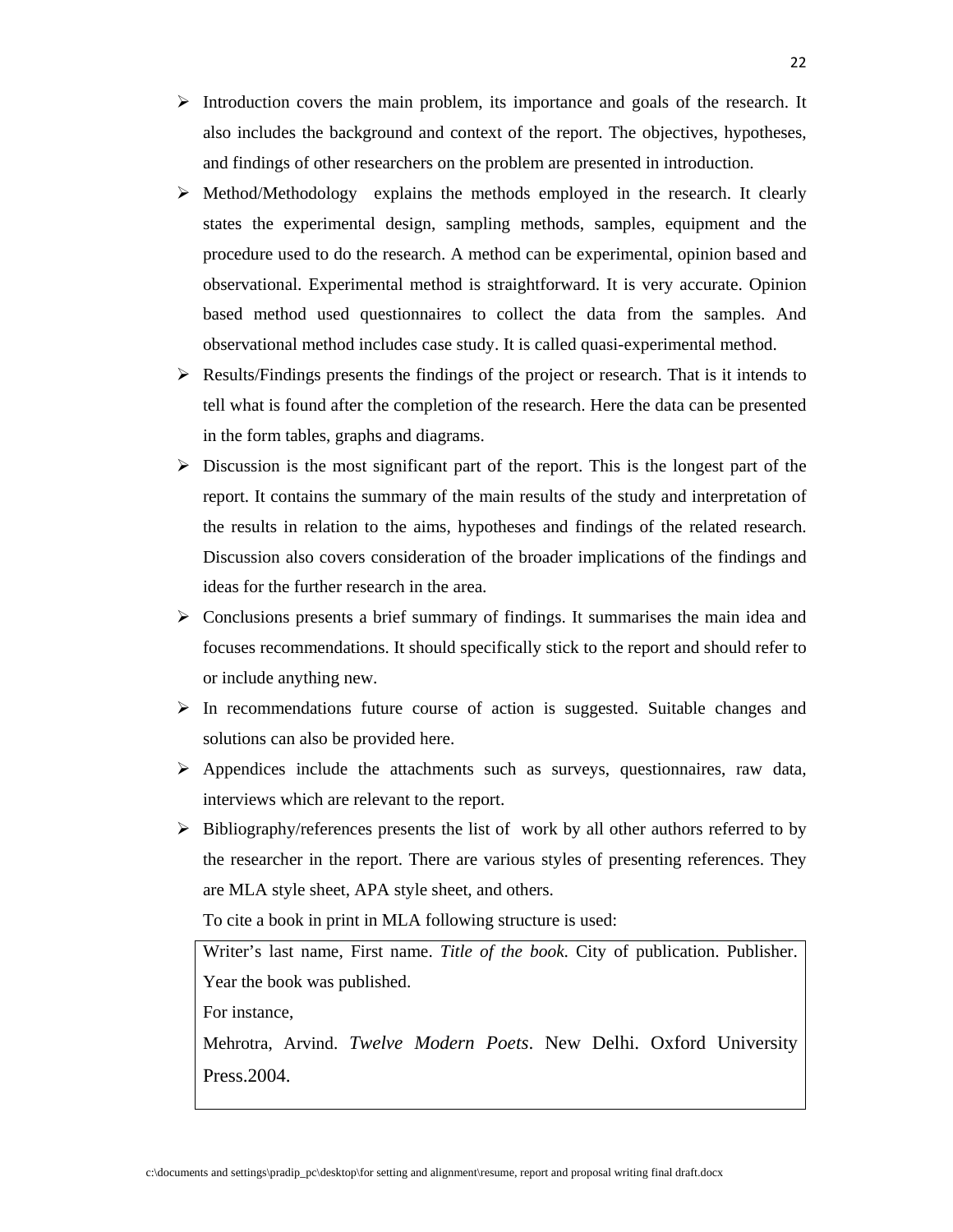Similarly to cite a book in print in APA following structure is used:

Writer's last name, Initial letter of the first name. (Year the book was published).*Title of the book*. City of publication. Publisher. For instance,

Mehrotra, A. (2004). *Twelve Modern Poets*. New Delhi: Oxford University Press.

The structure of the citation changes as per the nature of the item to be cited. The books with more than one author, the articles in journals, the chapters from the books, e-references are cited in different ways.

#### **II. Check Your Progress:**

1) …………………. of an informal report is short.

- a) Introduction
- b) Conclusions
- c) Title
- d) Discussion

2) Introduction of an informal report presents first ………………….

- a) the plan
- b) the objectives.
- c) the general problem.
- d) the conclusions.

3) ………………. is the longest part of an informal report.

- a) The introduction
- b) The discussion
- c) The conclusion
- d) The interpretation

4) Name of the company is given in the …………… of the report.

- a) title page
- b) abstract
- c) findings
- d) appendices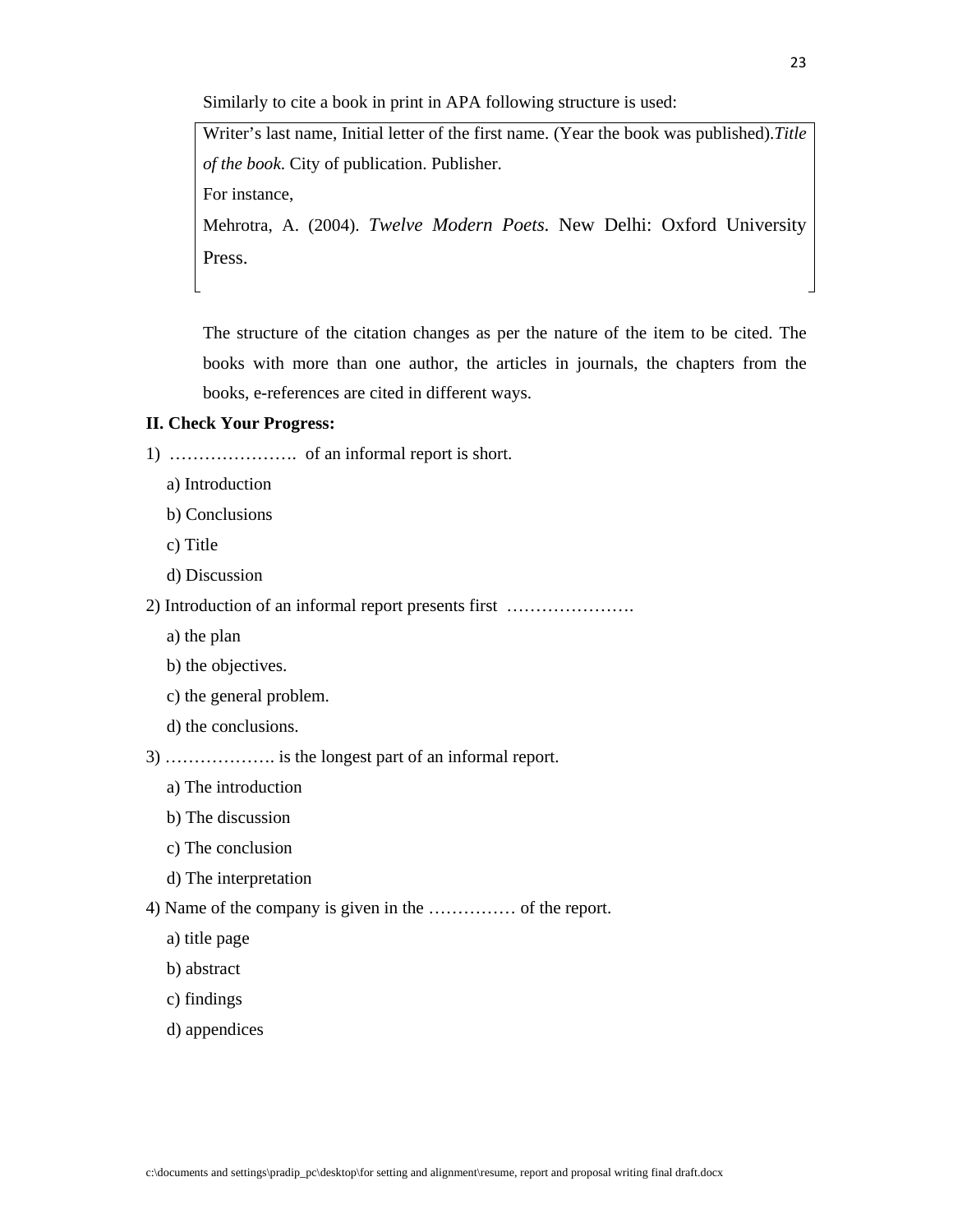- a) in the beginning.
- b) after completing the report.
- c) in the middle.
- d) after the recommendations.

6) The objectives and hypotheses of the research are presented in the ……….. of the report.

- a) title page
- b) abstract
- c) findings
- d) introduction

7) …………….. method is called the quasi-experimental.

- a) Observational
- b) Experimental
- c) Opinion based
- d) Research
- 8) Appendices of a report include …………………..
	- a) methods.
	- b) the questionnaires, surveys, etc.
	- c) conclusions.
	- d) recommendations.

9) ………………… is a brief summary of findings of a report.

- a) Bibliography
- b) Appendices
- c) Findings
- d) Conclusions
- 10) In ……………… of a report suitable changes and solutions are given.
- a) the conclusions
- b) the abstracts
- c) the recommendations
- d) the findings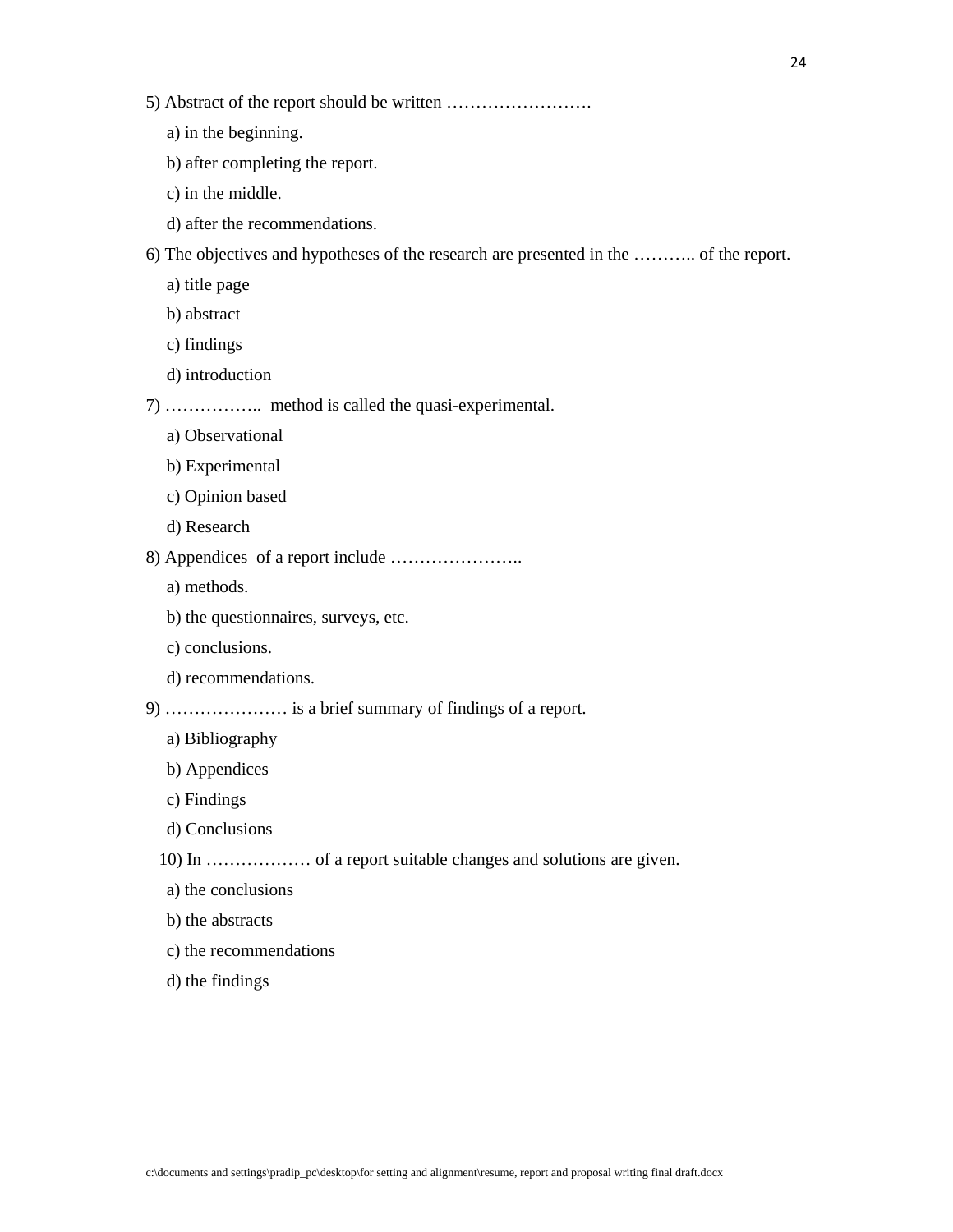#### **2.1.3 Types of Reports**

There are several types of report. Reports are used in different professions and fields, and there are various types of reports varying according to the purpose. Hence, now we are going to look at different types of report writing. The reports can be classified on various bases such as formality, frequency, function, nature of the subject.

#### **2.1.3.1 Types of Reports on the Basis of Formality:**

On the basis of formality a report can be either informal or formal.

#### **a. Informal Report:**

This report is normally in the form of a person to person communication. A memo, letter or a very short document like a monthly financial report, research and development report are informal reports. Such reports convey the necessary information informally. Sales reports, lab reports, progress reports, and service reports are some examples of this kind reports. It necessarily does not follow any format. It is written according to organization style and has limited readers in the organization. Informal reports are more conversational in tone.

#### **b. Formal Report:**

A formal report has a prescribed form. It is the collection and interpretation of data. Mostly it is a written account of a major project. A formal report is complex and is used at official level. It is informational, analytical and is used to make recommendations. The formal reports include information about new technologies, the advisability of launching a new project line, results of a study or experiment, an annual report or a year old review of developments in the field. It can be statutory.

#### **2.1.3.2 Types of Reports on the Basis of Frequency:**

On the basis of frequency of submission there can be:

#### **a. Periodic/ Routine Reports:**

These reports are submitted at a regular intervals in the normal course of business. They can be presented annual, six monthly, monthly, fortnightly, weekly, or even daily. In fact, these reports are just statements of facts and do not make any recommendations or express any opinion. Progress reports, monthly sales report, daily reports and others are routine reports.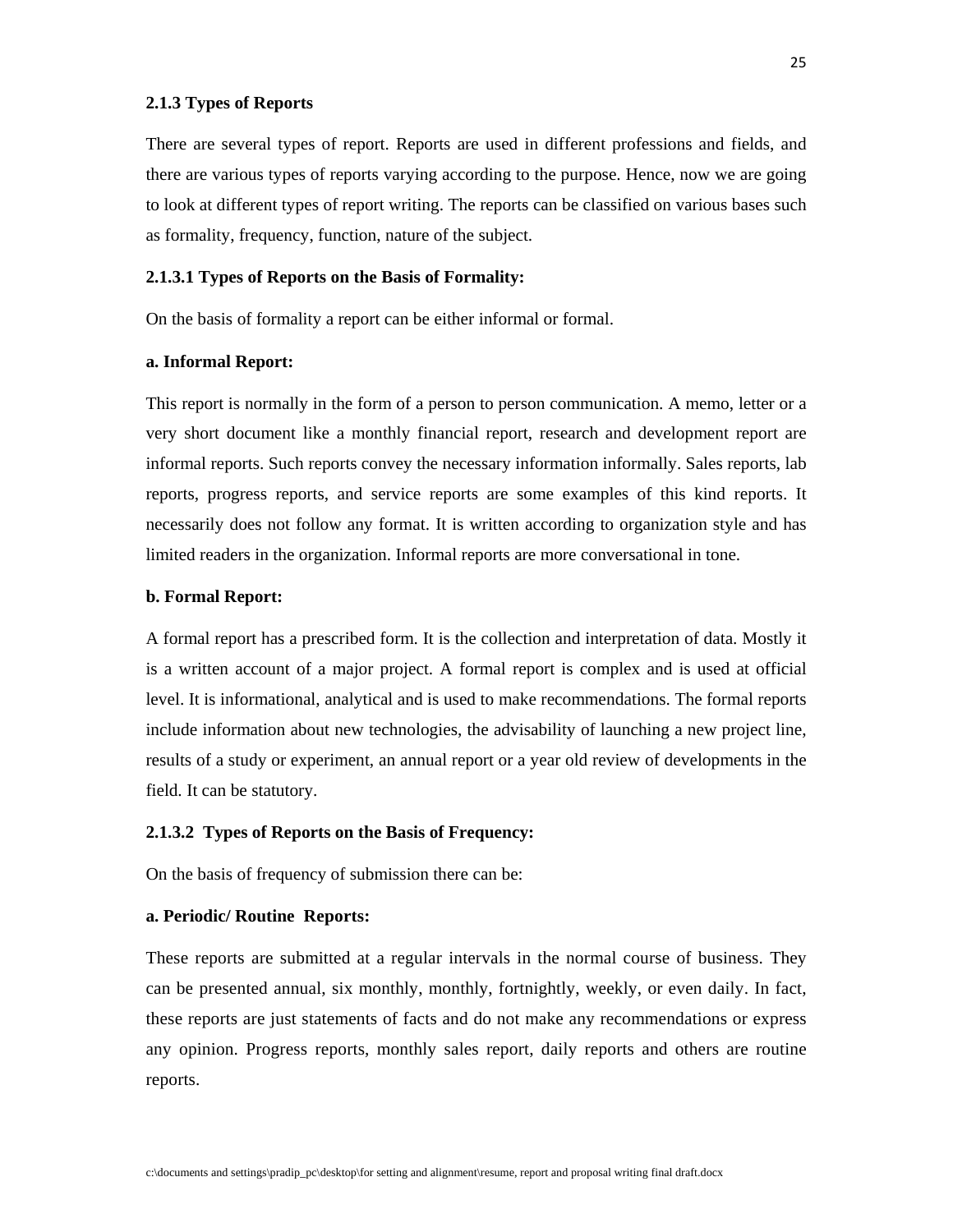#### **b. Special Reports:**

As the name indicates, the special reports are related and generated for a special situation. They are about non-recurrent issues. Special reports are generated by an individual or a committee that is appointed to investigate the situation and present its findings. They suggest the management to take decisions. First Investigation Report (FIR), Project report, Feasibility study report are some of the examples of special reports.

#### **2.1.3.3 Types of Reports on the Basis of Function:**

The reports have purpose. They can be classified as below on the basis of the function:

#### **a. Informative Report:**

The reports that present the facts and information about an issue or situation are informative reports. For instance, a report presenting sales figures for a month is an informative report.

#### **b. Interpretive Report:**

In such reports the facts are analysed and conclusions and recommendations are suggested to solve the problem. It is also called the analytical report. e.g. the report on the causes on the decrease of sales during a particular period.

#### **2.1.3.4 Types of Reports as per Nature of their Subject:**

Reports are generated as per the subject they deal with. The nature their subject determine the structure and content of reports. As per the nature of their subject, there can be:

- a. Fact finding reports
- b. Performance report
- c. Problem determining report
- d. Technical report.

The following diagram presents the types and sub-types of report: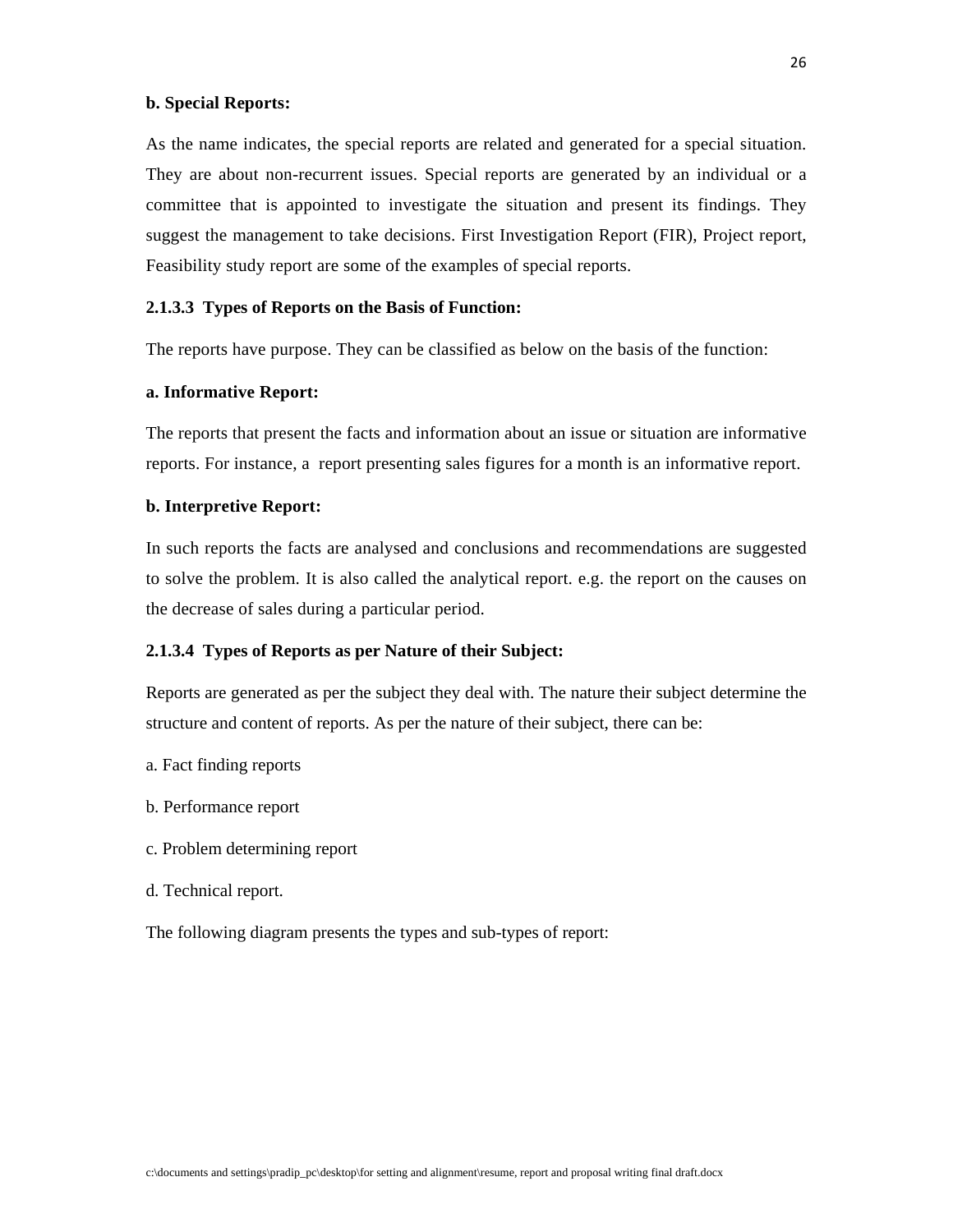

Figure No.1: Types of Report

#### **III. Check Your Progress:**

- 1) ……………….. is an informal report.
	- a) A survey report
	- b) An annual report
	- c) A project report
	- d) A sales report
	- 2) The informal report is more ………………. in tone.
		- a) scientific
		- b) formal
		- c) conversational
		- d) impersonal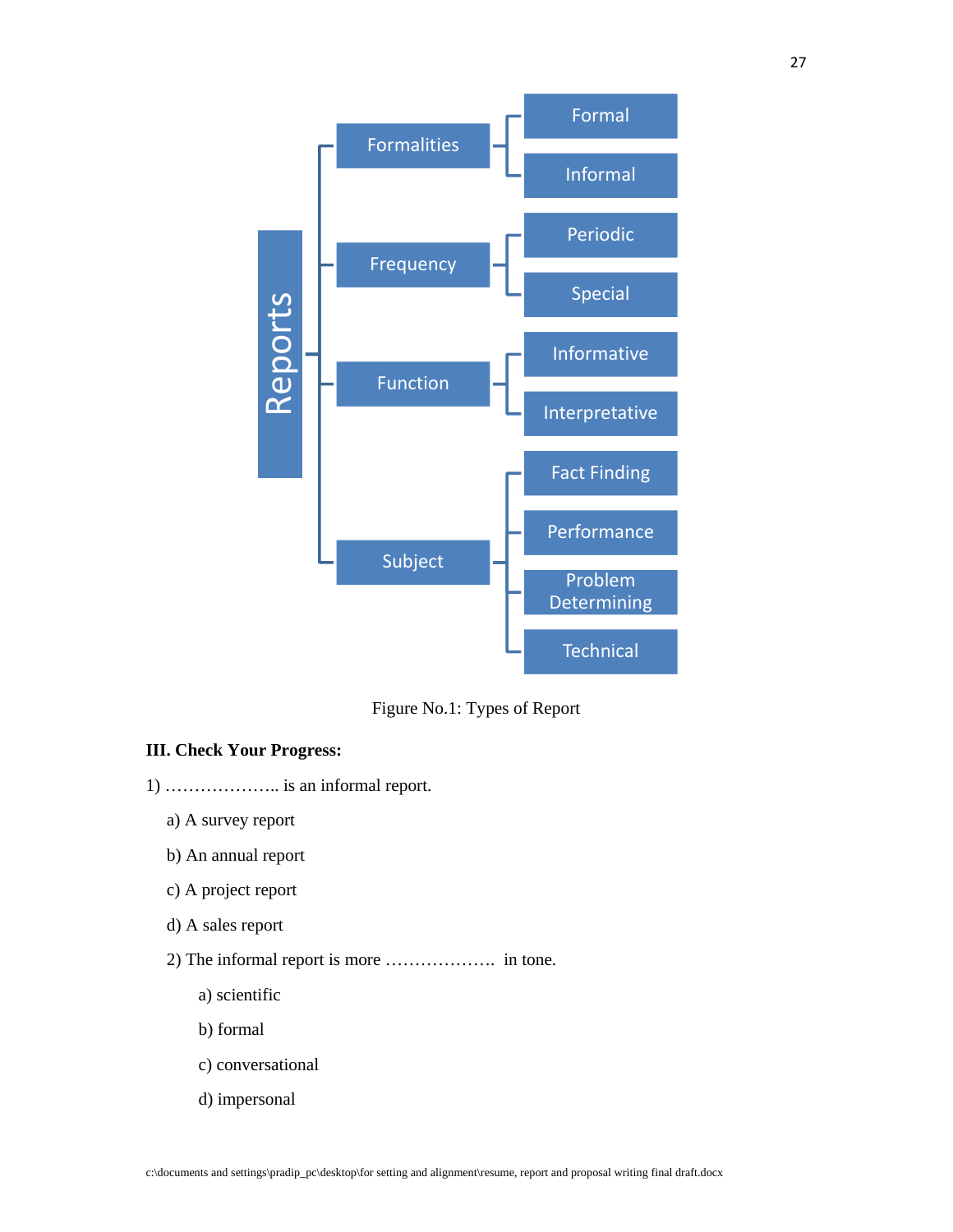3) Lab reports and service reports are ………………… reports.

- a) formal
- b) informal
- c) long
- d) informal and routine

4) ………………………….. is long and complex.

- a) An informal report
- b) A formal report
- c) A service report
- d) A lab report

5) ……………………. report can be statutory.

- a) A formal
- b) A progress
- c) A sales
- d) An informal

#### **2.1.4 Dos and Don'ts of Report Writing**

A report is the formal written document of a practical experiment, project or researchinvestigation. It has clearly defined sections presented in a standard format, which are used to tell the reader what is done, why and how it is done and what is found. The purpose of report writing is to communicate the work we have done to the readers. Subsequently, there are some dos and don'ts in report writing that ease the communication.

#### **2.1.4.1 Do's:**

- Structure the report appropriately.
- Arrange the report in different sections and sub-sections.
- Organize the report in paragraphs.
- Label the graphical elements clearly and appropriately.
- Maintain objectivity in presenting the facts.
- Put the graphical elements on the similar page where they are referred.
- Use appropriate vocabulary with correct spelling.
- Be grammatically correct.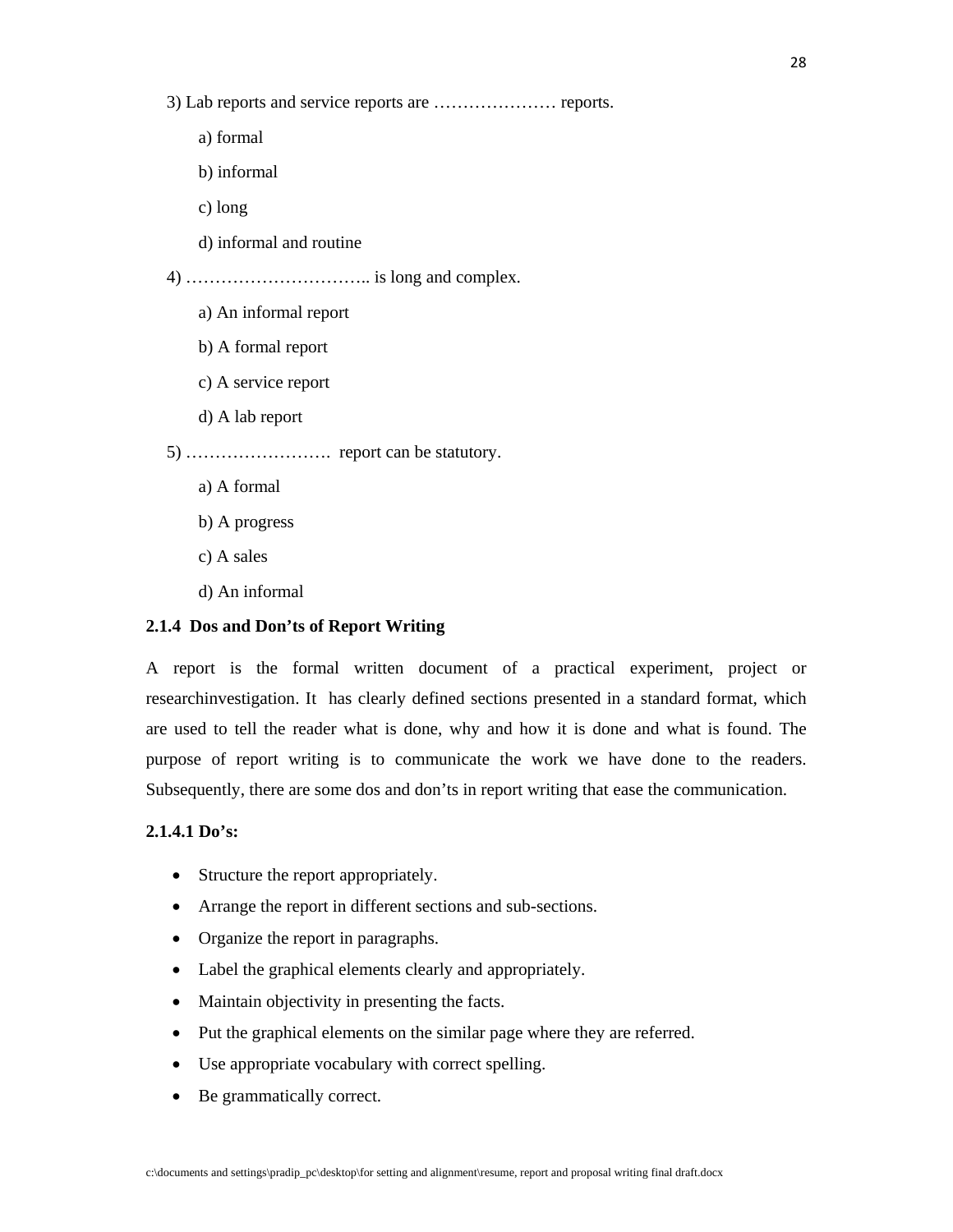#### **2.1.4.2 Don'ts:**

- Don't use too long and too complex sentences.
- Don't be subjective in presenting the facts and findings.
- Don't repeat the same word at short intervals.
- Don't overload graphs.
- Don't allow spelling and grammar mistakes.

#### **IV. Check Your Progress**

- 1) A report is intended to communicate ………………………….. to the readers.
- a) our ideas
- b) the work we have done
- c) the thoughts
- d) our emotions and feelings
- 2) While writing a report, it is necessary to maintain ………………………..
	- a) objectivity.
	- b) subjectivity.
	- c) good things.
	- d) nature of subject.
- 3) A report should not have …………………………………..
	- a) graphs.
	- b) diagrams.
	- c) charts.
	- d) spelling and grammar mistakes.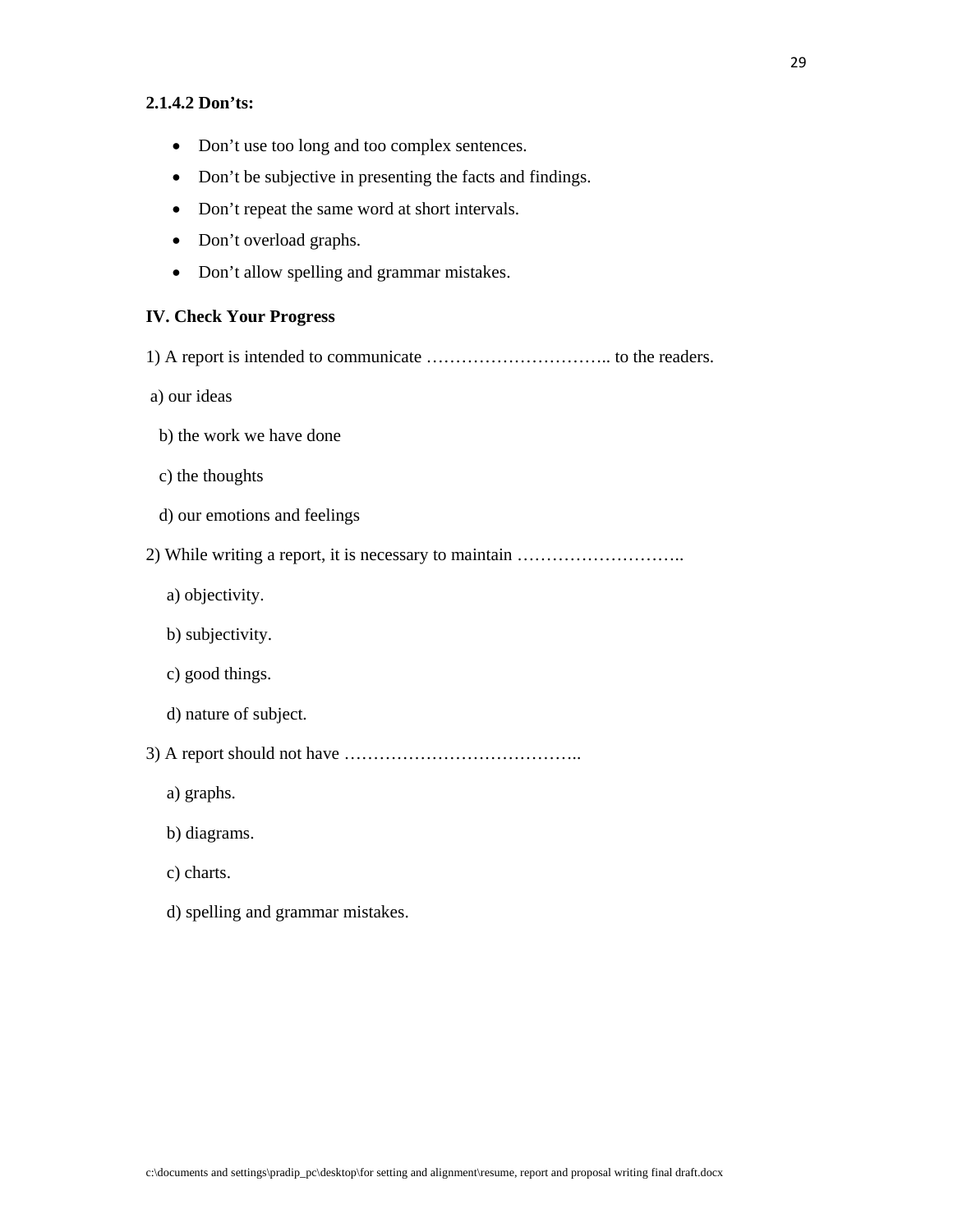#### **2.1.5 Formats for Report Writing**

Report structures can vary between disciplines and audiences but the structure needs to support the key message. The format for writing reports may vary as per need of type of the report and the discipline in which the report is being written. Broadly speaking, the informal and formal report follow the following rough formats:

#### **2.1.5.1 Format for Informal Report Writing:**

- Introduction
- Discussion
- Recommendations and reference

#### **2.1.5.2 Format for Formal Report Writing:**

- Title
- Abstract/Executive Summary
- Introduction
- Method/Methodology
- Findings/Results
- Discussion
- **Conclusions**
- Recommendations
- Appendices
- Bibliography/References

#### **POINTS TO REMBER**

- **A report is a well-organized purposeful document. It is the result of the researches, analysis and investigations. Organizations use reports to assess progress and plan future action.**
- **The elements of an informal report are introduction, discussion and conclusions. The elements of a formal report are Title page, Executive summary/ Abstract, Introduction, Method / methodology, Results / findings, Discussion, Conclusions, Recommendations, Appendices, and Bibliography. The types of report are formal/informal, periodic/special,** 
	- **informative/interpretative, Fact finding/Performance / Problem determining/ Technical.**
- **A report must have objectivity and correct spelling and grammar.**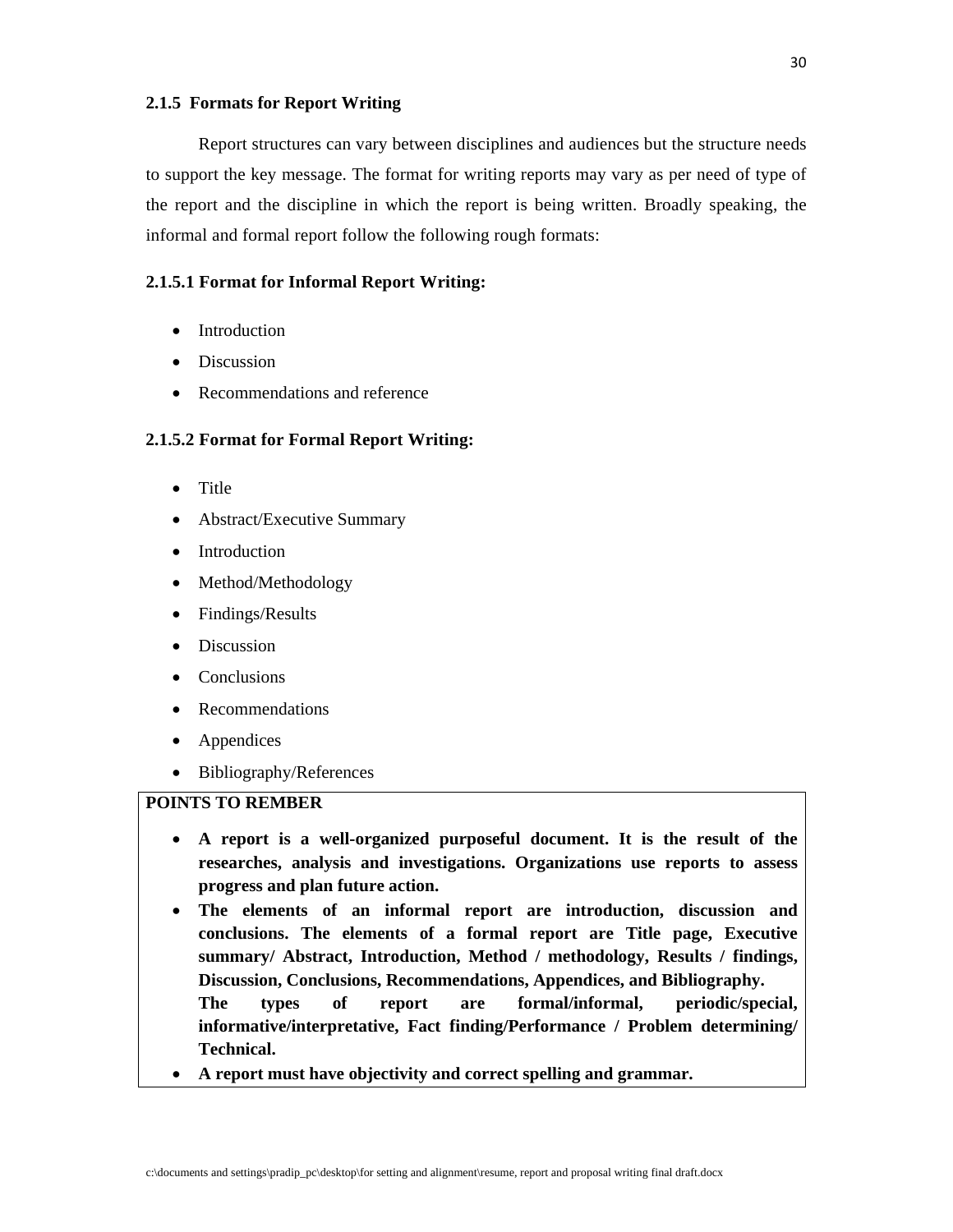#### **ANSWERS TO CHECK YOUR PROGRESS**

#### **CHECK YOUR PROGRESSI**

**1.**c) a well-organized purposeful document

- 2. d)the researches, analysis, and investigations
- 3. b) practical experiment, project or research investigations
- 4. a) on the basis of feedback offered in a report
- 5. d) a report
- 6. c) to assess progress and plan future action
- 7. b) feedback

#### **CHECK YOUR PROGRESSII**

- 1. a) Introduction
- 2. c) the general problem
- 3. b) The discussion
- 4. a) title page
- 5. b) after completing the report
- 6. d) introduction
- 7. a) observational
- 8. b) the questionnaires, surveys, etc.
- 9. d) conclusions
- 10) c) the recommendations

#### **CHECK YOUR PROGRESSIII**

- 1. d) A sales report
- 2. c) conversational
- 3. d) informal and routine
- 4. b) A formal report
- 5. a) A formal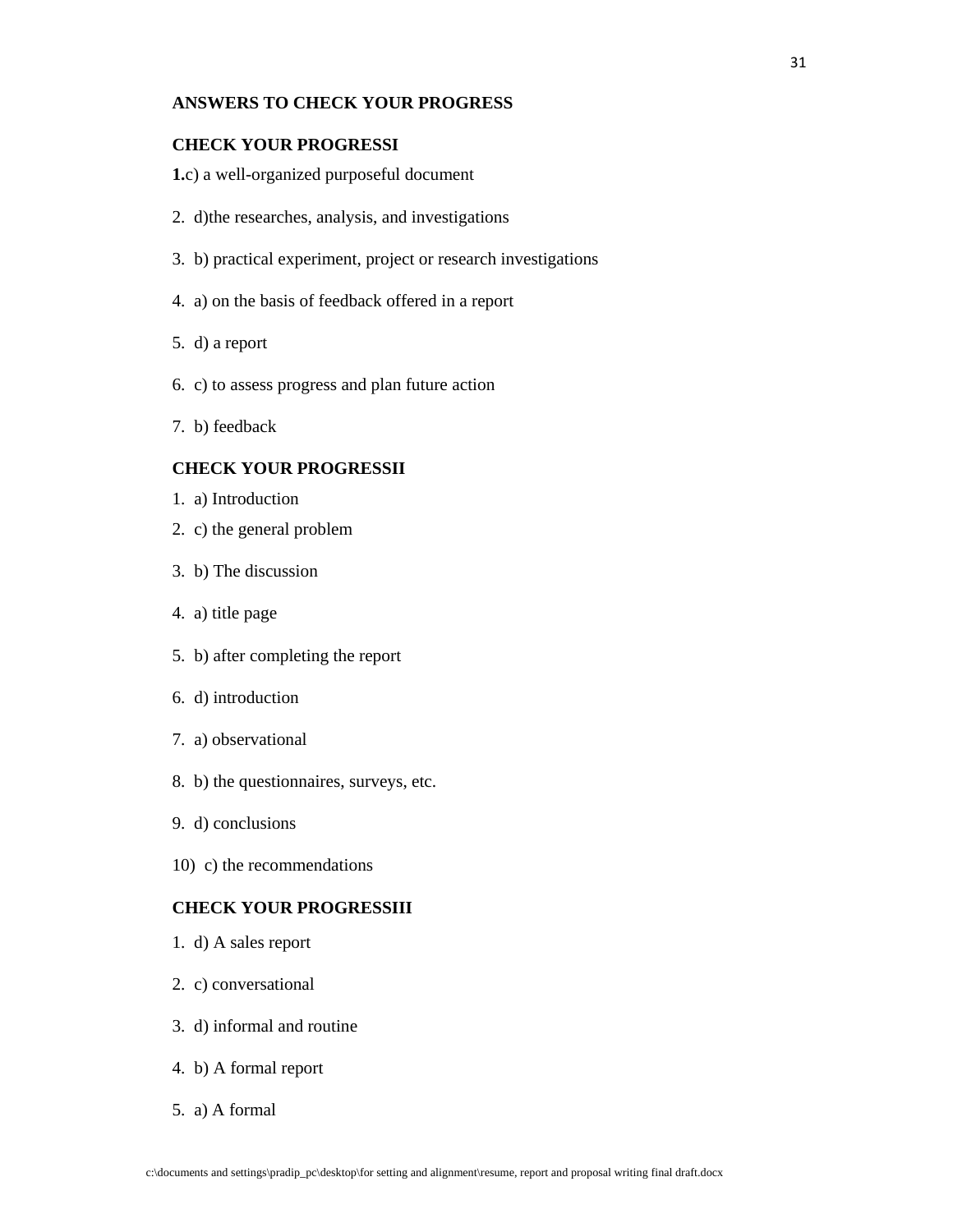#### **CHECK YOUR PROGRESSIV**

1. b) the work we have done

- 2. a) objectivity
- 3. d) spelling and grammar mistakes

#### **References**

Kulkarni, R. A. (2001). *A Handbook of Communication Skills in English*. Kolhapur: PhadakePrakashan.

Chand, S. (1973). Modern Commercial Correspondence. New Delhi: S. Chand & Company Ltd.

http://www.montefiore.ulg.ac.be/~mfonder.INF00064/report\_writing\_in https://www.google.co.in./search?q=format+for+report+writing&tbm=isch&tbo= https://www.fundsforngos.org/how-to-write-a-report/introduction-to-reportwriting/https://ors.ou.edu/report/type.html

https://www.uky.edu/~eushe2/Pajares/report.html

https://www.sacredheart.edu/officesservices/sponsoredprograms/formsreportwritingformats/

#### **Recommended websites :**

how.com/Write-a-Report

http://www.howtowritethereport.com/report-writing-basics/

http://www.anu.edu.au/typesofreport

http://www.deakin.edu.au/reportwriting

http://www.libsguides.reading.ac.uk/typesofreport

 $***$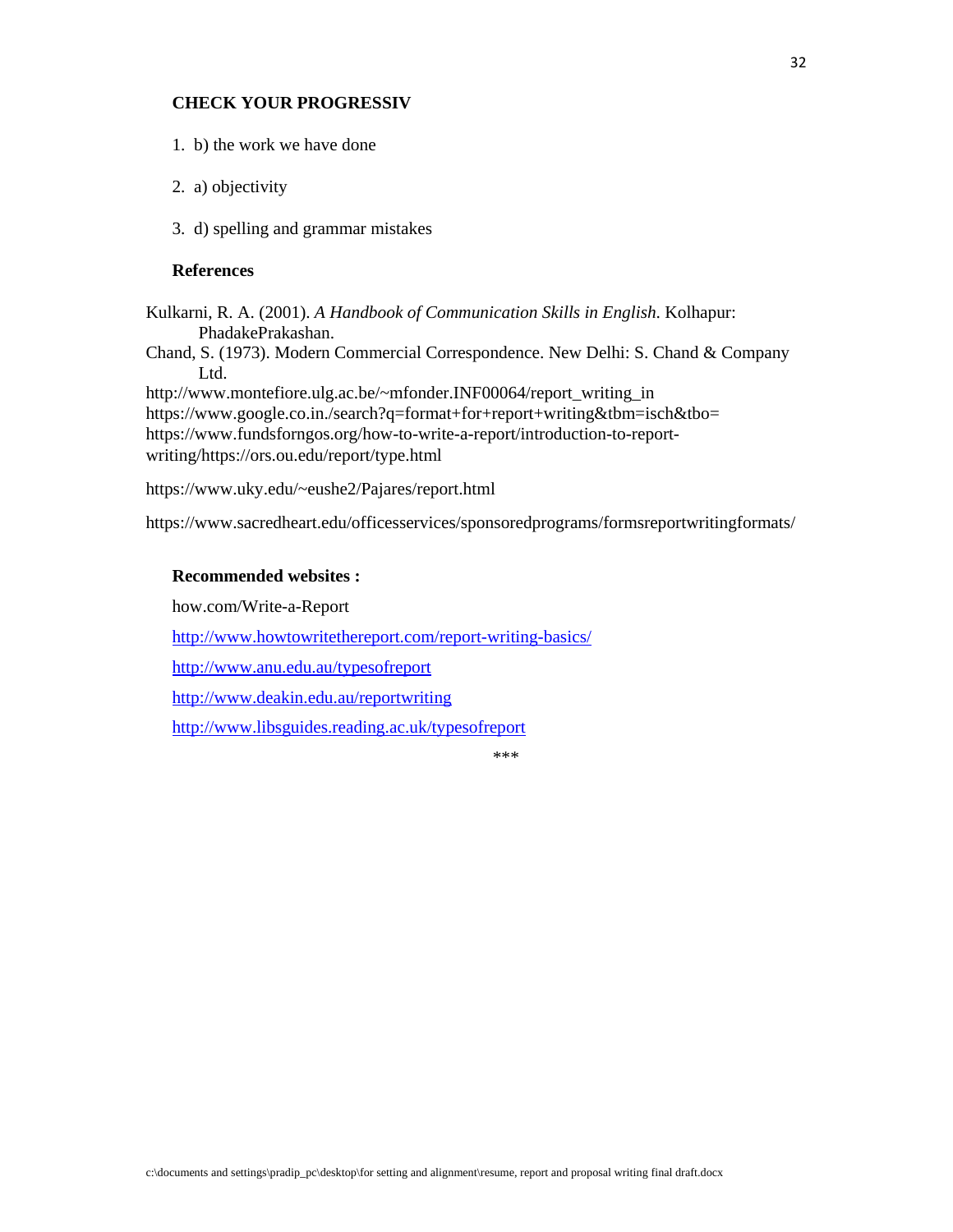#### **Proposal Writing**

#### Section -II

After the completion of the Unit-2 Section-II Student will be able to,

- Explain the concept Proposal
- describe the types of proposal
- illustrate the elements of proposal
- Prepare the draft Proposal

After you successfully complete your graduation and step into the world of actual work, you might encounter many problems as a part of an organization. Many a times you might have brilliant ideas to solve those problems that need addressing. A proposal is nothing but your ideas put forth in the form of a plan for solving a certain problem. In this chapter, we will be learning what a proposal is, its characteristics, types, elements and the points to be remembered while preparing a proposal.

#### **2.2.1 Concept of Proposal**

A proposal is an essential written document that persuades the reader for a suggested plan of action for a project to be implemented. For example, a proposal may aim to attain a grant from the government to carry out a survey on communication practices on organizations. It outlines the plan of the project, giving extensive information about the intention for implementing it, the ways to manage it and the results to be delivered from it.

It has a framework that establishes ideas formally for a clear understanding of the project. Thus, a proposal facilitates the documentation of ideas that leads to its conception in appropriate words. It is, therefore, a very important document. In some cases, a concept note precedes a proposal, briefing the basic facts of the project idea.

#### **I.Check Your Progress**

- 1) Which of the following is *not* a proposal?
	- a) It is an essential written document.
	- b) It summarises the basic fact of the project.
	- c) It facilitates the documentation of ideas.
	- d) It outlines the plan of the project.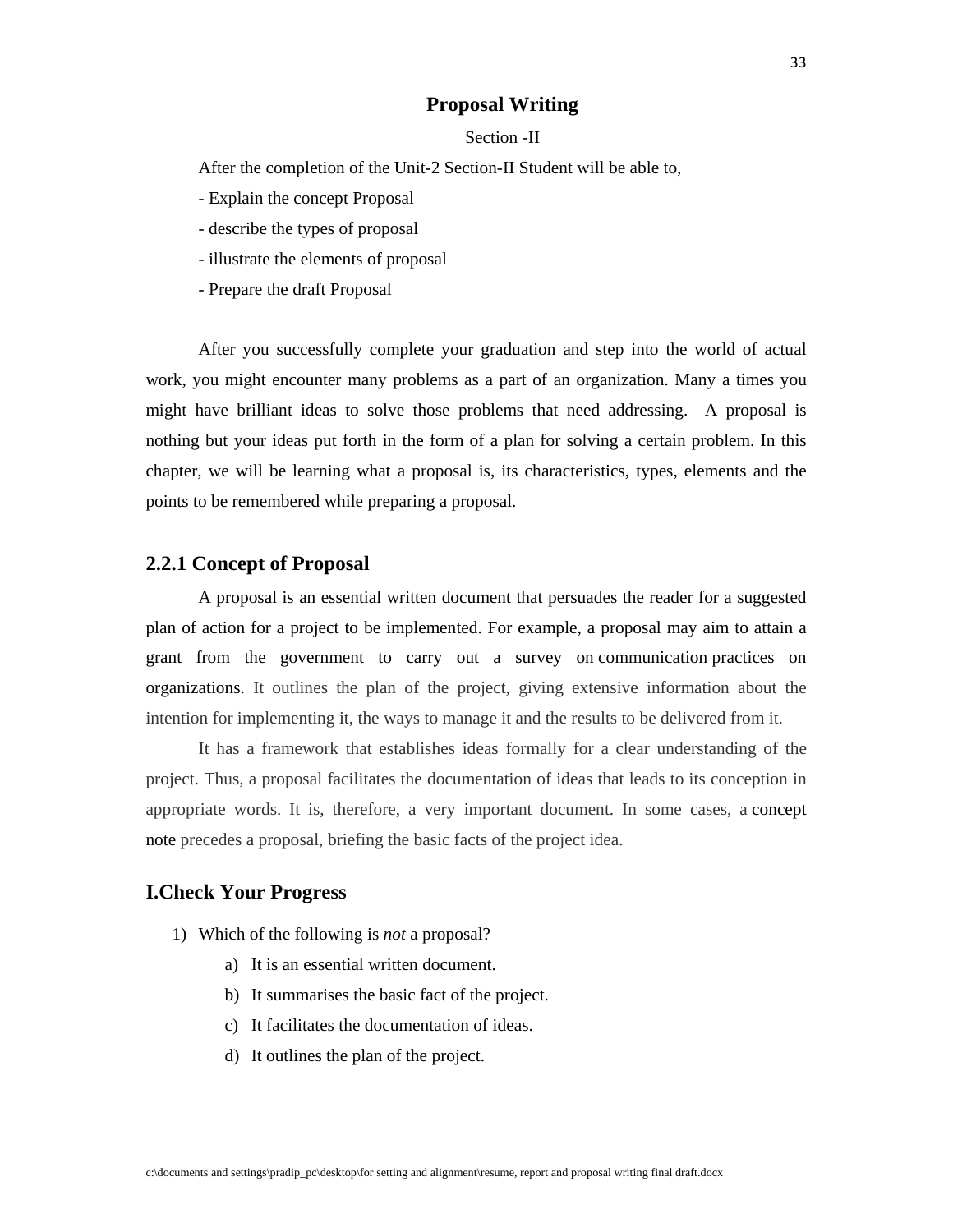- 2) A concept note precedes a proposal when -------------
	- a) a plan of action for the project has to be suggested.
	- b) a framework has to be designed to establish the ideas.
	- c) a grant needs to be attained to carry out a project.
	- d) the basic facts of the project idea need to be briefed.

Let us now study the characteristics of proposals...

#### **2.2.2 Characteristics of Proposals**

- **Proposals are persuasive documents as these try to convince the reader of the suitability** of a particular course of action.
- **Proposals are generally written for an external audience though in some cases they may** be made for internal purposes, by one department for another or from an individual to the management.
- **These may be solicited or unsolicited.**
- They vary in length from a couple of pages to several pages.
- Proposals may be made by individuals or organizations for both individuals and organizations.

#### **II. Check Your Progress**

- 1) Which of the following is *not* a characteristic of a proposal?
	- a) Proposals are persuasive documents.
	- b) Proposals may be made for internal purposes.
	- c) Proposals are always written by individuals.
	- d) Proposals vary in length from a couple of pages to several pages.

By now, we know that a proposal is a request for support of sponsored research, training or other creative activity submitted in accordance with the sponsor's instructions. In accordance with the purpose, the following are the common types of proposals...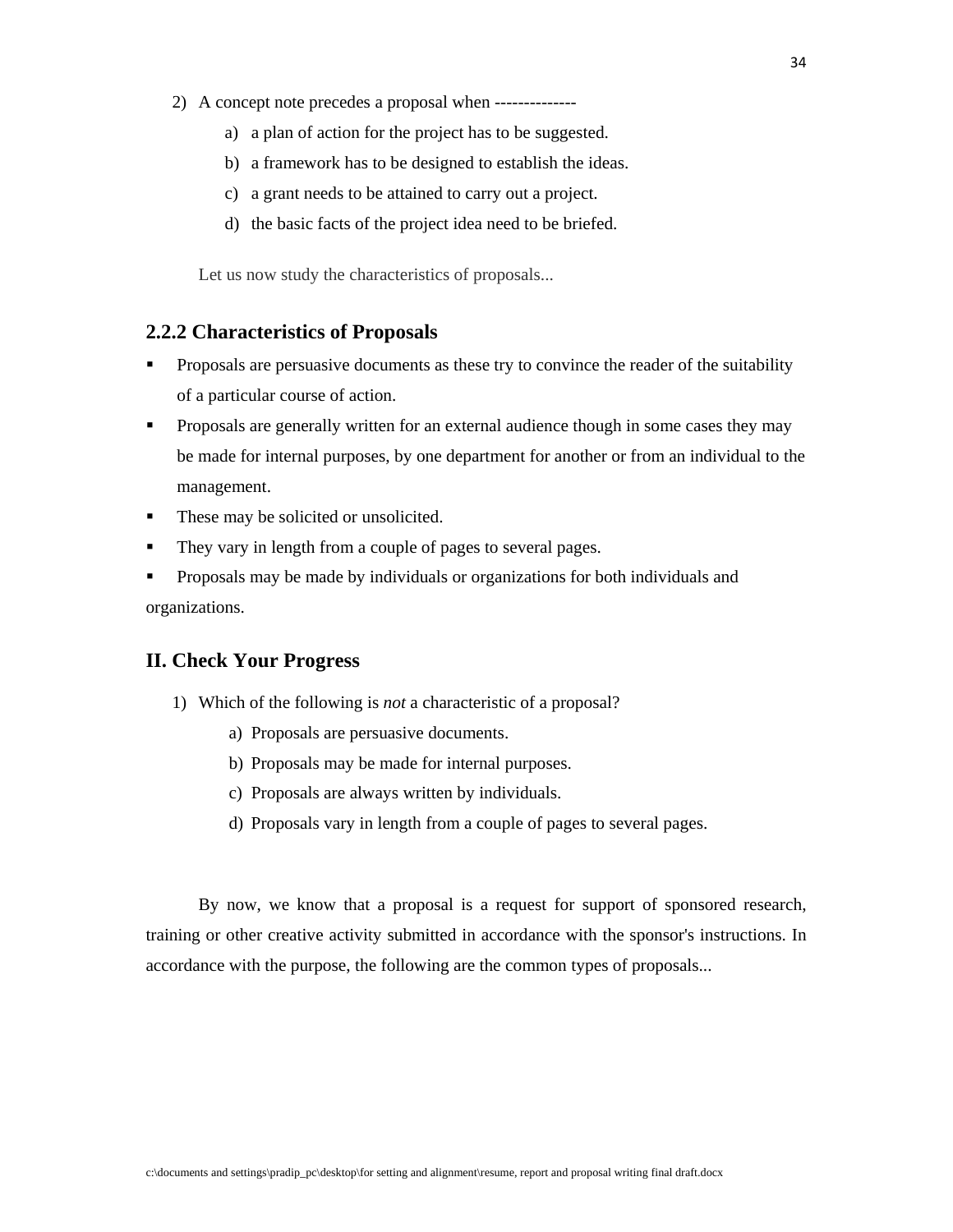#### **2.3.3 Types of Proposals**

#### **PRE-PROPOSALS, PRELIMINARY PROPOSALS OR WHITE PAPER:**

This type of proposal is requested when a sponsor wishes to minimize an applicant's effort in preparing a full proposal. They are usually in the form of a letter of intent or a brief abstract of what the principal investigator plans to do, how the principal investigator will conduct the project and why this project has merit. A pre-proposal establishes a foundation for discussion; it does not commit the principal investigator or the University to anything. However, since these proposals often do become the basis for negotiation for funding, if a budget is included in the submission, Proposal Services will route it for the appropriate University signatures. When requested by the sponsor, the pre-proposal may be used to determine how well the project fits the agency's priorities. Also, the preliminary proposal may determine selection for the next stage of the application, help in the selection of possible reviewers and possibly offer a chance for feedback to the principal investigator. After the preproposal is reviewed, the sponsor notifies the investigator if a full proposal is warranted.

#### **SOLICITED PROPOSALS:**

Solicited proposals are invited, that is, the awarding organization calls for proposals from interested individuals/parties. The awarding organization lays down the requirements that the proposal should contain. In many cases, a standard format is provided for the parties to submit their proposals. A proposal submitted to a specific program should conform to the solicitation guidelines issued by the awarding organization. Government agencies routinely ask for proposals from potential suppliers. This category can include **Broad Agency Announcements (BAA), Requests for Proposal (RFP) and Requests for Quotation (RFQ)**. Proposals submitted in response to a BAA are usually accepted at any time during a specified time frame, which may be as long as 2 or 3 years. To respond to an RFP or RFQ, the proposed project needs to fit the requirements described in the specific work statement developed by the funding agency. A RFP or RFQ is usually specific in its requirements regarding format and technical content and may stipulate certain award terms and conditions. They usually have a "hard" deadline; if the proposal arrives late, it normally will not be considered. Also, most are one-time solicitations to fit a specific need that is not expected to recur.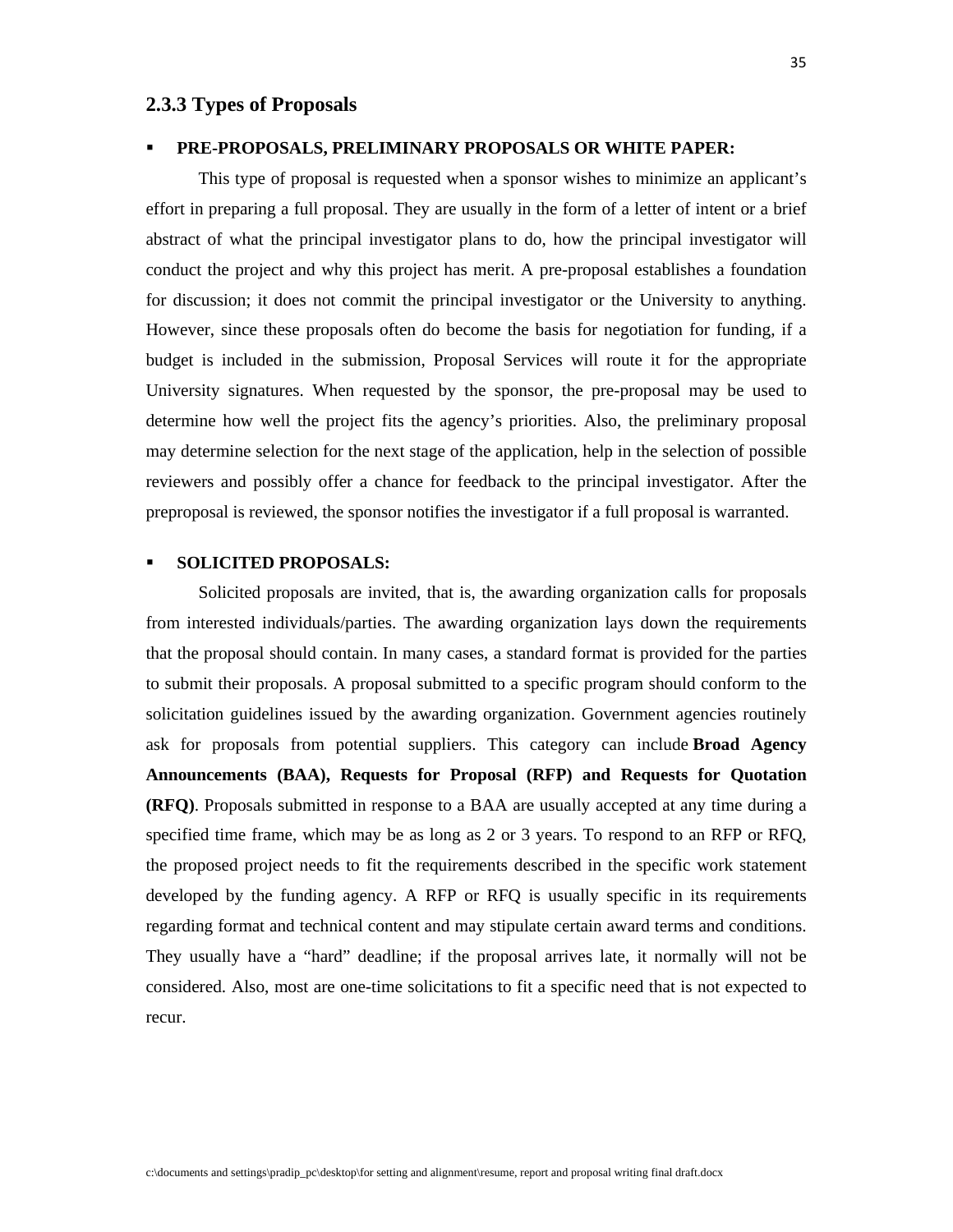#### **UNSOLICITED PROPOSALS:**

Unsolicited proposals are also called prospecting proposals. They are more detailed and should catch the receiver's attention. They require more background information and should be persuasive so as to convince the reader of the suitability of the proposal. This type of proposal is submitted to a sponsor that generally has not issued a specific solicitation but is believed by the investigator to have an interest in the subject. The unsolicited proposal is developed around general agency guidelines, within a specific subject field, where the scope of the project is not limited by specific solicitation guidelines. Unsolicited proposal may be submitted anytime, although there may be target submission dates set to meet particular review panel meetings.

#### **CONTINUATION OR NON-COMPETING PROPOSALS:**

 This is a request for financial assistance for a second or subsequent budget period within a previously approved project period. This type of proposal confirms the original proposal and funding requirements of the multi-year project. Continued support is usually contingent on satisfactory work progress, as verified in a required report, and the availability of funds.

#### **RENEWAL OR COMPETING PROPOSALS:**

 These types of proposals are requests for continued support for an existing project that is about to terminate, and, from the sponsor's viewpoint, generally have the same status as an unsolicited proposal. Competing continuation proposals compete with other competing continuation, competing supplemental, and new proposals for funds.

#### **SUPPLEMENTAL PROPOSALS:**

A supplemental proposal is a request for an increase in support during a current budget period for expansion of the project's scope or research protocol or to meet increased administrative costs unforeseen at the time of the new, non-competing continuation, or competing continuation application.

In addition to the above, proposals may be typically research proposals which include details of the plan of the research, need and objectives of the research and the budget of the research.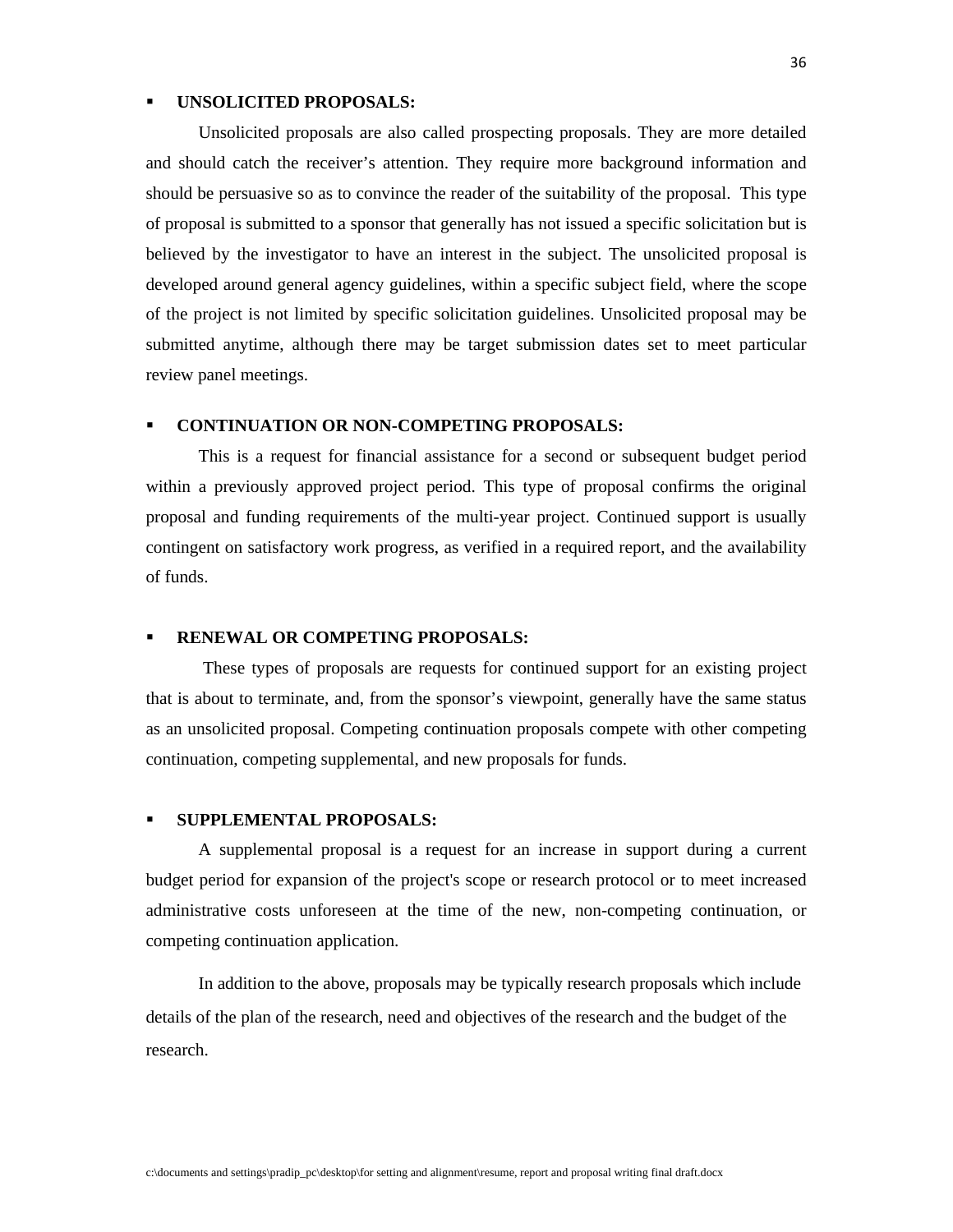#### **III Check Your Progress**

- 1) A pre-proposal may be used to determine ---------------------------------.
	- a) the conformity to the solicitation guidelines.
	- b) how well the project fits the agency's priorities.
	- c) the expansion of the project's scope.
	- d) the continued support for an existing project.
	- 2) What is an RFP?
		- a) A type of solicited proposal
		- b) A type of supplemental proposal
		- c) A type of non-competing proposal
		- d) A type of renewal proposal
	- 3) A ----------------------- establishes a foundation for the discussion of a project but does not commit the principal investigator or the University to anything.
		- a) Supplemental proposal
		- b) Continuation proposal
		- c) White paper
		- d) Unsolicited proposal
	- 4) A ------------------ confirms the original proposal and funding requirements of the multi-year project.
		- a) Solicited proposal
		- b) Continuation proposal
		- c) Renewal proposal
		- d) Research proposal

5) ---------------------- are also called prospecting proposals.

- a) Preliminary proposals
- b) Continuation proposals
- c) Renewal proposals
- d) Unsolicited proposals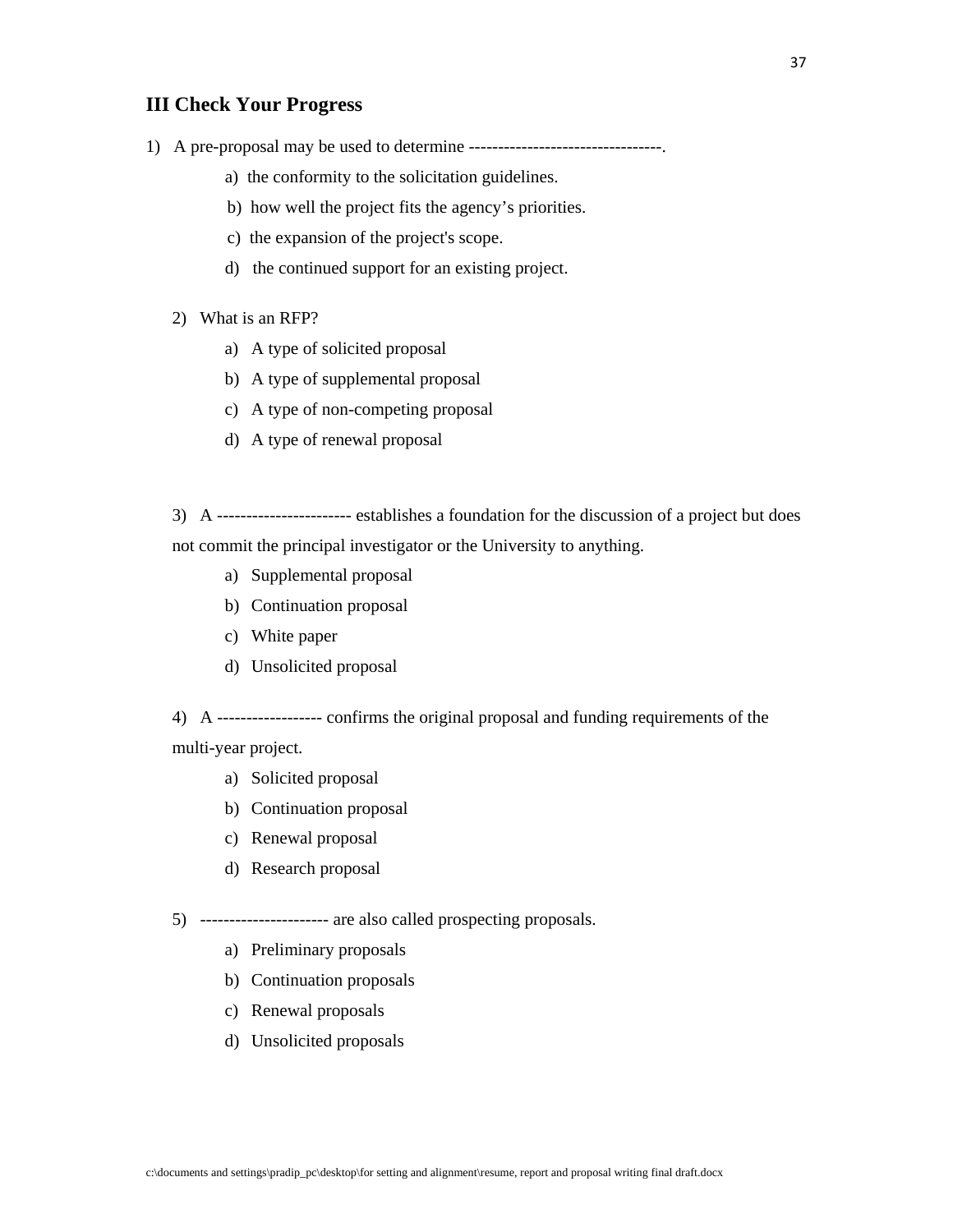6) --------------------- generally have the same status as unsolicited proposals.

a) Supplemental proposals

b) Renewal proposals

c) Preliminary proposals

d) Unsolicited proposals

7) --------------------- usually have a strict deadline and if the proposal arrives late, it normally will not be considered.

- a) Solicited proposals
- b) Continuation proposals
- c) Renewal proposals
- d) Supplemental proposals

8) In ----------------------,the scope of the project is not limited by specific solicitation guidelines.

- a) Research proposals
- b) Continuation proposals
- c) Renewal proposals
- d) Unsolicited proposals

9) ------------------ is a request for financial assistance for a second or subsequent budget period within a previously approved project period.

- a) Supplemental proposal
- b) Solicited proposal
- c) Continuation proposal
- d) Unsolicited proposal

10) A ---------------- proposal is a requestto meet increased administrative costs unforeseen at the time of the new, non-competing continuation, or competing continuation application.

- a) Supplemental proposals
- b) Renewal proposals
- c) Preliminary proposals
- d) Unsolicited proposals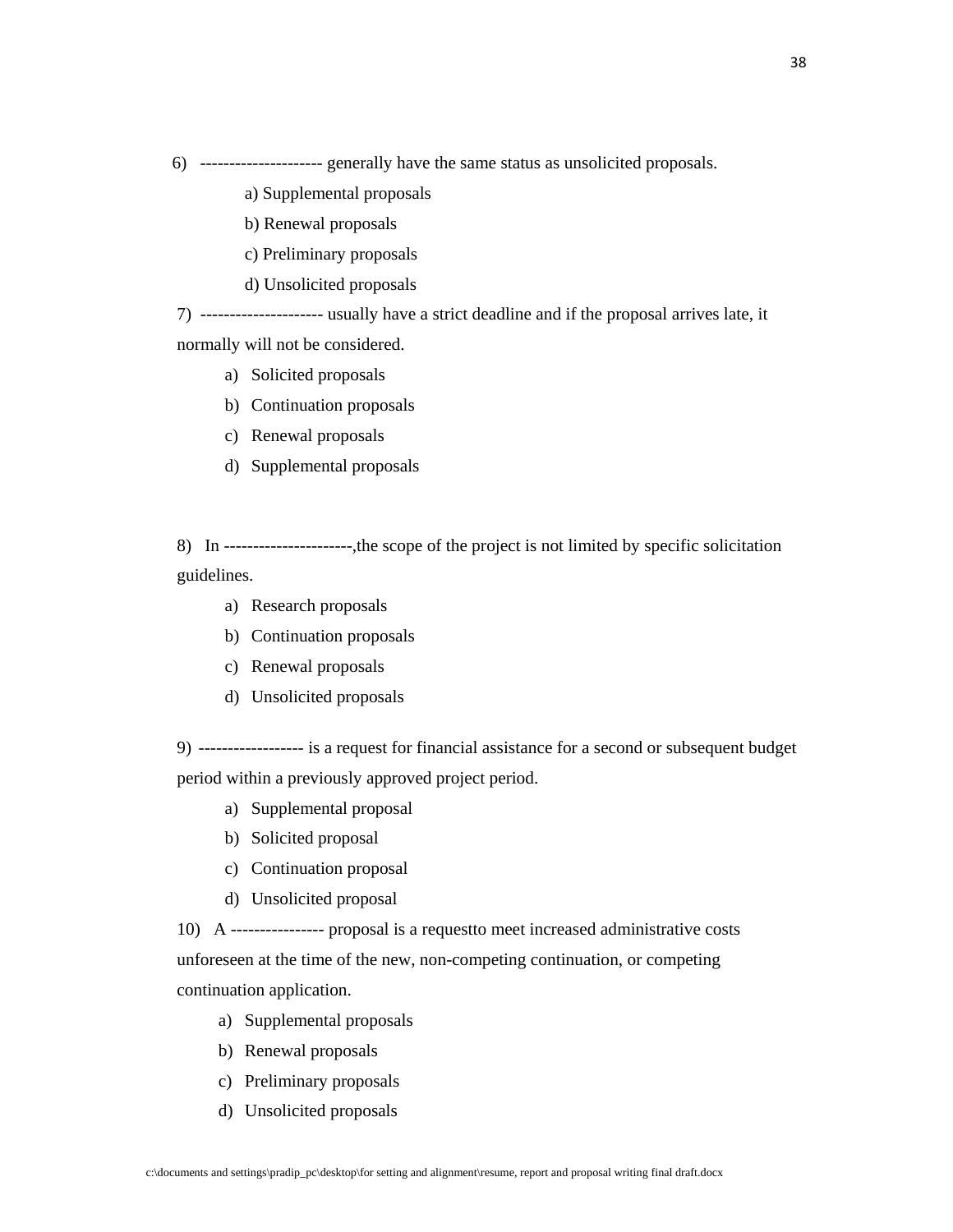Let's proceed towards the most important parts that together make up a proposal...

#### **2.3.4 Elements of A Proposal**

#### **i) Title / Statement**

The title or statement of your proposal should be short, accurate, and clear. A single sentence containing ten or fewer words is best. It should explain the circumstances that form the setting for the proposed work in terms of which it can be fully understood.Don't use acronyms or technical words or expressions that are difficult for others to understand as your readers may not come from your technical speciality.

#### **ii) Abstract**

The proposal abstract should "abstract" the project for the reader. It should be a brief (100 – 200 words), tightly worded summary of the project, its objectives, the problem's significance, the project's scope, the methods that will be employed, the identity and relevant technical expertise of the research team, and the results that are expected to result. Be sure to write this section last so that its content indeed abstracts your proposal.

#### **iii) Introduction and Theoretical Framework**

This section of the proposal should introduce the nature of the proposed work, its significance, and the technical approach your work will take to investigate/solve the problem. It should be descriptive, comprehensive and should create interest in the topic to the reader/evaluator. It should lay a broad foundation for the problem that is planned to be studied.It should thus establish a framework for the research.

#### **iv) Purpose of the Proposed Work**

The purpose of the study should lay out a brief summary of the overall proposed work. It should clearly define and establish the limits or boundaries of the areas of the proposed work. It should provide the logical basis of your proposed work, the key ideas involved in it, the specific methods of inquiry as well as analysis.It is good to start this section with the sentence, 'The purpose of this project / study is.....'. This makes the purpose of the proposed work very clear to you as well as the readers.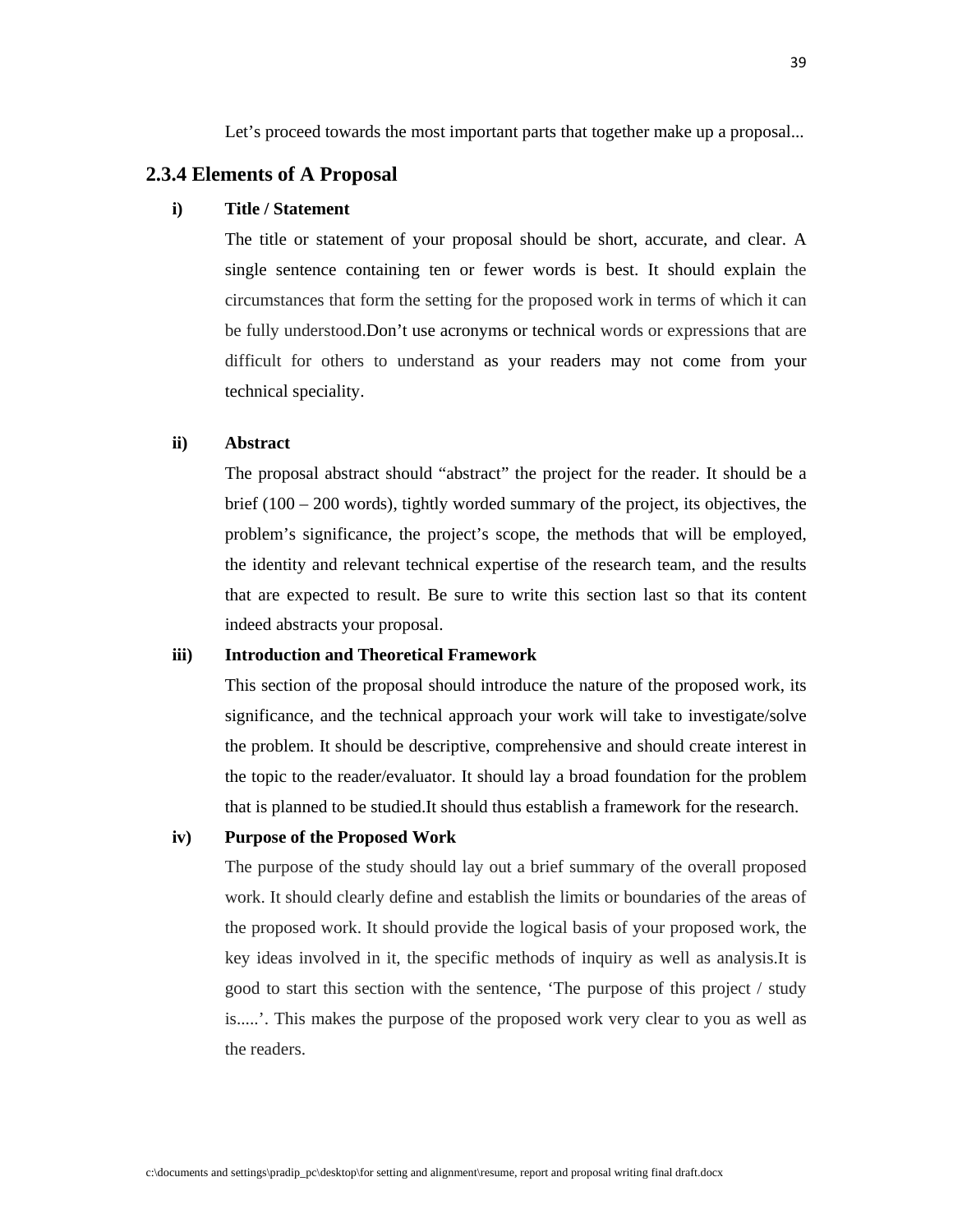#### **v) Review of the Literature**

This section should present a brief but comprehensive review of the primary literature relevant to your proposed work. This helps in building the background and context for your work. It establishes the need for your work and indicates that you are knowledgeable about the area. As such it should:

- Cite the key literature sources
- Be up to date and to the point
- Choose only the most relevant references
- Critically evaluate the literature
- The background section should be constructed to inform the reader concerning where your study fits in. It should clearly state why your project should be done.
- Check whether your work:

i) refines, revises or extends what is now known?

ii) shares with the readers the results of other studies that are closely related to your study?

iii) fills in the gaps and extends the previous work?

iv) provides a framework for establishing the importance of the study?

#### **vi) Questions and/or Hypothesis**

If you are about to undertake a census type of work or project (qualitative inquiry), then include questions in your proposal. For example, (How many of them are there? Is there a relationship between them?) Hypotheses are to be used when the nature of your work is theoretical or quantitative type of inquiry. Hypothesis must have a firm theoretical basis in the theoretical framework. When a writer states hypotheses, the reader mustget an explanation of the theory that led to them (and of the assumptions underlying the theory).A *research question* poses a relationship between two or more variables but phrases the relationship as a question; a *hypothesis* represents a declarative statement of the relations between two or more variables (Kerlinger, 1979; Krathwohl, 1988).Deciding whether to use questions or hypotheses depends on factors such as the purpose of the study, the nature of the design and methodology, and the audience of the research.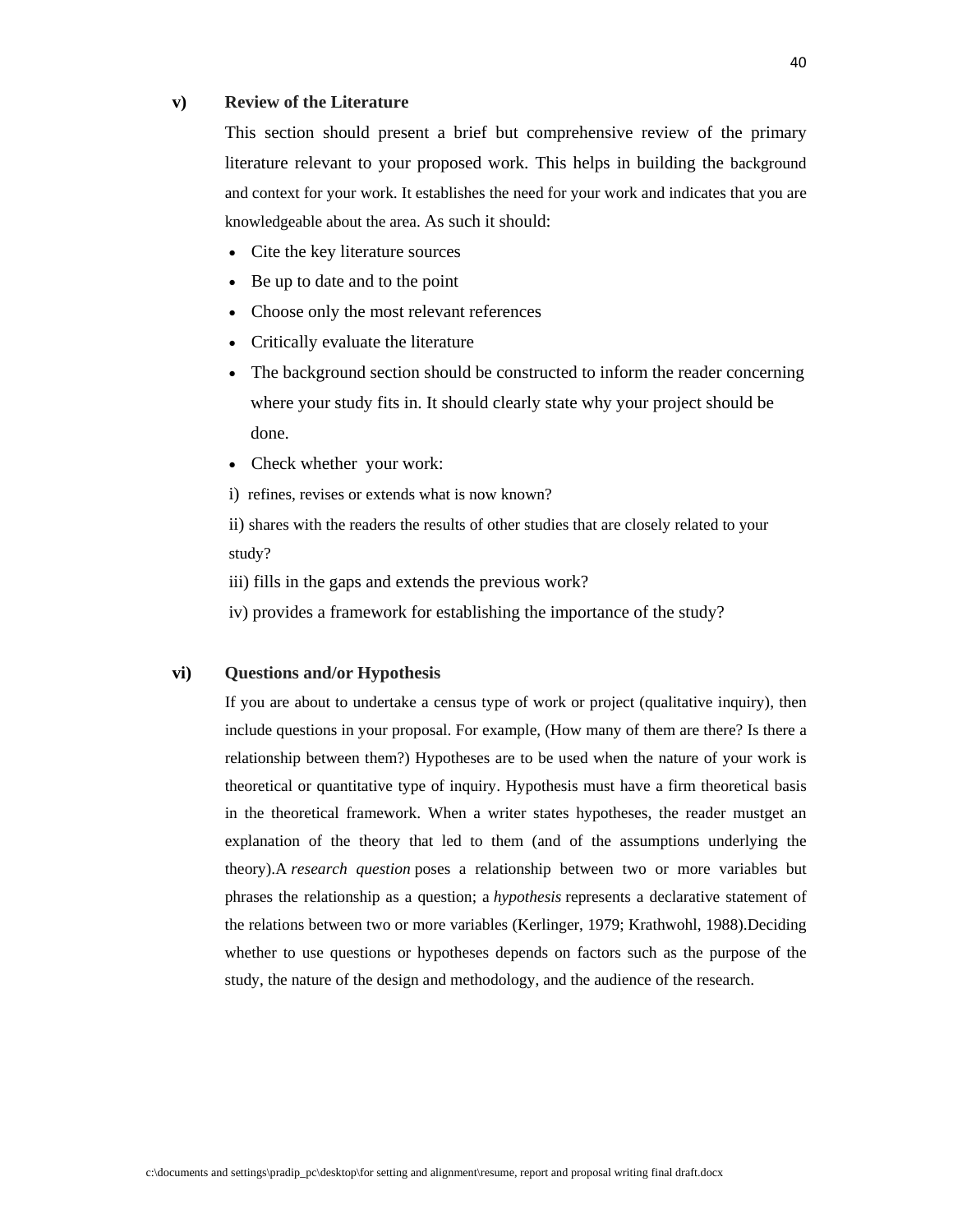#### **vii) The Design – Methods and Procedures**

- **a) Steps:** The design section should provide a detailed description of all the methodological steps you will take to answer every question or to test every hypothesis illustrated in the Questions/Hypotheses section.
- **b) Variables:**In this section, you should indicatethe variables you propose to control and how you propose to control them, experimentally or statistically, andthe variables you propose to randomize, and the nature of the randomizing unit (students, grades, schools, etc.).Be aware of possible sources of error to which your design exposes you. You will not produce a perfect, error free design (no one can). However, you should anticipate possible sources of error and attempt to overcome them or take them into account in your analysis. Moreover, you should disclose to the reader the sources you have identified and what efforts you have made to account for them.
- **c) Sampling:**While drawing the sample for your project, see to it that the sample is representative of the survey population (the group from which the sample is selected) and the survey population is representative of the target population (the larger group to which we wish to generalize). You should define the population and also describe the sampling plan in detail. Care should be taken that the interpretations of the results of the study should follow from the study itself and the results may be generalized to other situations with other people to a remarkable extent. If possible, detail the outline of the characteristics of the sample.
- **d) Instrumentation:**The tools or instruments you propose to use(surveys, scales, interview protocols, observation grids) should be outlined. If instruments have previously been used, identify previous studies and findings related to reliability and validity. If instruments have not previously been used, outline procedures you will follow to develop and test their reliability and validity. In the latter case, a pilot study is nearly essential.Include an appendix with a copy of the instruments that have been used.
- **e) Data Collection:** In this part, you must **o**utline the general plan for collecting the data. This may include survey administration procedures, interview or observation procedures. Also provide a general outline of the time schedule you expect to follow.
- **f) Data Analysis:**The procedures you wish to use (e.g., ANOVA, MANCOVA, HLM, ethnography, case study, grounded theory) must be specified and labelled accurately. If coding procedures are to be used, describe in reasonable detail. Communicate your precise intentions and reasons for these selections to the reader. This helps you and the reader evaluate the choices you made and procedures you followed. Indicate briefly any analytic tools you will have available and expect to use (e.g., Ethnograph,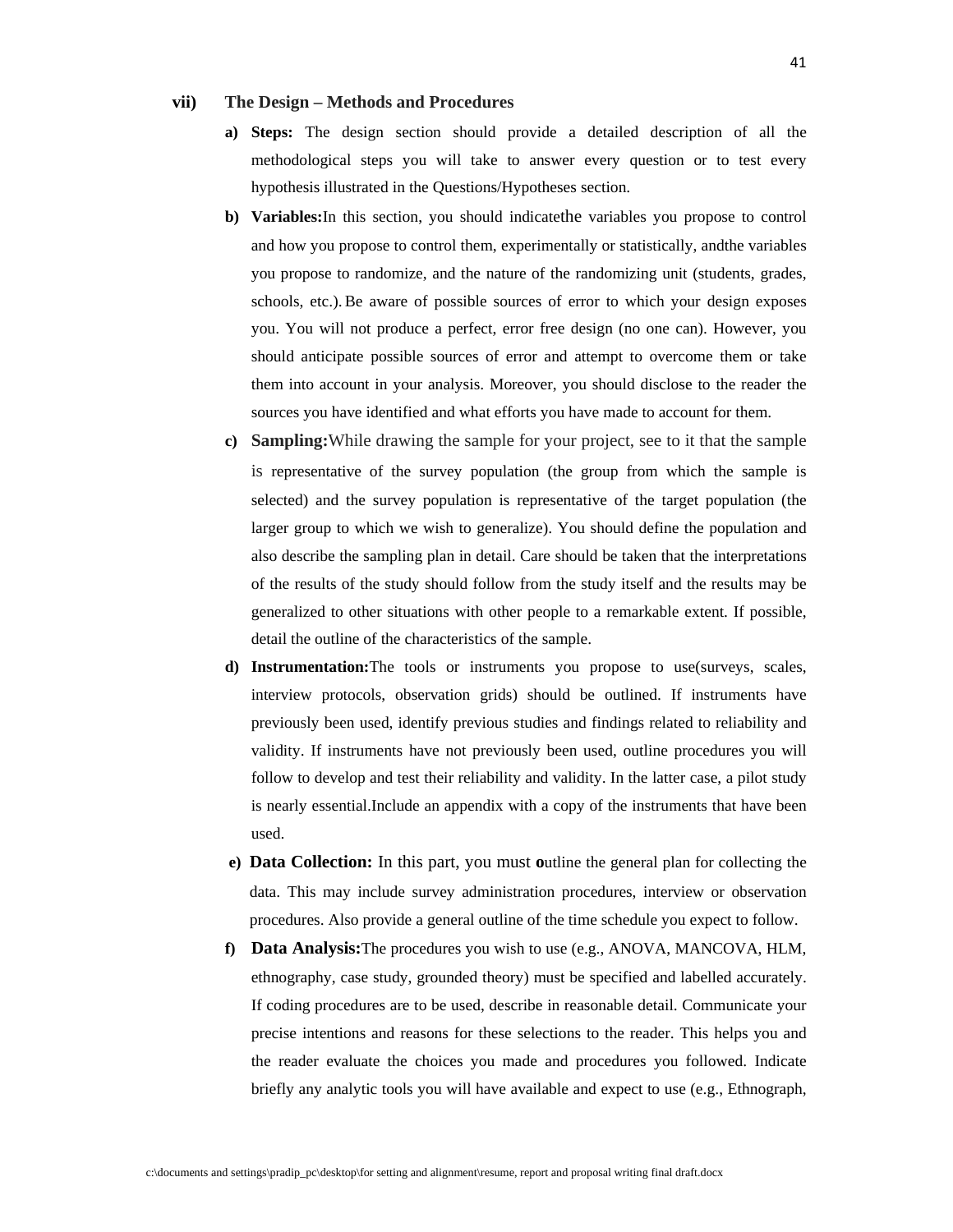NUDIST, AQUAD, SAS, SPSS, SYSTAT). Provide a well thought-out rationale for your decision to use the design, methodology, and analyses you have selected.

#### **viii) Limitations and Delimitations**

A *limitation* identifies potential weaknesses of the study. Think and explain about your analysis, the nature of self-report, your instruments, the sample. A *delimitation* addresses how a study will be narrowed in scope, that is, how it is bounded. Here you need to explain the things that you are not doing and why you have chosen not to do them—the literature you will not review (and why not), the population you are not studying (and why not), the methodological procedures you will not use (and why you will not use them). Limit your delimitations to the things that a reader might reasonably expect you to do but that you, for clearly explained reasons, have decided not to do.

#### **ix) Significance of the Study / Project**

 Think and elaborate how your research will refine, revise, or extend existing knowledge in the area under investigationeither substantively, theoretically, or methodologically. Mention if the results of the study may affect scholarly research, theory, practice, educational interventions, curricula, counselling and policy. When thinking about the significance of your study, ask yourself the following questions.

- 1. What will results mean to the theoretical framework that framed the study?
- 2. What suggestions for subsequent research arise from the findings?
- 3. What will the results mean to the practicing professionals?
- 4. Will results influence programs, methods, and/or interventions?
- 5. Will results contribute to the solution of existing problems?
- 6. Will results influence policy decisions?
- 7. What will be improved or changed as a result of the proposed research?
- 8. How will results of the study be implemented, and what innovations will come about?

#### **x) References**

According to the requirement of the discipline, follow the APA, Chicago or MLA guidelines for citing the references in text as well as in the list. Only references cited in the text are included in the reference list. If you are required to include a broader spectrum of literature relevant to your work then such a reference list should be included as *bibliography.*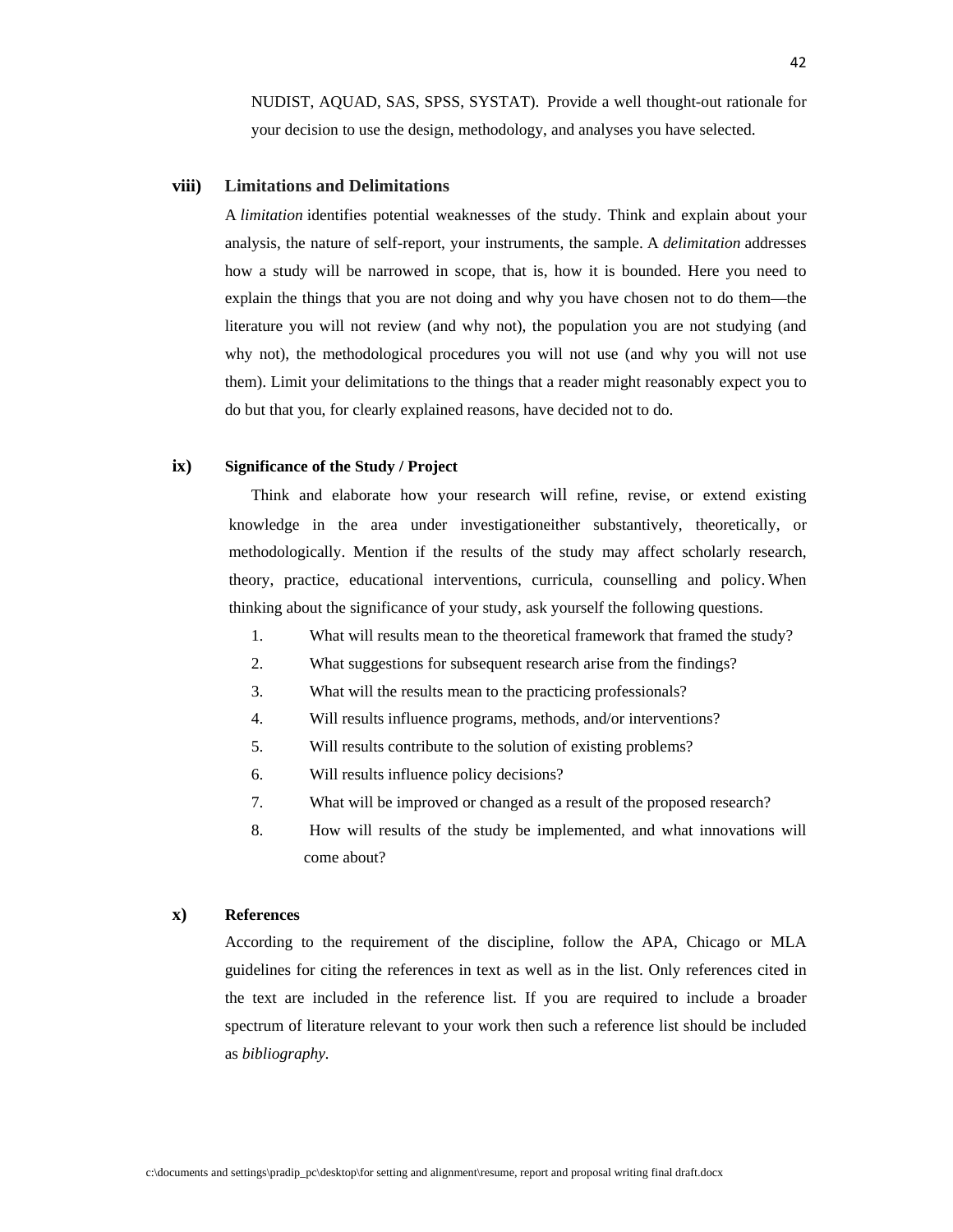#### **xi) Appendixes**

Do not forget to include appropriate appendixes in your proposal. For example, copy of the tools used, consent forms, cover letters sent to appropriate stakeholders, official letters of permission to conduct your work/project, etc.

#### **IV.Check Your Progress**

- 1) Word limitation of the problem statement / title is:
	- a) 1 to 4 words
	- b) 10 or fewer words
	- c) 2 to 4 sentences
	- d) None of the above
- 2) The introductory section of the proposal should aim to:
	- a) identify the specific focus of the project/work.
	- b) provide a rationale for the project/work.
	- c) grab the reader's attention.
	- d) All of the above
- 3) We review the relevant literature to know:
	- a) what is already known about the topic.
	- b) what concepts and theories have been applied to the topic.
	- c) who are the key contributors to the topic.
	- d) All of the above
- 4) Which of the following *is not* a type of research question?
	- a) Predicting an outcome
	- b) Evaluating a phenomenon
	- c) Developing good practice
	- d) A hypothesis
- 5) Below is a list of populations and samples. Select the sample that is the most likely to be representative (rather than biased) of the population from which it is drawn:
	- a) Population: Owners of luxury cars. Sample: BMW owners
	- b) Population: The general population in a municipality. Sample: All the patients registered at a local general practitioner in the same area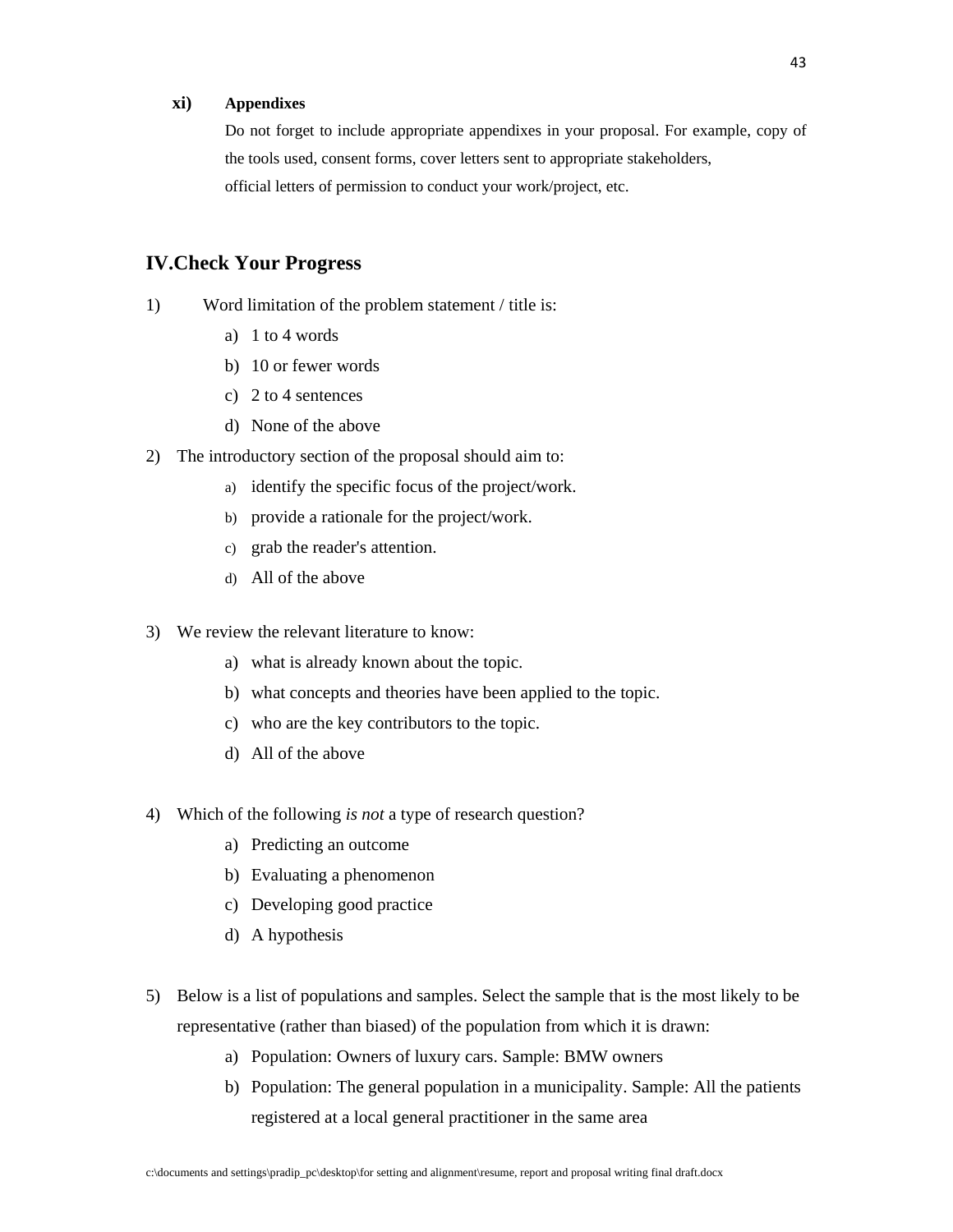- c) Population: Online shoppers. Sample: List of individuals who have web-based e-mail
- d) Population: Adults from a single geographic area. Sample: Employees at a local factory
- 6) Which of the following *cannot* be included in the appendixes section?
	- a) Bibliography
	- b) Consent forms
	- c) Copy of the tools used in the project
	- d) Official letters of permission to conduct the project work
- 7) ------------------- in a project identify the potential weaknesses of the study.
	- a) Instrumentation
	- b) Hypothesis
	- c) Limitations
	- d) Data analysis
- 8) A *--------------------* addresses how a study will be narrowed in scope, that is, how it is bounded.
	- a) Delimitation
	- b) Variable
	- c) Significance
	- d) Statement
- 9) Which of the following is not a style of citing references?
	- a) Chicago
	- b) CNN
	- c) APA
	- d) MLA
- 10) Which of the following styles is used for citing references in social sciences?
	- a) Turabian
	- b) MLA
	- c) APA
	- d) Chicago
- 11) Abstract of the proposal is -----------------------------.
	- a) firm theoretical basis of the project.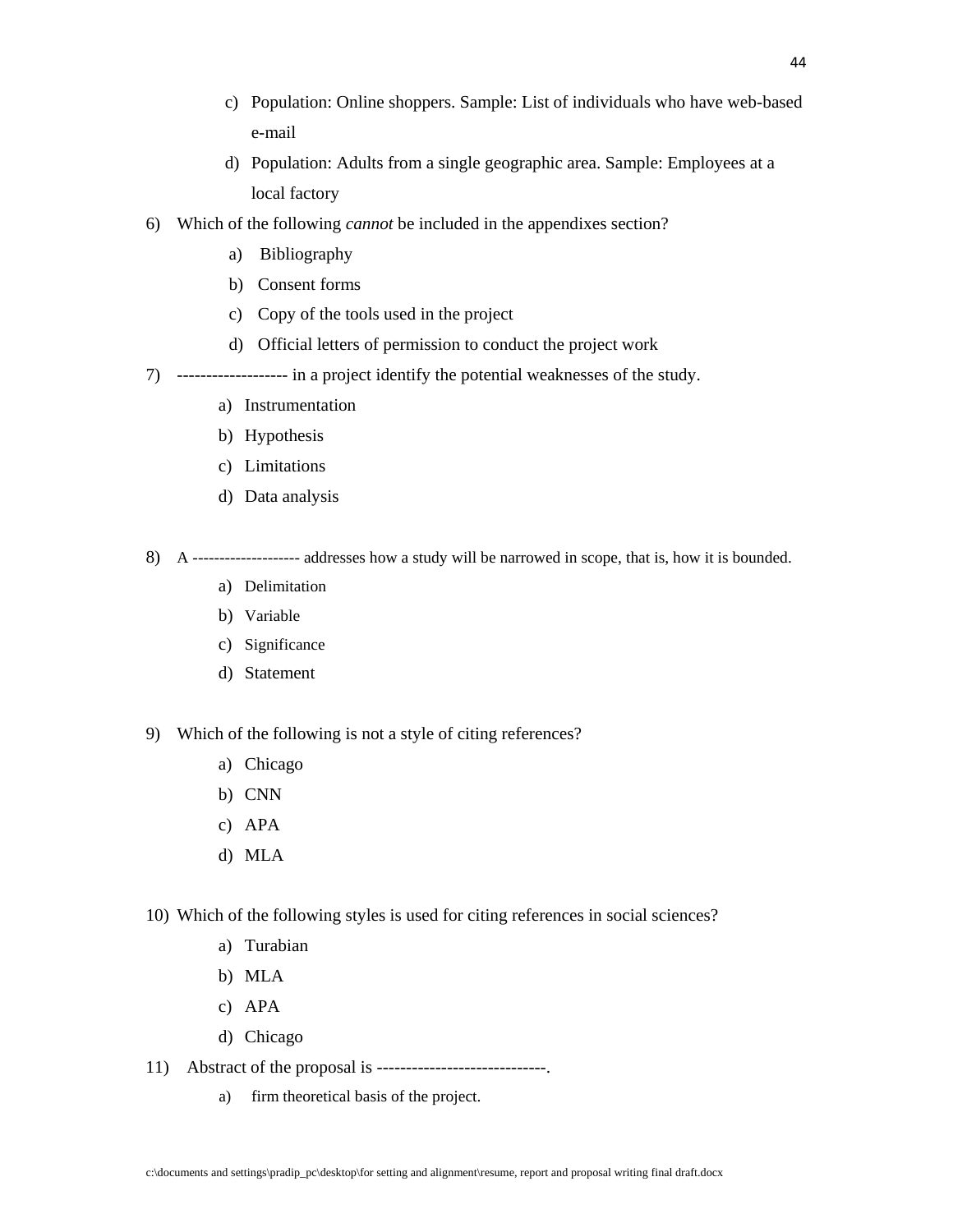- b) broader spectrum of relevant literature.
- c) limits or boundaries of the areas of the proposed work.
- d) tightly worded summary of the project.
- 12) ----------------- is a list consisting of a broader spectrum of literature relevant to your work*.* 
	- a) Bibliography
	- b) Citations
	- c) References
	- d) Appendixes
- 13) ----------------- section covers whether the proposed work will refine, revise, or extend existing knowledge in the area under investigation either substantively, theoretically or methodologically.
	- a) Hypothesis
	- b) Limitations
	- c) Significance
	- d) Variables
- 14) Which of the following is *not* a data analysis procedure?
	- a) Standard deviation
	- b) MANCOVA
	- c) Derivatives
	- d) Grounded theory

After having studied the elements of a proposal, let us now study what forms the basis of a proposal...

#### **2.2.5 PURPOSE OF A RESEARCH PROPOSAL**

Purpose of a Research Proposal

The purpose of a proposal is to convince the concerned awarding organizations that:

- The problem is significant and worthy of study.
- The technical approach is novel and likely to yield results.
- The investigator and his/her research team is/are the right group of individuals to carry

out and accomplish the work described in the research proposal.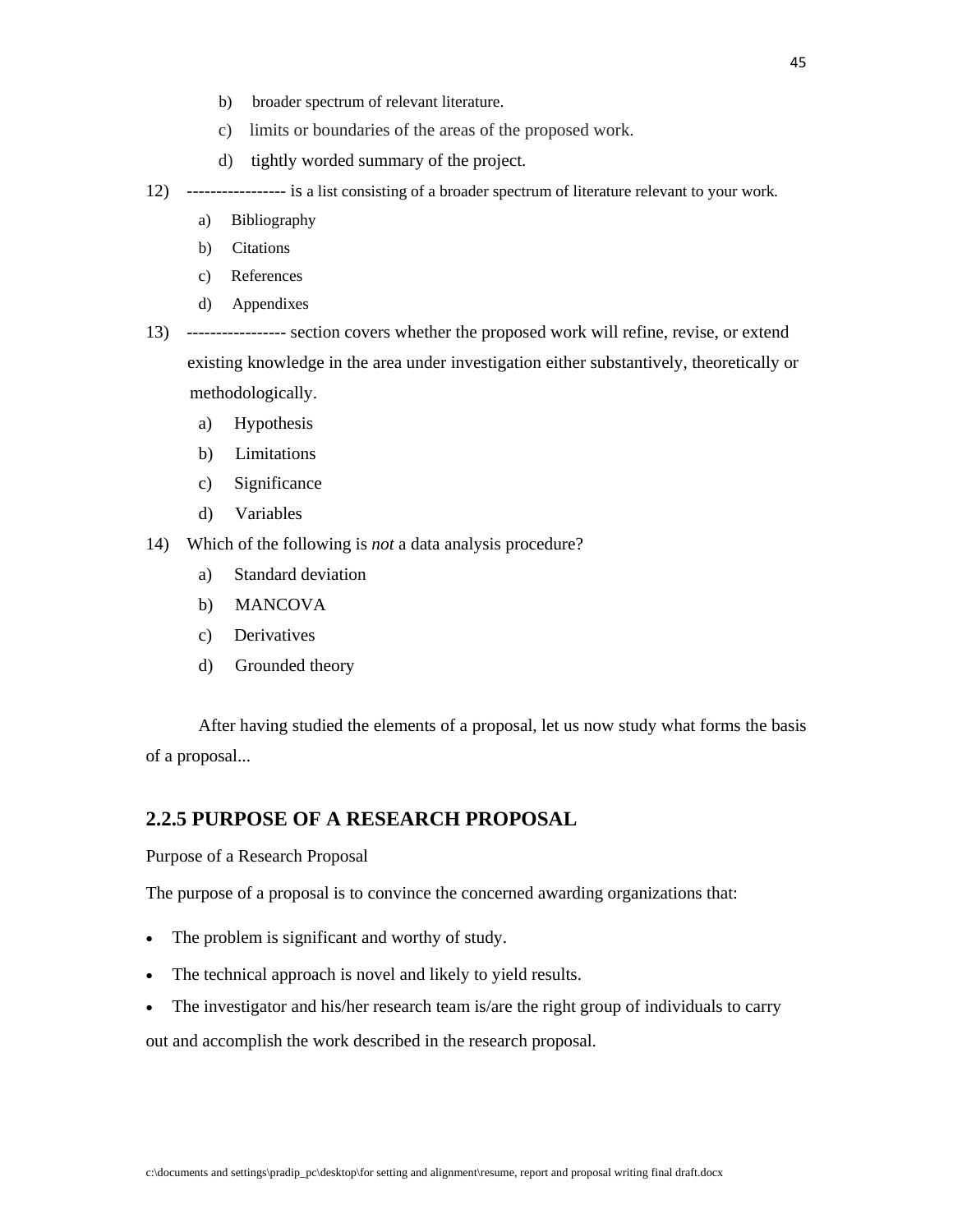Now that we have learnt all about proposals, let us proceed towards the points to be remembered while preparing a proposal...

#### **General Suggestions**

- Give ample, credible evidence for all statements.Do not exaggerate.
- Provide examples, expert testimony and specific facts and figures to supportyour statements.
- Use simple, straightforward and direct language preferring simple sentences and active voice.
- Stress reader benefits. Remember that you are asking for something, usually a commitment of money; let the reader know what he or she will get in return.
- Don't be afraid to ask your advisor or other scientists if you can read copies of their successfully funded proposals.
- There is no substitute for a good idea. This means the idea should be important and technically sound. If the idea is of interest to you, it is likely going to be of interest to others. Your job is to clearly make the case that this is work worth funding by the particular funding agency and program to which you have applied. In terms of the work being technically sound, make sure that you research it before you begin writing. This may mean doing some preliminary experiments in order to obtain data that clearly demonstrate that your ideas will work. This is particularly important if your ideas are truly novel.
- Before you begin writing, map out your project. Identify the key experiments you will need to do. Determine who and what you will need in order to carry out these experiments and figure out how much it will cost to do the actual work (i.e., work out the budget). Be sure that the anticipated cost of your project fits the scope of the funding agency's program.
- Read the application instructions thoroughly and follow them carefully. If you have any questions telephone or e-mail and ask. Don't make any implicit assumptions about your reviewers including their technical expertise, what they know about you and your work, the conditions under which they will read your proposal, etc. If you don't follow the directions, don't be surprised if your proposal is returned to you un-reviewed.
- Write your proposal to address all of the review criteria of the grant program.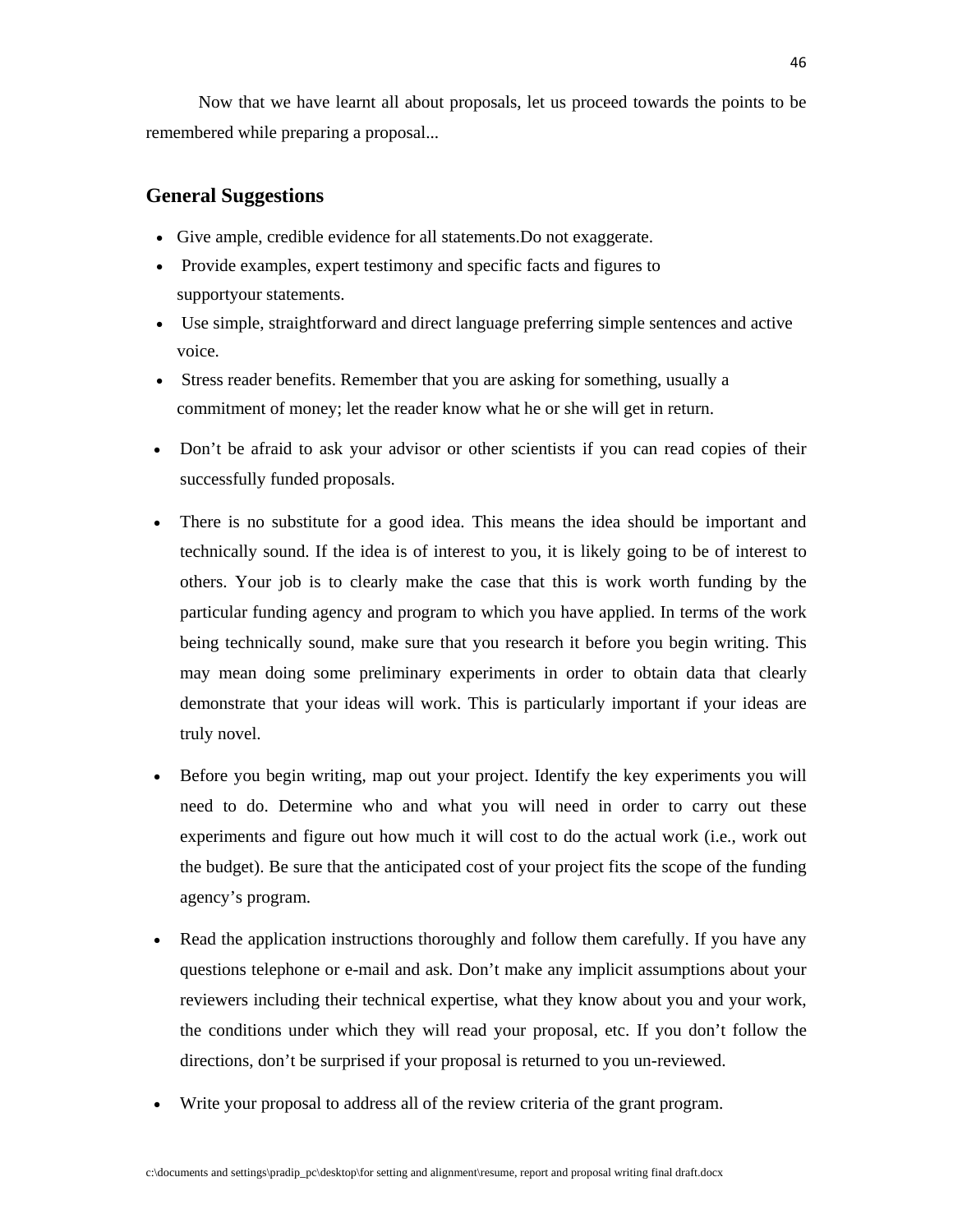- Start writing your proposal well in advance of the deadline for submission.
- Presentation and written expression count. Think about the reviewer's workload. Don't use a lot of technical jargon. Write simply and clearly. Use the spell checker and grammar checker. Don't fault the reviewers for equating a poorly written and poorly proofed proposal with evidence of a sloppy scientist likely incapable of carrying out a quality project if funded.
- Ask your advisor, a friend, and/or colleague to review your proposal (be sure to provide them with a copy of the funding agency's review criteria) before submitting it and when you receive their feedback modify your proposal accordingly.
- If your proposal is not funded, seek feedback. Don't take the rejection of your proposal personally. Learn from it! Modify your proposal accordingly, and resubmit it. Perseverance is everything when it comes to research funding – just about everyone has submitted a proposal that didn't get funded.

#### **V. Check Your Progress**

- 1) Which one of these is best avoided in a proposal?
	- a) Simple, straightforward and direct language
	- b) Ample, credible evidence for all statements
	- c) A lot of technical jargon
	- d) Accurate spelling and grammar
- 2) A proposal is likely to be funded only if
	- a) The problem is significant.
	- b) The technical approach is likely to yield results.
	- c) The ideas are truly novel and unique.
	- d) All of the above.

#### **POINTS TO REMEMBER**

• **A proposal is an essential written document that outlines the plan of the project, giving extensive information about the intention for implementing it, the ways to manage it and the results to be delivered from it. It, thus, persuades the reader for a suggested plan of action for a project to be implemented.**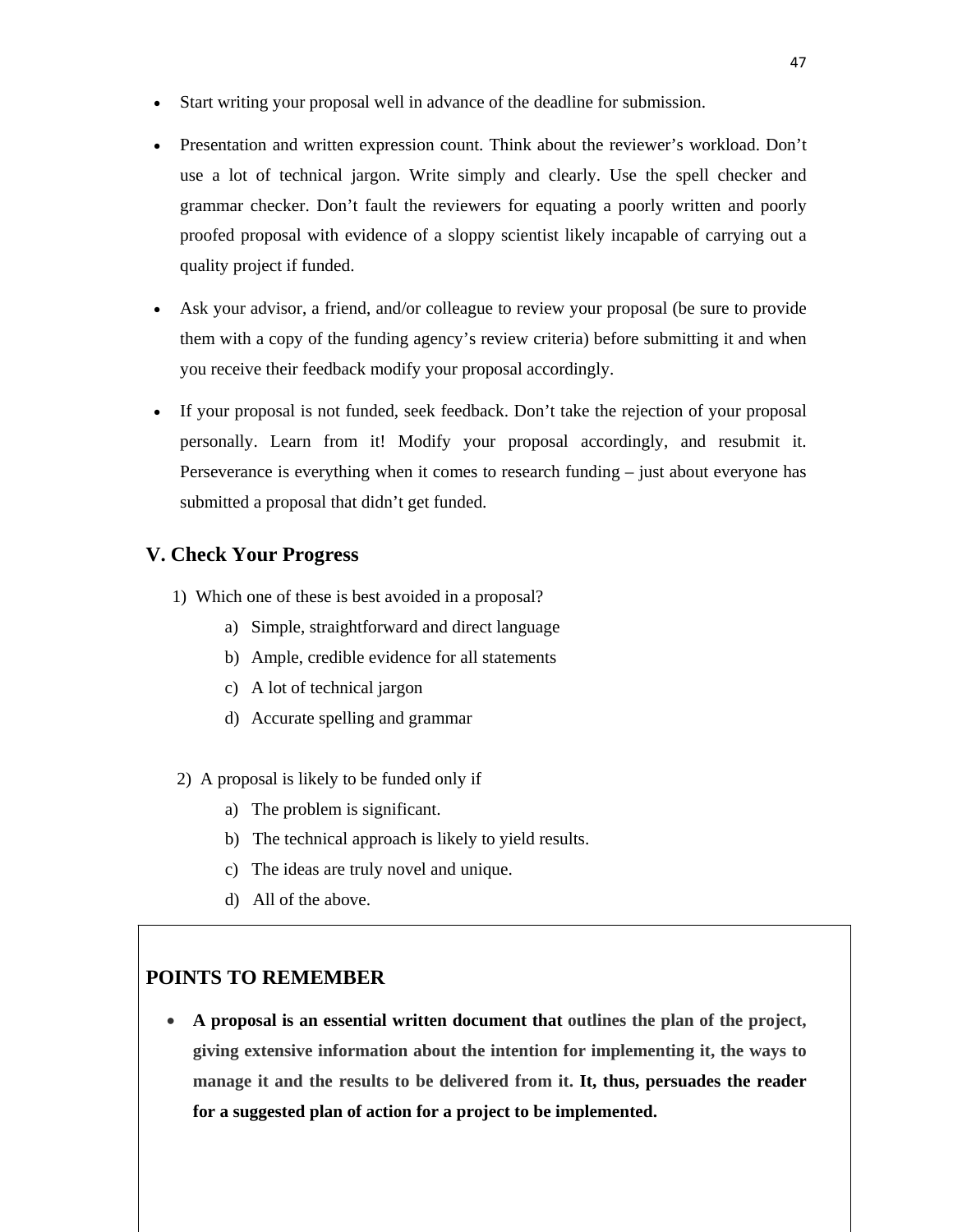- **Proposals are of the following types Pre-Proposals, Preliminary Proposals Or White Paper, Solicited Proposals, Unsolicited Proposals, Continuation Or Non-Competing Proposals, Renewal or Competing proposals, Supplemental Proposals And Research Proposals.**
- **The elements of a proposal are Title / Statement, Abstract, Introduction and Theoretical framework, Purpose of the Proposed Work, Review of the Related Literature, Questions and/or Hypothesis, The Design – Methods and Procedures, Limitations and Delimitations, Significance of the Study / Project, References and Appendices.**
- **Writing a proposal is a skill. It can be mastered by following proper guidelines and by perseverance.**

#### **Answers to Check Your Progress**

#### **Check Your Progress I**

- **1.** b) It summarises the basic fact of the project
- 2. d) basic facts of the project idea need to be briefed

#### **Check Your Progress II**

1**.**c) Proposals are always written by individuals

#### **Check Your Progress III**

- 1. b) how well the project fits the agency's priorities
- 2. a) A type of solicited proposal
- 3. c) White paper
- 4. b) Continuation proposal
- 5. d) Unsolicited proposals
- 6. b) Renewal proposals
- 7. a) Solicited proposals
- 8. d) Unsolicited proposals
- 9. c) Continuation proposal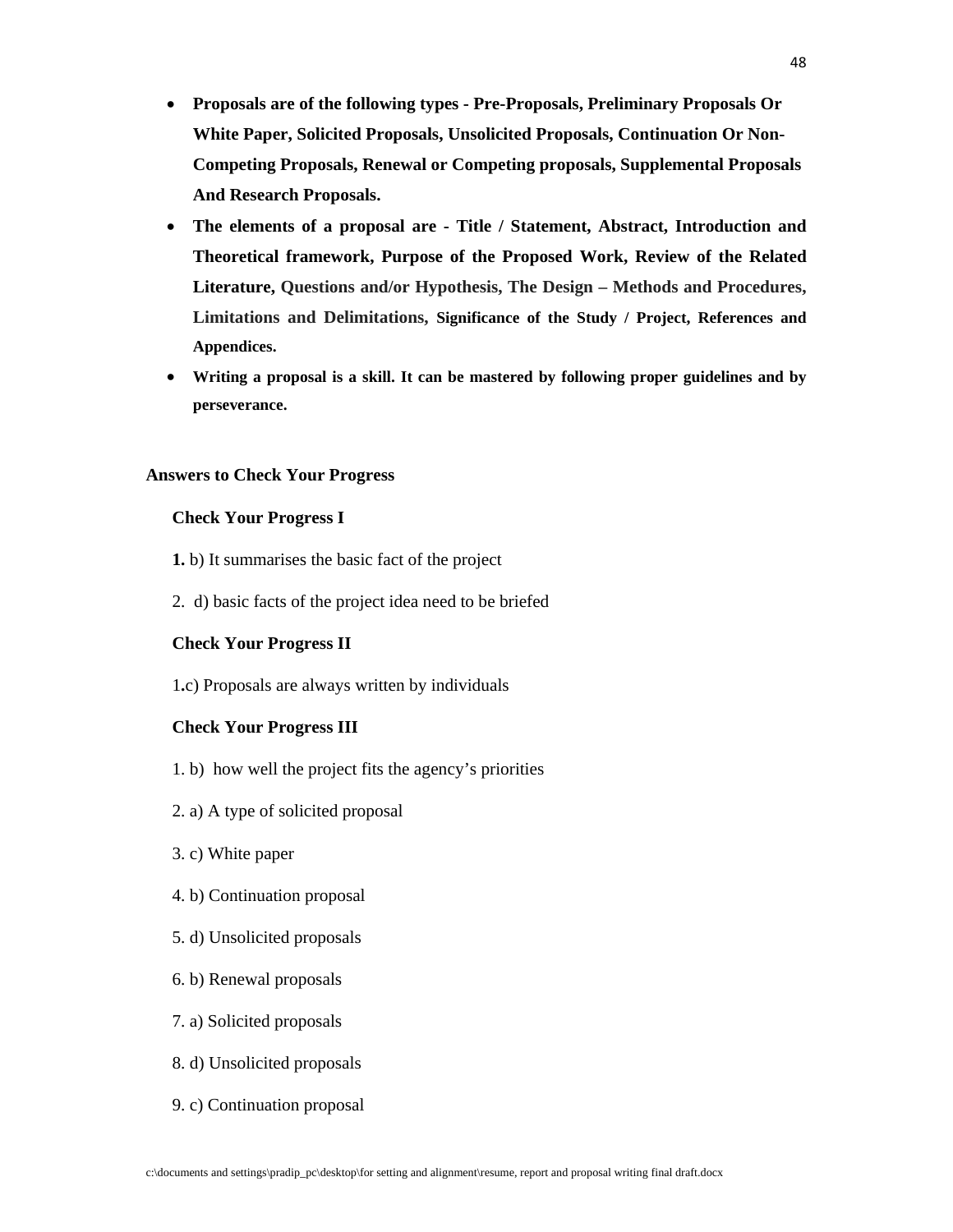10. a) Supplemental proposals

#### **Check Your Progress IV**

- 1. b) 10 or fewer words
- 2. d) All of the above
- 3. d)All of the above
- 4. d) A hypothesis
- 5. b) Population: The general population in a municipality. Sample: All the patients registered at a local general practitioner in the same area
- 6. a) Bibliography
- 7. c) Limitations
- 8. a) Delimitation
- 9. b) CNN
- 10. c) APA
- 11. d)tightly worded summary of the project.
- 12. a) Bibliography
- 13. c) Significance
- 14. c) Derivatives

#### **Check Your Progress V**

- 1. c) A lot of technical jargon
- 2. d) All of the above